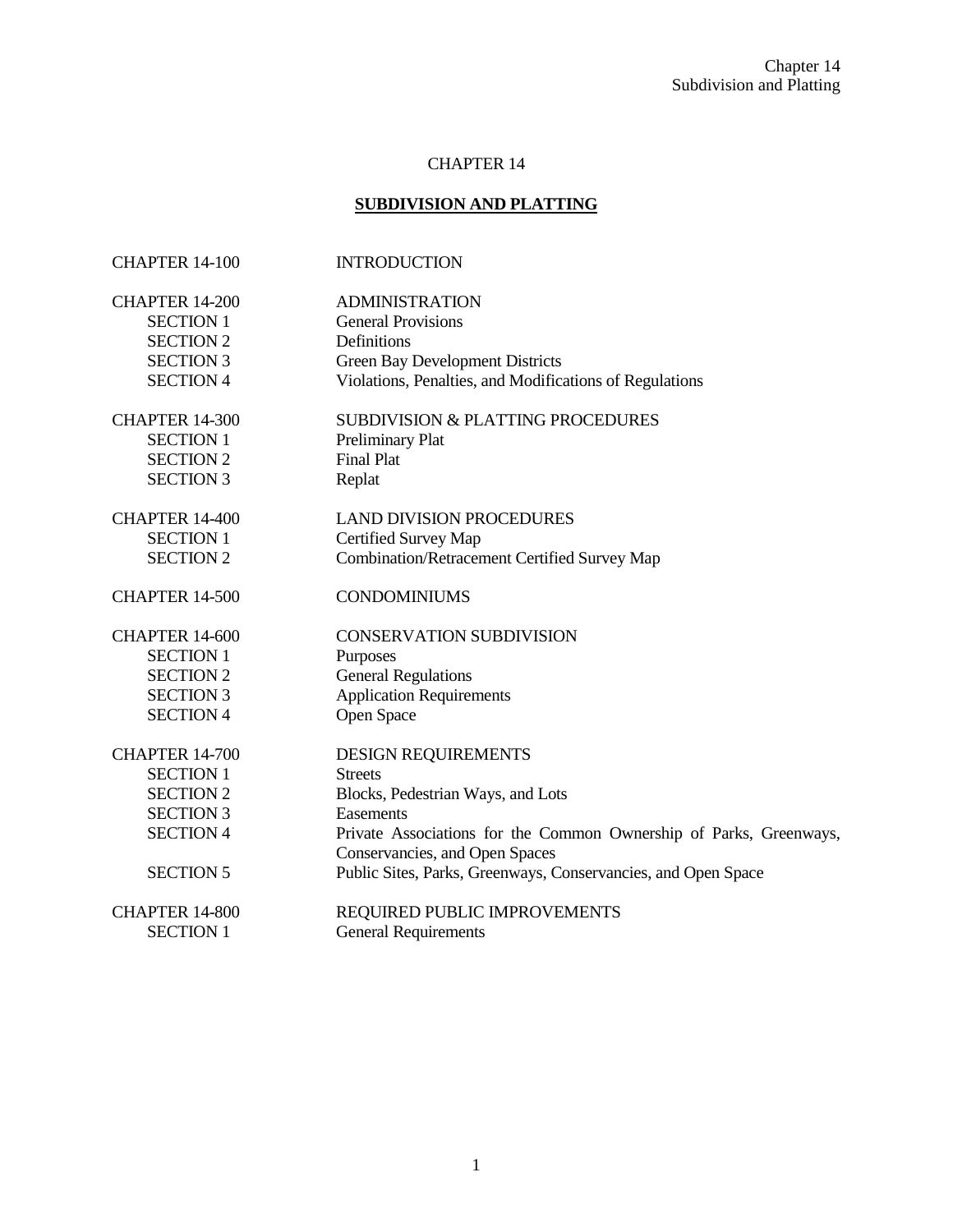### **CHAPTER 14-100. INTRODUCTION**

**14-101. Title.** This ordinance shall be known as, cited and referred to as the "Subdivision and Platting Ordinance, City of Green Bay, Wisconsin", or "this ordinance."

**14-102. Authority.** In accordance with the authority granted by §236.45 Wis. Stats. and for the purposes listed in §§236.01 and 236.45 Wis. Stats., the Common Council of the City of Green Bay, Wisconsin does ordain as follows. The regulations of this ordinance shall be administered by the City or its designated agency, the Plan Commission. The Planning Department Director, or his/her designee shall make approval and/or denial of subdivisions and Certified Survey Maps (CSMs).

**14-103. Purpose.** This ordinance is adopted for the following purposes:

- (a) To promote the public health, safety, comfort, convenience, prosperity and general welfare; to conserve, protect and enhance property and property value; and to secure the most appropriate use of land throughout the City and its extraterritorial platting jurisdiction.
- (b) To provide for implementation of the Green Bay Smart Growth 2022 comprehensive plan.
- (c) To promote orderly growth and development; to further the orderly layout and use of land; to afford adequate, safe, convenient means of traffic circulation for the public; to lessen congestion in the streets, highways and parkways; to provide for proper ingress and egress; to provide for adequate light and air; to facilitate adequate but economical provisions for water, sewerage and other public improvements; and to safeguard the public against flood damage.
- (d) To prescribe reasonable rules and regulations governing the subdivision and platting of land, the preparation of plats, the location, width, and course of streets, highways and parkways, the installation of utilities, street pavements and other essential improvements; the provision of necessary public grounds for schools, parks, playgrounds, greenways, and other public open spaces; and to promote proper installation of monuments on subdivided land and conveyance by accurate legal description.
- (e) To establish procedures for submission, approval, and recording of plats; to provide the means for enforcement; and to provide penalties for violations.

**14-104. Abrogation and greater restrictions.** It is not intended by this ordinance to repeal, abrogate, annul, impair, or interfere with any existing easements, covenants, agreements, rules, regulations, or permits previously adopted or issued pursuant to law. However, where this ordinance imposes greater restrictions, the provisions of this ordinance shall govern.

**14-105. Interpretation.** In their interpretation and application, the provisions of this ordinance shall be held to be minimum requirements and shall not be construed to limit or repeal any other power now possessed by the City of Green Bay.

**14-106. Severability.** If any section, portion, or provision of this ordinance is invalid or unconstitutional, or if the application of this ordinance to any person or circumstances is adjudged invalid or unconstitutional by a court of competent jurisdiction, such invalidity or unconstitutionality shall not affect the other provisions or applications of this ordinance which can be given effect without the invalid or unconstitutional provision or application.

**14-107. Repeal.** All other ordinances or parts of ordinances of the City inconsistent or conflicting with this ordinance, to the extent of the inconsistency only, are hereby repealed. This ordinance shall take effect on March 28, 2009.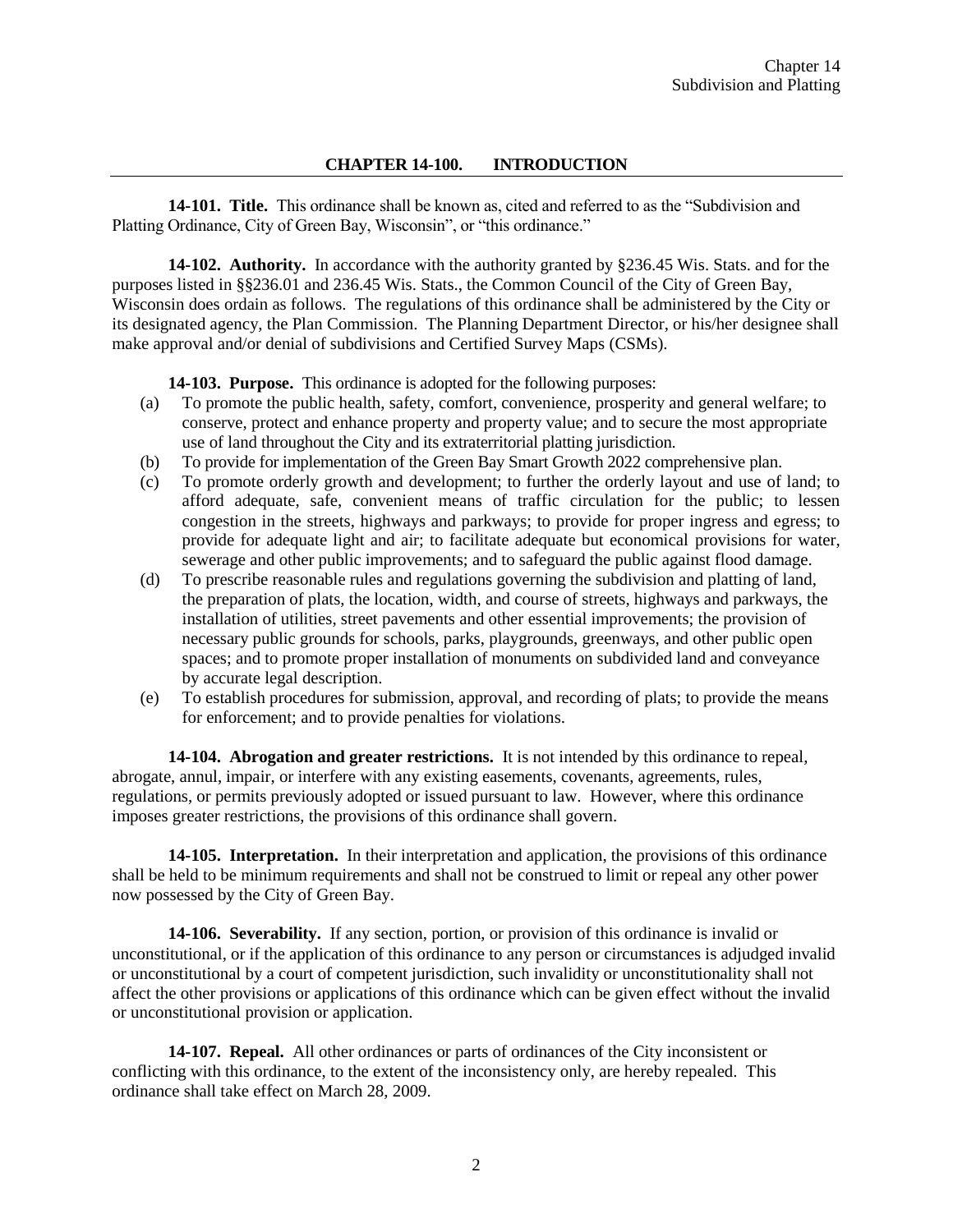## **CHAPTER 14-200 ADMINISTRATION**

# **SECTION 1. GENERAL PROVISIONS**

## **14-201. Applicability.** The regulations shall apply to the following:

- (a) Subdivisions: Any division of land within the incorporated area of the City or its extraterritorial platting jurisdiction which results in a subdivision as defined by this ordinance shall be surveyed and a plat shall be approved and recorded as required by the State Statutes and this ordinance.
- (b) Land Divisions: Any division of land within the incorporated area of the City or its extraterritorial platting jurisdiction which results in a land division as defined by this ordinance shall be surveyed and a Certified Survey Map (CSM) of such division approved and recorded as required by the State Statutes and this ordinance.
- (c) Replats: When a replat of a recorded subdivision or part thereof is proposed, the subdivision shall be approved in accordance with the State Statutes and this ordinance. If areas dedicated to the public are to be vacated or altered, the provisions of §§236.36 through 236.445, Wis. Stats. shall apply.
- (d) Extraterritorial Review: The City will exercise extraterritorial review authority when a land division or subdivision within the extraterritorial area meets one or more of the following characteristics.
	- (1) The division results in the creation of five or more parcels, at least one of which is five acres or less in size.
	- (2) The division is a successive land division which results in creating a fifth or higher lot from an original parcel of land within the last five years.
	- (3) The division would result in the alteration or re-division of a recorded CSM or subdivision plat previously approved by the City of Green Bay.

**14-202. Exceptions.** This ordinance shall not apply to the following:

- (a) Transfers of interest in land by will or pursuant to court order.
- (b) Leases for a term not to exceed 10 years, mortgages, or easements.
- (c) The sale or exchange of land, if additional lots are not thereby created and lots resulting are not reduced below the minimum size required by this chapter or other applicable laws or ordinances, provided:
	- (1) A non-conforming lot may not be reduced below its present size, and
	- (2) A non-conforming lot may be increased in size without meeting the minimum size requirements of the City's Zoning Ordinance.
- (d) (Cr. GO 43-93) The provisions of Chapter 157, Wis. Stats., relating to cemeteries and burial sites preservation. Upon discovery or notice of a burial site, the subdivider, his agents, assigns, or developer shall stop the project immediately and shall be solely responsible for any costs associated with or actions required under the provisions of §157.70, Wis. Stats.
- (e) Assessors plats made under §70.27, Wis. Stats.
- (f) Condominium conversions of existing structures where no additional dwelling units, building sites, or lot equivalents are being created.
- (g) A division of land resulting in parcels greater than ten acres in area.

# **14-203. Compliance.**

(a) No person, firm, or corporation shall divide any land within the jurisdictional limits of this ordinance that results in a subdivision, land division, or a replat as defined herein; neither shall such subdivision, land division, or replat be entitled to recording nor street laid or public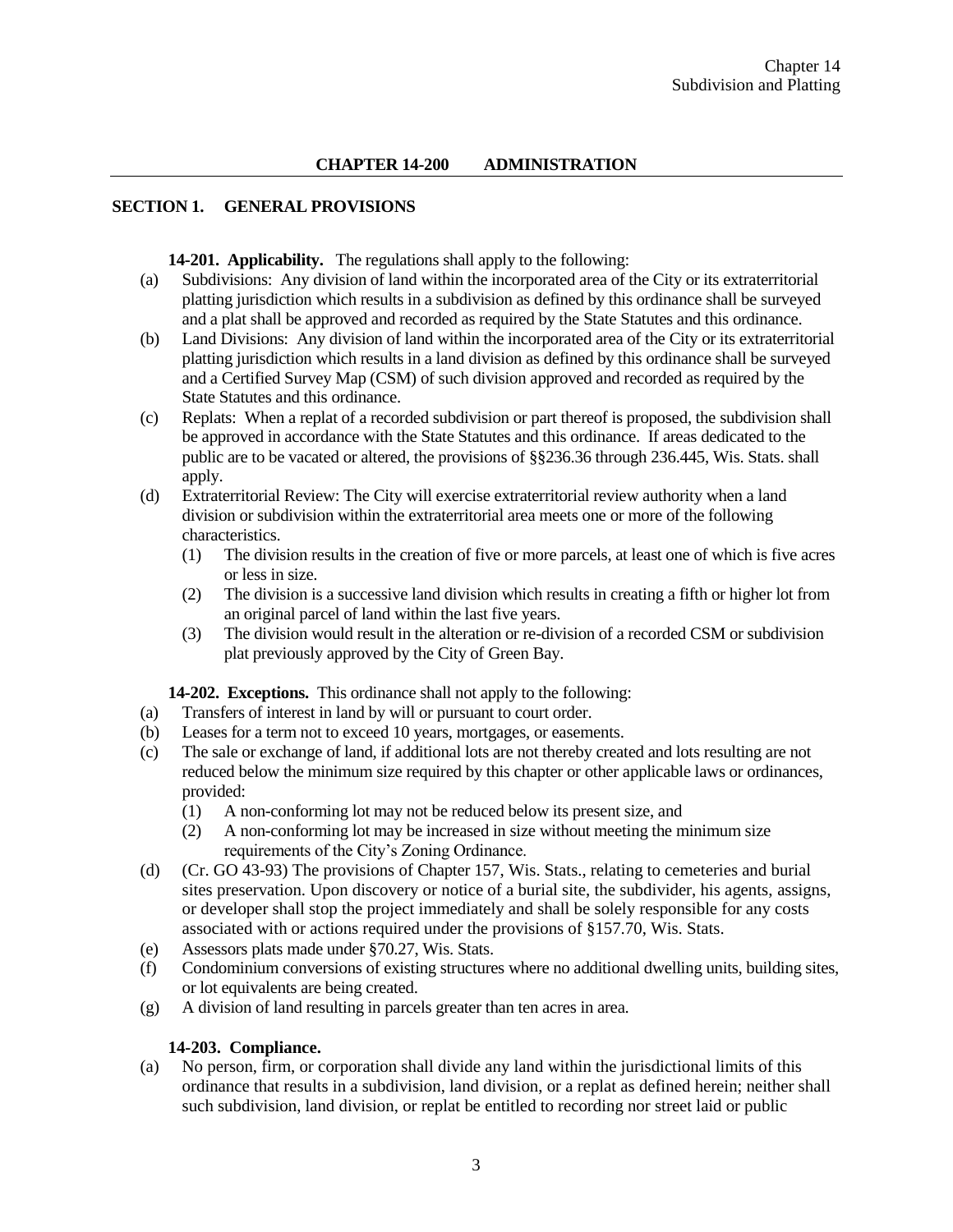improvement made to land, without compliance with all requirements of this ordinance and all other pertinent ordinances, regulations, resolutions, or plans which are adopted by the City and with the following:

- (1) The provisions of Chapters 236 and 703 Wisconsin Statutes, except that this ordinance shall take precedence where it is more restrictive or where higher standards are imposed.
- (2) The rules of the Wisconsin Department of Commerce Safety and Buildings Division.
- (3) The rules of the Division of Highways, Wisconsin Department of Transportation contained in Chapter Trans 233, Wis. Adm. Code for subdivisions that abut a state trunk highway or connecting street.
- (4) The applicable rules of the Wisconsin Department of Natural Resources and the U.S. Army Corp of Engineers.
- (5) Chapter 157 Wisconsin Statutes regarding disturbance of burial sites.
- (6) All applicable local and county regulations including zoning, floodplain, sanitary, building, and official mapping ordinances.
- (7) Brown County Sewage Plan, current edition.
- (9) The City of Green Bay Smart Growth 2022 Comprehensive Plan.
- (9) Chapter 30, Green Bay Municipal Code Stormwater Management.
- (b) Public Sewer and Water Required. (Cr. GO 28-02; Amd. GO 39-10) All lots under the jurisdiction and applicability of this ordinance shall be connected to public sewer and water systems before any occupancy permits are granted, with the exception of those lots that comply with the requirements of Sec. 14-725.
- (c) Urban Reserve District. No new subdivision plats or CSMs shall be approved in those areas outside of the City's developable area as specified by the City's Comprehensive Plan as amended. This unplattable area shall be known as the Urban Reserve District. Exceptions to this prohibition may be allowed where the Zoning Ordinance permits existing homesteads/farmsteads in a Rural Residential district to be split from the parent parcel under the conditions specified by that Ordinance.
- (d) Soil Conditions. The soil conditions for lots with Private Onsite Wastewater Treatment Systems shall meet the requirements of COMM 83 Wis. Admin. Code, as evaluated by soil tests conducted under the requirements of COMM 85, Wis. Admin. Code, and verified by the Brown County Zoning Administrator.
- (e) Successive Divisions. Where it is not practicable to require that a Final Plat of a subdivision created by successive divisions be filed in accordance with this chapter, the Common Council may in lieu thereof order an assessor's plat to be made under Wisconsin Statutes and may assess the cost thereof as provided by §236.31, Wis. Stats. Regardless of the type of plat filed, any such subdivision shall comply with this chapter to the extent that it may be reasonably applied.

**14.204. Review fees.** (Amd. GO 39-10) The subdivider shall pay review fees to the City at the time a plat, CSM, or modification petition is submitted for review. A fee schedule shall be established, and may be amended by resolution of the Common Council, for all plats, CSMs, and modification petitions. All fees shall apply to the City's extraterritorial platting jurisdiction. Requests for deferment of Development Fees shall be submitted to the Improvement & Service Committee and/or Park Committee for review and consideration.

(a) All fees paid to the City for CSM reviews, Preliminary Plat reviews, Final Plat reviews, and modifications shall also apply to the City's extraterritorial platting jurisdiction.

**14-205. Checklist.** The "City of Green Bay Land Division Checklist" shall be completed and submitted to the Planning Department as part of the submittal for a land division and/or subdivision plat.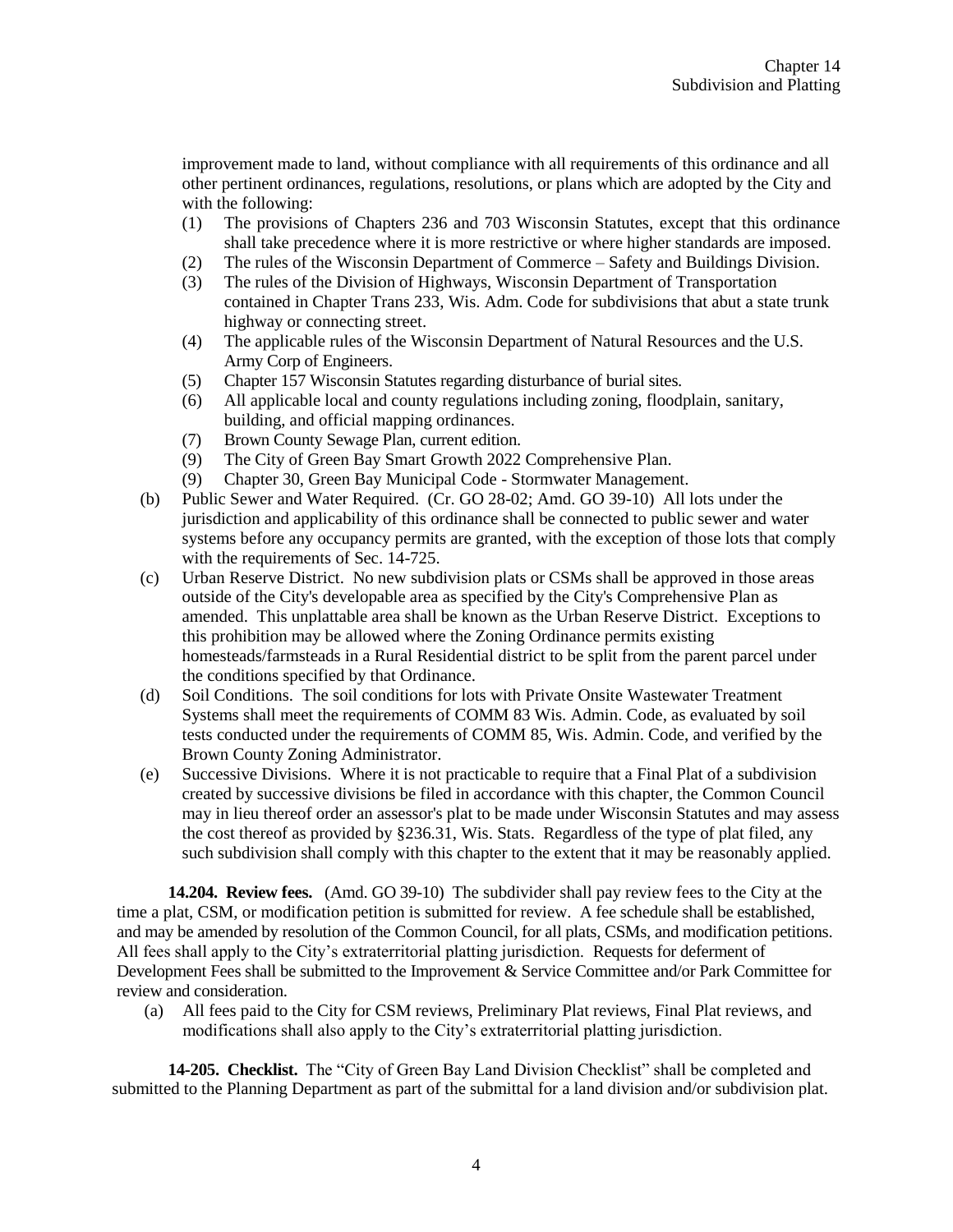## **14-206. Survey monuments and accuracy.**

- (a) Monumentation. Before final approval of any subdivision or land division under the jurisdiction of this ordinance, the owner shall cause to be installed survey monuments placed in accordance with the requirements of §236.15, Wis. Stats. Alternative approaches to monumentation include the following.
	- (1) The requirement to place monuments may be waived for a reasonable period of time in accordance with  $\S 236.15(1)(h)$ , Wis. Stats. If state plat approval is required, a waiver must be obtained from the City and the Wisconsin Department of Administration (WDOA). If it is a municipal plat or CSM, then a waiver must be obtained from the Director of Public Works or his/her designee. In all cases, installation of monuments shall be conducted in compliance with the policies and other requirements of the Department of Public Works.
	- (2) The timetable and financial assurance for installation of monuments may be addressed in the terms of a development agreement, but in the case of a plat that requires state approval, this does not relieve the subdivider from the requirement to obtain a waiver from WDOA in accordance with §236.15(1)(h), Wis. Stats.
	- (3) If the required waivers are obtained, the installation of monuments may be phased in compliance with the policies and other requirements of the Department of Public Works. This is intended to reduce the chance that monuments installed will be disturbed during the development construction process.
	- (4) If the installation of monuments is delayed or phased, the City may require a surety bond or other cash equivalent be provided by the subdivider to cover the cost of monumentation should the subdivider fail to complete the work or fail to meet the required level of accuracy.
- (b) Accuracy. All plats and CSMs shall meet all the surveying and accuracy requirements of §236.15, Wis. Stats.

**14-207. Final Wisconsin county coordinate system for Brown County**. All plats and CSMs shall comply in all respects with the requirements of §236.18, Wis. Stats. All distances and bearings shall be referenced directly to the Wisconsin County Coordinate System for Brown County.

**14-208. Grading plan.** In order to ensure positive drainage of subdivided lands and to prevent health, aesthetic, or other problems related to ponding (i.e., pooling, flooding) outside of approved stormwater facility areas, a detailed grading plan shall be submitted to the Planning Department as a required part of the Preliminary and Final Plat or CSM submissions. In the preparation of the grading plan, the designer must consider the existing topography of the development and its relationship with adjacent properties. Grading plans may be progressively developed over the course of the plat or CSM review process as specified below, and must conform to the following standards:

- (a) Conceptual grading plan. A conceptual grading plan shall be developed and submitted in conjunction with the Preliminary Plat or CSM (if required) and shall demonstrate:
	- (1) The basic anticipated drainage pattern that would be expected to provide positive drainage throughout the development.
	- (2) How surface drainage would reach storm sewers within the road right-of-way.
	- (3) Whether back yard drains or sewers would be required.
	- (4) Where stormwater facilities could be located and how stormwater will reach those facilities.
- (b) Pre-final grading plan. A pre-final grading plan shall be developed and submitted in conjunction with the initial submission of the Final Plat. It may also be submitted at any time before submission of the Final Plat at the option of the subdivider. The pre-final grading plan is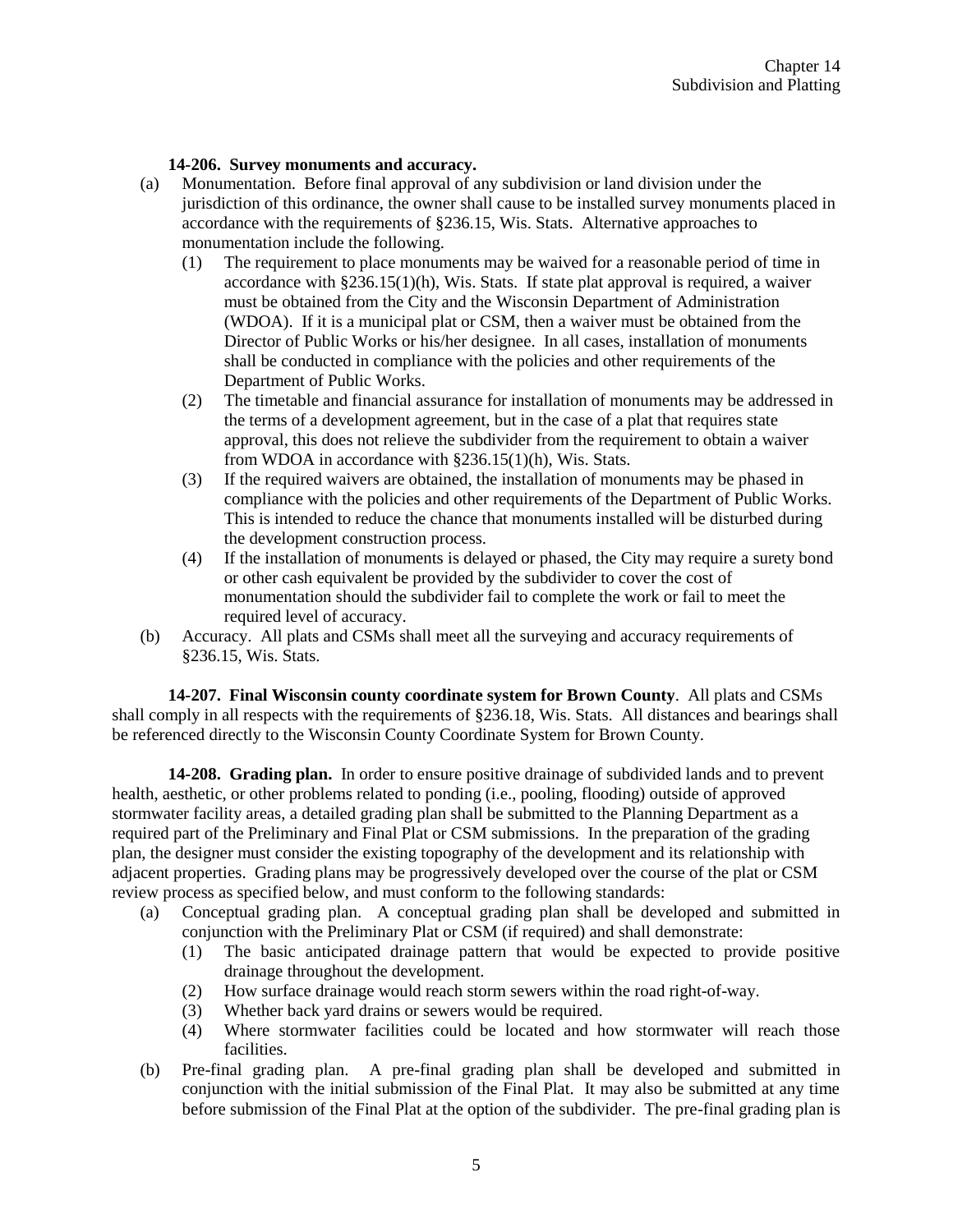considered a draft of the final grading plan and shall include the following minimum information:

- (1) A drainage plan for each block or group of lots within the subdivision as well as the surrounding areas within a reasonable distance beyond the subdivision limits. The drainage plan shall ensure that water will flow from any point within a lot to a street right-of-way, a natural or constructed drainage right-of-way or easement, or a storm sewer system.
- (2) Existing and proposed contours at vertical intervals of not more than two (2) feet. Elevations shall be marked on such contours based on City Datum.
- (3) Cut and fill areas shall be identified.
- (4) Final grade elevations to be maintained along all side and rear lot lines.
- (5) The first floor elevation for the primary structure on each lot shall be established such that the grading of a lot does not conflict with the overall grading or drainage plan for the block or the subdivision. First floor elevations can be modified after the approval of the final grading plan provided sound engineering documentation is provided to the City Departments of Public Works and Planning and the Inspection Division.
- (c) Final grading plan. The final grading plan shall be developed and submitted in conjunction with the Final Plat. Final grading plans shall include at a minimum the same information required of pre-final grading plans and shall also meet the following additional requirements.
	- (1) All final grading plans shall be designed and prepared by a qualified professional and shall be stamped and signed by a registered engineer in the State of Wisconsin.
	- (2) Minor modifications to approved final grading plans can be made, should field conditions warrant, upon written request to and approval by the Director of Public Works or his/her designee.
- (d) All grading plans (conceptual, pre-final, and final) shall be referenced to City Datum.
- (e) Minimum and maximum slopes.
	- (1) Yard drainage shall be 1% minimum to public drainage facilities.
	- (2) All public drainage rear yard swales and roadside ditches shall have a minimum of a 1% swale gradient.
	- (3) When practicable, all rear and side yard swales shall be centered on property lines.
	- (4) The maximum side slope of areas that may collect water is 5:1.
	- (5) The first 20' back from a residential house shall be graded to a maximum of 5%. The remaining rear yard shall have a maximum of 8%, except when the lot includes approaches to approved detention/retention facilities. Only in extreme cases, with approval by the City Engineer, the last 10' may be graded to a 4:1 slope.
	- (6) All side yard slopes shall be between 1% and 25% (4:1.)
	- (7) The slope between the front edge of sidewalk and back of curb (terrace area) shall be a minimum 2%, maximum 4% (i.e., 1/4" to 1/2" per foot).
	- (8) Modifications to the slope requirements can be made upon written request to and approval by the Director of Public Works or his/her designee.
- (f) Drainage swales shall be provided along rear and side yards of proposed buildings or parcels.
	- (1) The minimum distance between a rear yard swale and a residential house is 25' (measured from the top of slope/break point).
	- (2) The distance between a rear or side yard swale and an accessory building shall be 5' minimum (measured from the top of slope/break point).
- (g) Grading operations must be coordinated with all private and public utility locations and is the responsibility of the developer.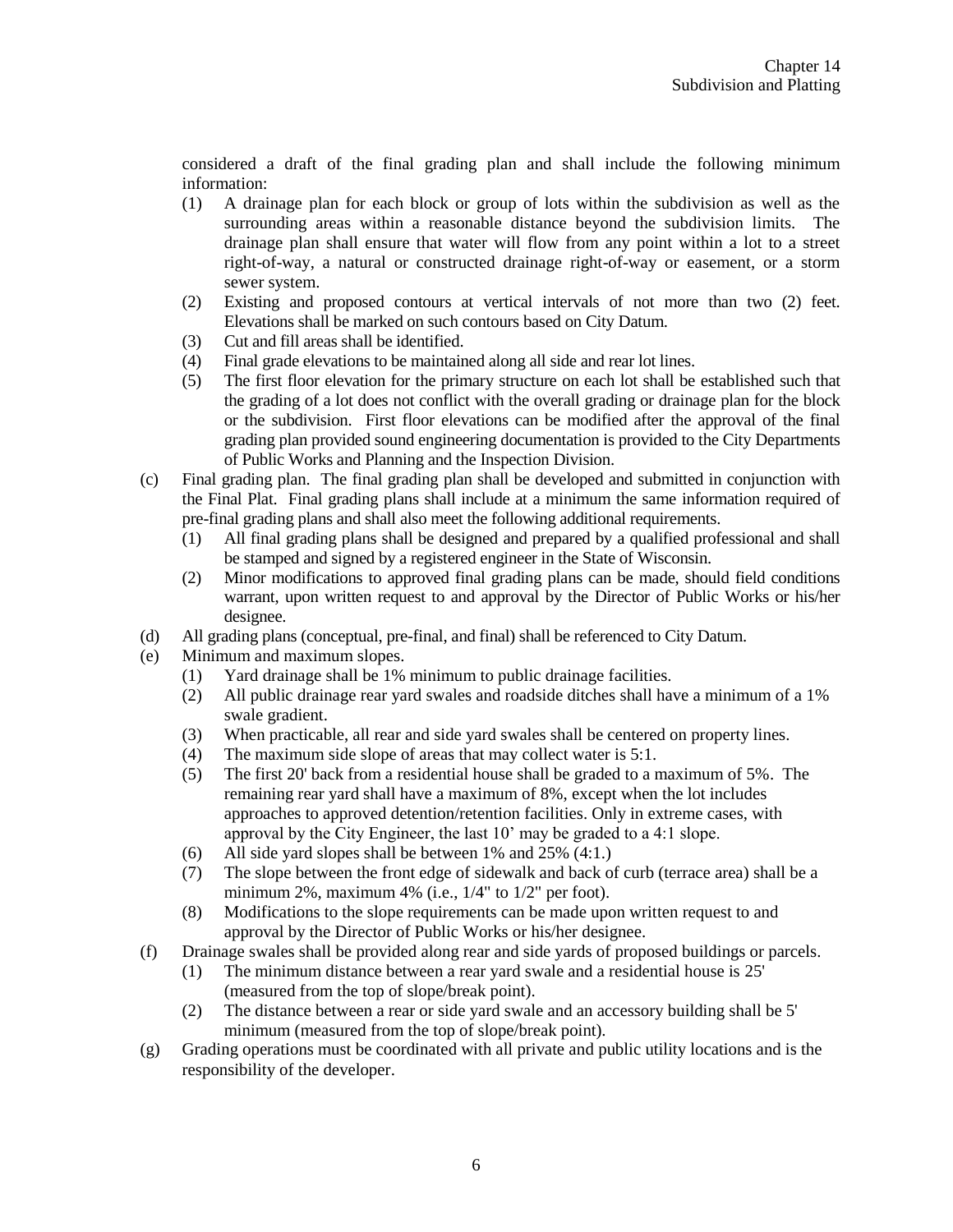- (h) All utility crossings, including culverts, shall have a minimum 30" cover from the top of the utility to the finished grade. Modifications to the minimum cover requirement can be made upon written request to and approval by the Director of Public Works or his/her designee.
- (i) The difference between the top of foundation elevation of a structure and the adjacent outside finished grade must be a minimum of 6" for residential areas.
- (j) Other design requirements may be applicable, such as retaining walls or terracing of the property, depending on the land plan and site topography. The City Engineer must approve each special design feature before its incorporation into the plans.
- (k) If berms are included in the grading plan of a subdivision, they must meet the following standards:
	- (1) Maximum height of 4 feet (unless otherwise approved by the City Engineer).
	- (2) Maximum slope of 3:1.
	- (3) Construction in a way that does not impede or restrict surface water drainage.
	- (4) Possible requirement of gaps or culverts in the berms to accommodate drainage.
- (l) All grading plans shall coordinate with surrounding elevations by meeting the following requirements:
	- (1) Match existing grades at the property lines with a slope not to exceed 5:1, unless an approved grading plan or a proposed established street grade exists for the future development of adjacent properties indicates different elevations.
	- (2) Match all proposed and established street grade plans on file with the City Engineer.
- (m) All grading plans shall accommodate the drainage patterns of adjacent properties unless an alternative approach is approved by the City Engineer.
- (n) All rights-of-way shall allow for emergency overflow in the case of large storm events or plugged inlet or storm systems.

**14-209. Land unsuitable for building.** No land shall be subdivided for residential, commercial, industrial, or institutional use which is determined to be unsuitable for the proposed use by the Plan Commission or Common Council for reasons of flooding, inadequate drainage, adverse soil or rock formation, unfavorable topography, or any other feature likely to be harmful to the health, safety, or welfare of the future residents of the proposed subdivision, land division, or of the municipality. Neither shall land be subdivided so as to render an entire lot unsuitable for residential, commercial, industrial, or institutional use. In addition:

- (a) Floodlands. Subdivided lots shall have at least fifty (50%) percent of the minimum required lot area, based upon the respective zoning district, at least two (2) feet above the elevation of the 100-year recurrence interval flood.
- (b) Steep slopes.
	- (1) Buildable areas of lots shall have at least fifty (50%) percent of the minimum required lot area, based upon the respective zoning district, in slopes of less than twelve (12%) percent.
	- (2) Lands having a slope of twelve (12%) percent or greater shall be identified as Environmentally Sensitive Areas (ESAs) if they are located within another ESA feature as defined by the current edition of the Brown County Sewage Plan.
	- (3) Lands having a slope of twenty (20%) percent or greater and located within another ESA feature shall be identified as ESAs with a 20-foot top-of-ridge/bottom-of-ridge setback as defined by the current edition of the Brown County Sewage Plan.
	- (4) Approval to build in a steep slope (ranging from 20%-30%) shall require both the review of Brown County to build within an ESA, and the submittal of an approvable geotechnical study to the Department of Public Works. Note that the City of Green Bay Zoning Ordinance includes specific provisions regulating the development of slopes over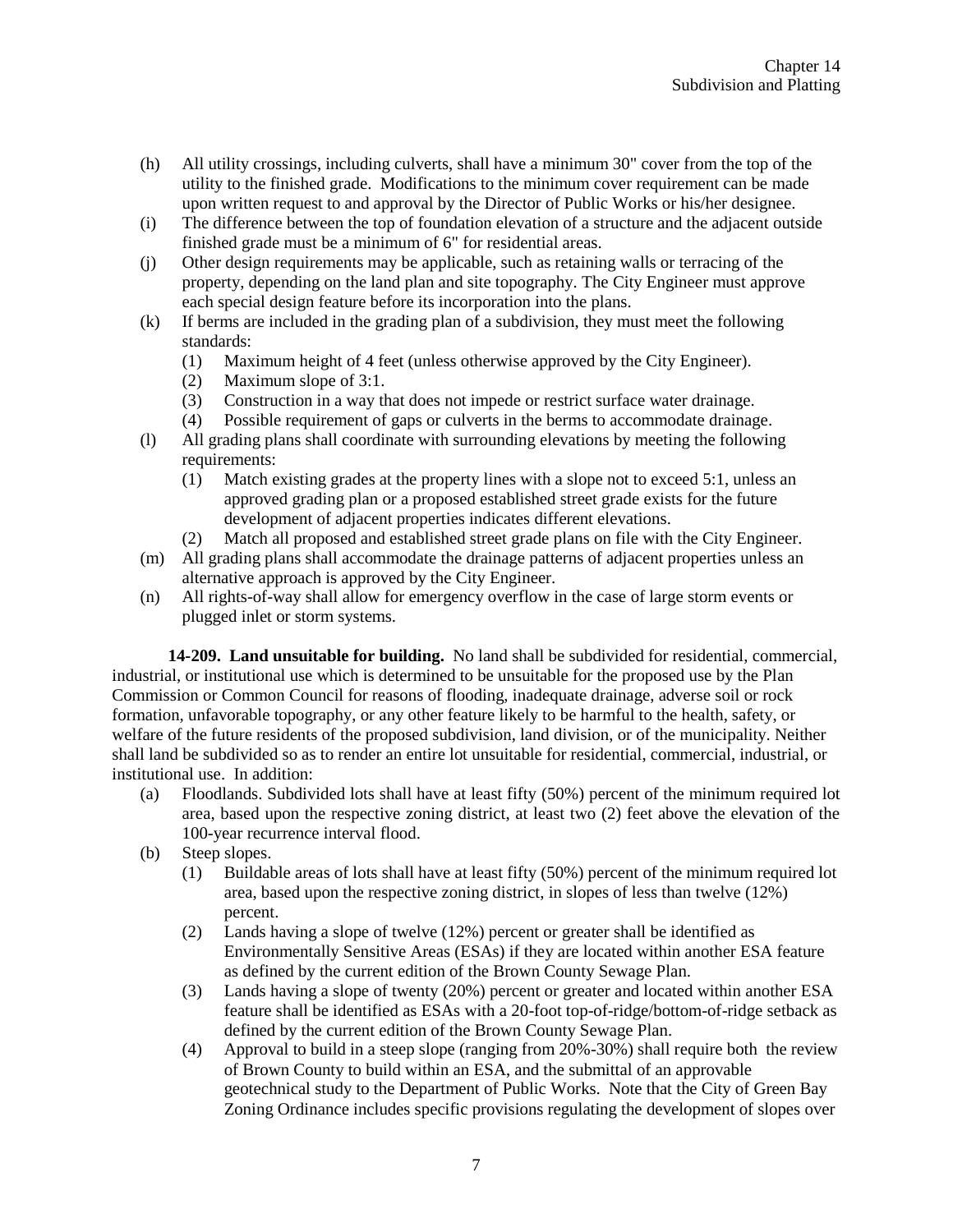12%. Identification of ESAs and the other specific requirements of this ordinance are all that are required in this regard at the time of land division approval.

(5) In no case shall construction be allowed on slopes of thirty (30%) percent or greater.

- (c) Navigable waters shall have a 100-foot setback identified as an ESA, unless a professional flood study is submitted to the Department of Public Works and approved. In this case, the setback shall be reduced to either 75 feet from the Ordinary High Water Mark, or 50 feet from the floodway line, whichever is greater. ESA requirements for adjacent/connecting steep slopes also apply as defined by the current edition of the Brown County Sewage Plan.
- (d) Reserve strips may not be created by any division of land.
- (e) The Plan Commission, in applying the provisions of this section, shall in writing recite the particular facts upon which it bases its conclusion that the land is not suitable for residential, commercial, industrial, or institutional use and shall afford the subdivider an opportunity to present evidence regarding such unsuitability if he or she so desires. Thereafter, the Plan Commission may affirm, modify, or withdraw its determination of unsuitability.
- (f) Whenever a filed subdivision or CSM contains land mapped as floodplain which is immediately adjoining an open stream or watercourse, such plat shall be subject to the provisions of the zoning, building, and housing codes for floodways and floodplains.
- (g) Where there is reason to believe that a subdivision or CSM contains an archeological site, a reasonable effort shall be made to inventory and protect or preserve the artifacts, and an archeological site inventory may be required by the Planning Director or his/her designee.
	- (1) If an archeological site is discovered after construction has commenced, construction activities that may disturb the archeological site shall cease until an inventory is complete.
	- (2) In compliance with §157.70, Wis. Stats., burial sites shall not be disturbed.
	- (3) If required, an archeological site inventory shall be consistent in content and form with the "Wisconsin Archeological Site Inventory Form" and shall be filed with the city and with the Wisconsin Office of the State Archeologist.

**14-210. Existing flora.** The subdivider is strongly encouraged to protect and retain healthy trees and other beneficial vegetation already established within a subdivision or land division to the mutual agreement of the City and subdivider. The City Forester may be consulted for assistance. Any flora identified for protection and preservation during construction should be so protected or preserved in accordance with sound conservation practices, possibly including the preservation of trees by well islands or retaining walls whenever abutting grades are altered.

### **SECTION 2. DEFINITIONS**

**14-211. Definitions and rules of construction.** The following words, terms, and phrases, when used in this ordinance, shall have the meanings ascribed to them in this section, except where the context clearly indicates a different meaning. When not inconsistent with the context, words used in the present tense include the future, and words in the singular number include the plural number. The word "shall" is always mandatory. The word "may" is permissive.

Alley (Serviceway): A public or private way, typically less than twenty (20) feet wide, permanently reserved as a means of access to abutting property.

Arterial Street: A major street or parkway designed for carrying a large volume of through traffic in the area; normally controlled by traffic signs and signals.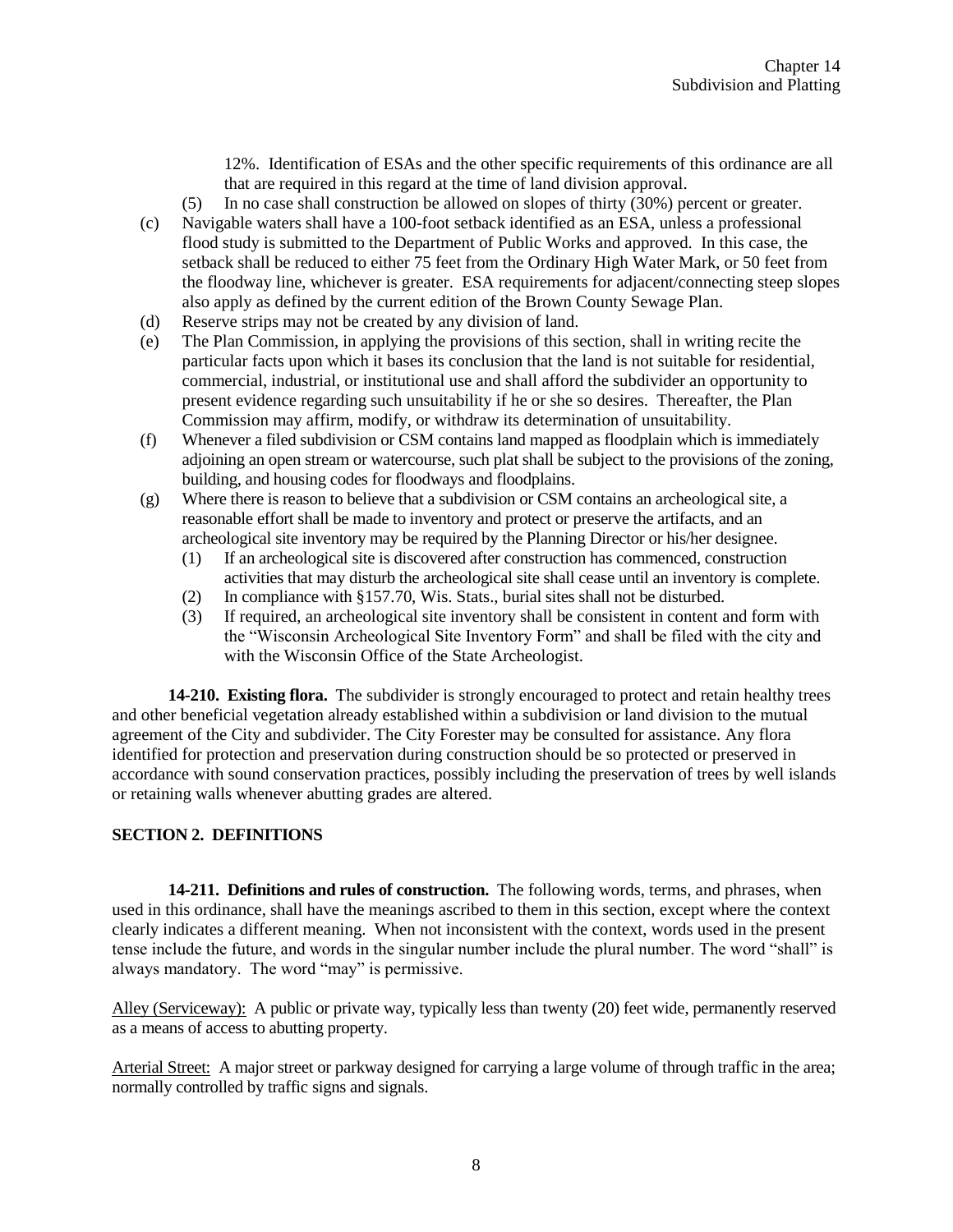Association. All unit owners of a condominium acting as a group, either through a non-stock, non-profit corporation or an unincorporated association in accordance with its bylaws and declaration.

Attached or Semi-attached Development: Single-family dwellings arranged on individual lots as either detached structures with one or more side walls on a side property line.

Block: Land surrounded on all sides by streets or other transportation or utility rights-of-way, or by physical barriers such as bodies of water or public open spaces. The exterior boundary of a block shall be defined as the right-of-way/property line as opposed to the curb line, center line, or other constructed feature.

Cash Sum (or Cash Equivalent): A cash payment or alternative financing arrangement (such as a bond or irrevocable letter of credit) deemed acceptable to the City Finance Director.

Certified Survey Map (CSM): A map of the division of land prepared in accordance with §236.34, Wis. Stats.

Certified Survey Map, Combination or Retracement: A map of the combination of land prepared in accordance with §236.34, Wis. Stats.

City: The City of Green Bay.

Collector Street: A minor street or parkway that collects traffic from local streets and channels it to other areas of the city and to arterial streets. A collector street has higher traffic volume than a local street with through access and relatively few stop or yield signs.

Commission or Plan Commission: The City of Green Bay Plan Commission.

Comprehensive Plan: The adopted long range plan for the city of Green Bay as defined by §66.1001, Wis. Stats. that sets forth (in words, maps, illustrations, and/or tables) goals, policies, and guidelines intended to direct the present and future physical, social, and economic development that occurs within its planning jurisdiction and that includes a unified physical design for the public and private development of land and water.

Condominium. Property subject to a condominium declaration established under Ch. 703, Wis. Stats., Condominium Ownership Act.

Condominium Plat: A map representing a tract of land, showing the boundaries and location of lots, lot equivalents, and streets, providing for individual ownership of space with an individual interest in the land or interest in common with other owners.

Condominium Unit. A part of a condominium intended for any type of independent use, including one or more cubicles of air at one or more levels of space or one or more rooms or enclosed spaces located on one or more floors in a building.

Conservation Area: Land set aside in a conservation subdivision for the preservation of significant natural resources, remnant landscapes, open space, and visual aesthetics or buffering.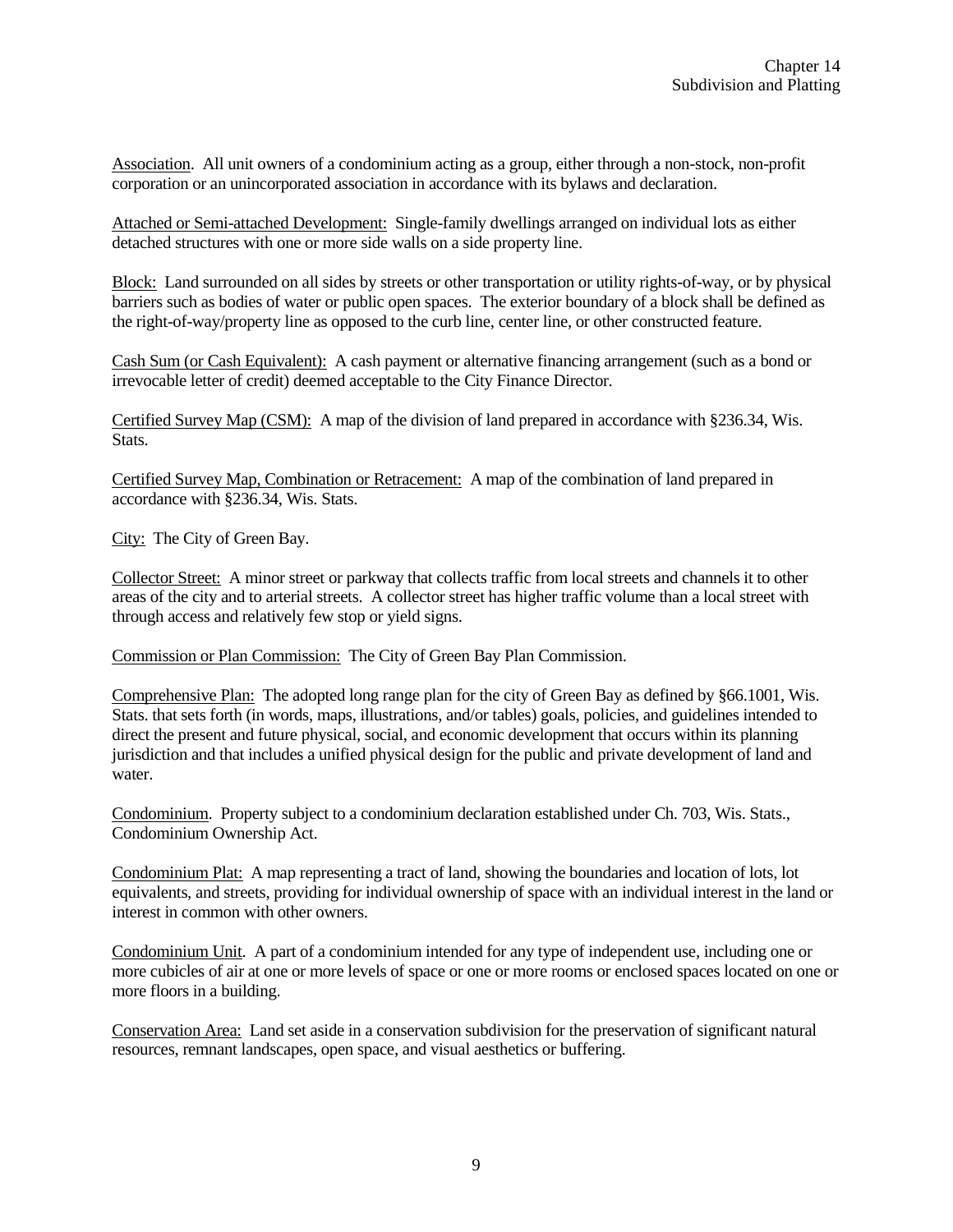Conservation-by-Design or Conservation Subdivision: Developments characterized by common open space and clustered compact lots that protect farmland and/or natural resources while allowing for the maximum number of residences under current zoning and subdivision regulations.

Council or Common Council: The governing body of the City of Green Bay.

Cul-de-sac: A local street of relatively short length with one end open to traffic and the other end terminating in a vehicular turnaround.

Dead End Street: A street that is connected to another street at one end without a provision for vehicles turning around, but which is intended to ultimately connect to another street at the closed end.

Development: Any artificial change to improved or unimproved real estate, including, but not limited to, the construction of buildings, structures, or accessory structures; the construction of additions or substantial improvements to buildings, structures, or accessory structures; the placement of buildings or structures; mining, dredging, filling, grading, paving, excavation, or drilling operations; and the storage, deposition, or extraction of materials.

Digital Format: (Cr. GO 39-10) A form of electronic computer file, such as PDF, CAD, TIF, GIF, JPEG, etc.

Dwelling Unit: One or more rooms physically arranged so as to create an independent housekeeping establishment for occupancy by one family, with toilets and facilities for cooking and sleeping separate from any other dwelling unit.

Easement: A grant by a property owner to the use of land by the public, a corporation, or persons for specific purposes such as the construction of utilities, drainageways, and private streets.

Environmentally Sensitive Area (ESA): As defined in the current edition of the Brown County Sewage Plan, portions of the landscape, including valuable natural resource features that should be protected from intensive development. ESAs shall include all lakes, rivers, streams, wetlands, floodways, and certain other significant and unique natural resource features. ESAs shall also include a setback or buffer from these features. Furthermore, areas of steep slopes (slopes 12% or greater) when located wholly or partially within these natural resource features shall also be included as an ESA.

Extraterritorial Platting Jurisdiction: The power of the City of Green Bay to review land divisions in unincorporated areas up to three miles beyond the city limits.

Fee Schedule: (Cr. GO 39-10) A list or table showing the current fixed fees for review and approval services.

Final Plat: All or part of a subdivision in substantial conformance with the revised Preliminary Plat, prepared by a land surveyor in accordance with this ordinance and the statutes of the State of Wisconsin.

Flag Lot: A lot that has access to a public right-of-way where the lot frontage is equal to or less than half of the overall lot width.

Gradient: The rate of vertical change of a ground surface expressed as a percentage figure and determined by dividing the vertical distance by the horizontal distance.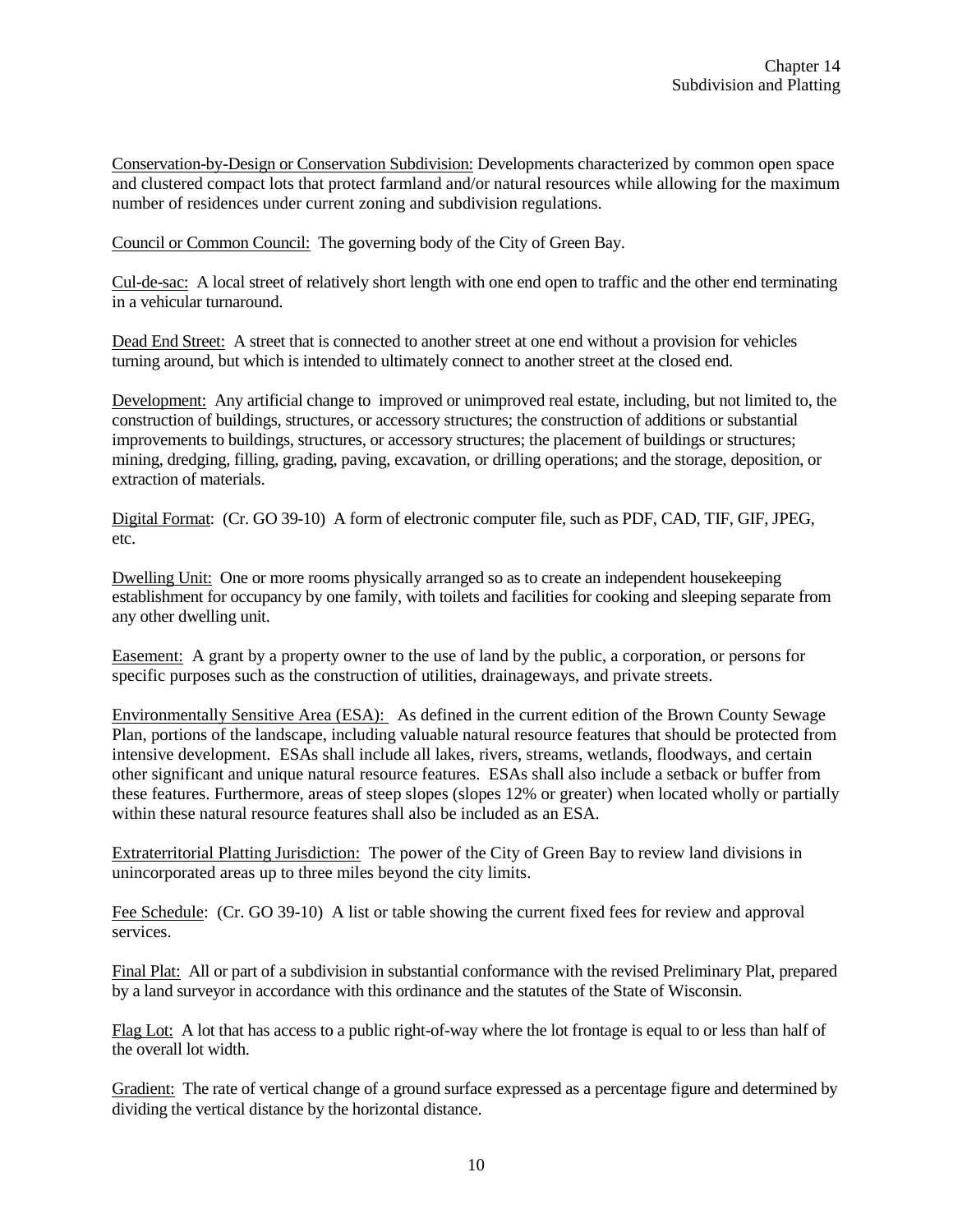Grading plan: An engineered document that shows existing and proposed elevations that are required to be obtained during earthmoving operations for land division or development. A grading plan is an important element in preventing property damage, flooding, standing water and areas susceptible to erosion. Conceptual and pre-final grading plans may be prepared by a qualified professional other than a Professional Engineer, and final grading plans shall be stamped and signed by a Professional Engineer.

Greenway: Linear parks and paths for walking and bicycling that will be improved and extended to link neighborhoods and major parks, protect streams and other environmentally sensitive areas, and provide outdoor recreation and education.

Half Street: A street bordering one or more property lines of a tract of land in which the subdivider has allocated a part of the ultimate right-of-way width.

Land Division: Any division of a lot, parcel or tract of land by the owner thereof or by his agent for the purpose of sale, ownership transfer, or building development where the act of division creates four or fewer parcels or building sites, any one of which is ten acres or less in area.

Limited Access Expressway or Freeway: A traffic way to or from which owners or occupants of abutting property or lands and other persons have no legal right of access except at such points and in such manner as may be determined by the public authority having jurisdiction over such traffic way.

Local Government Unit: Any county, municipality, village, town, city, or other general-purpose political subdivision.

Local Street: A street with a minimum right-of-way width that is designated to carry residential traffic within neighborhoods and designed for short trips at low speeds.

Lot: A continuous parcel of land in identical ownership throughout, bounded by other lots or streets, and used or set aside and available for use as the site of one or more buildings or other definite purpose.

Lot Equivalent. An area of land in a condominium encompassing an individual condominium unit or encompassing adjoining yard areas that will be associated with that unit or set of units (in an occupancy or appearance sense) in a manner equivalent to a lot for a comparable non-condominium development within the same zoning district.

Lot Frontage: The distance for which the front boundary line of the lot and the street line are coincident.

Lot Width: The distance between a side lot line and another side lot line or a side street lot line, measured at the front setback.

Net Residential Acreage: The total residential acreage within a plat or CSM excluding street right-of-way and other publicly dedicated improvements such as parks, open space, and stormwater detention and retention facilities.

Official Map: That map of the city, village, or town legally establishing and showing thereon streets, highways, parkways, greenways, conservancies, parks, and playgrounds and the exterior lines of planned new streets, highways, parkways, greenways, conservancies, parks, or playgrounds as provided by statute.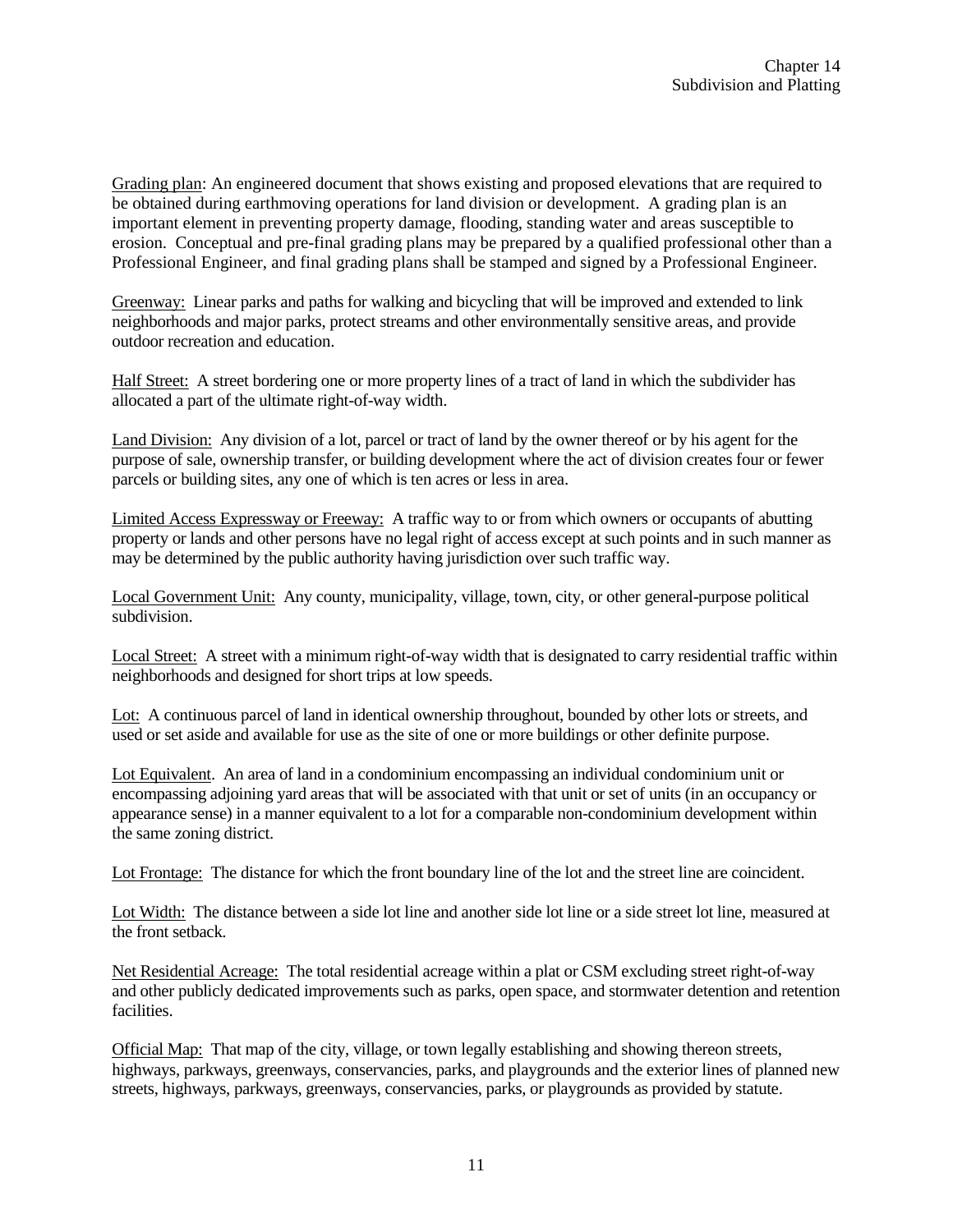Open Space: That portion of the conservation subdivision that has been set aside for permanent protection. Activities within the open space are restricted in perpetuity through the use of an approved legal instrument.

Outlot: A lot depicted on a final subdivision plat which does not meet the requirements of this ordinance for lots of record, intended as open space or other use, for which no building permit shall be issued unless the outlot is brought into conformance with requirements for lots of record.

Parkway: An arterial or collector road that is highly landscaped and includes sidewalks, on-road lanes or offroad paths for bicycling, and decorative lighting. Adjacent private landscaping should generally be improved and coordinated with the public landscaping.

Pedestrian Way: A dedicated public right-of-way through a block that is intended and suitable for pedestrian use.

Plat: A map prepared for the purpose of recording a subdivision.

Preliminary Plat: A map showing the required and other salient features of a proposed subdivision submitted to an approving authority for purposes of preliminary consideration.

Principal Structure. Structure housing the land use activity that is primary or predominant on the site. A structure that includes or is a residential house, apartment, or condominium unit as a principal structure for a residential use.

Public Improvement: Any sanitary sewer, storm sewer, drainage ditch, water main, roadway, parkway, sidewalk, pedestrian way, or other facility which benefits the public.

Public Utility: Utilities that are subject to city acceptance for operation and maintenance. For purposes of this ordinance, public utilities include water lines, sanitary sewer lines, storm sewer lines, storm ponds, or any other service deemed to be in the public interest.

Public Utility Transmission Line: Public electric, gas, communication, water, or other lines, the function of which is to transmit over long distances that service, commodity, or energy source provided by such public utility.

Qualified Professional: With respect to erosion control plans, preliminary stormwater management plans, conceptual grading plans, and pre-final grading plans, individuals who may prepare such plans including, but not necessarily limited to, registered land surveyors, licensed landscape architects, or other stormwater or construction professionals. Note that final stormwater management plans and final grading plans shall be stamped and signed by Professional Engineers.

Record or Recordation: With respect to a Final Plat or CSM, the process of filing the document with the Register of Deeds.

Recorded Plat: A Final Plat, including all of the certificates of approval required by the City of Green Bay, the statutes of the State of Wisconsin, and recorded in the Brown County Register of Deeds office.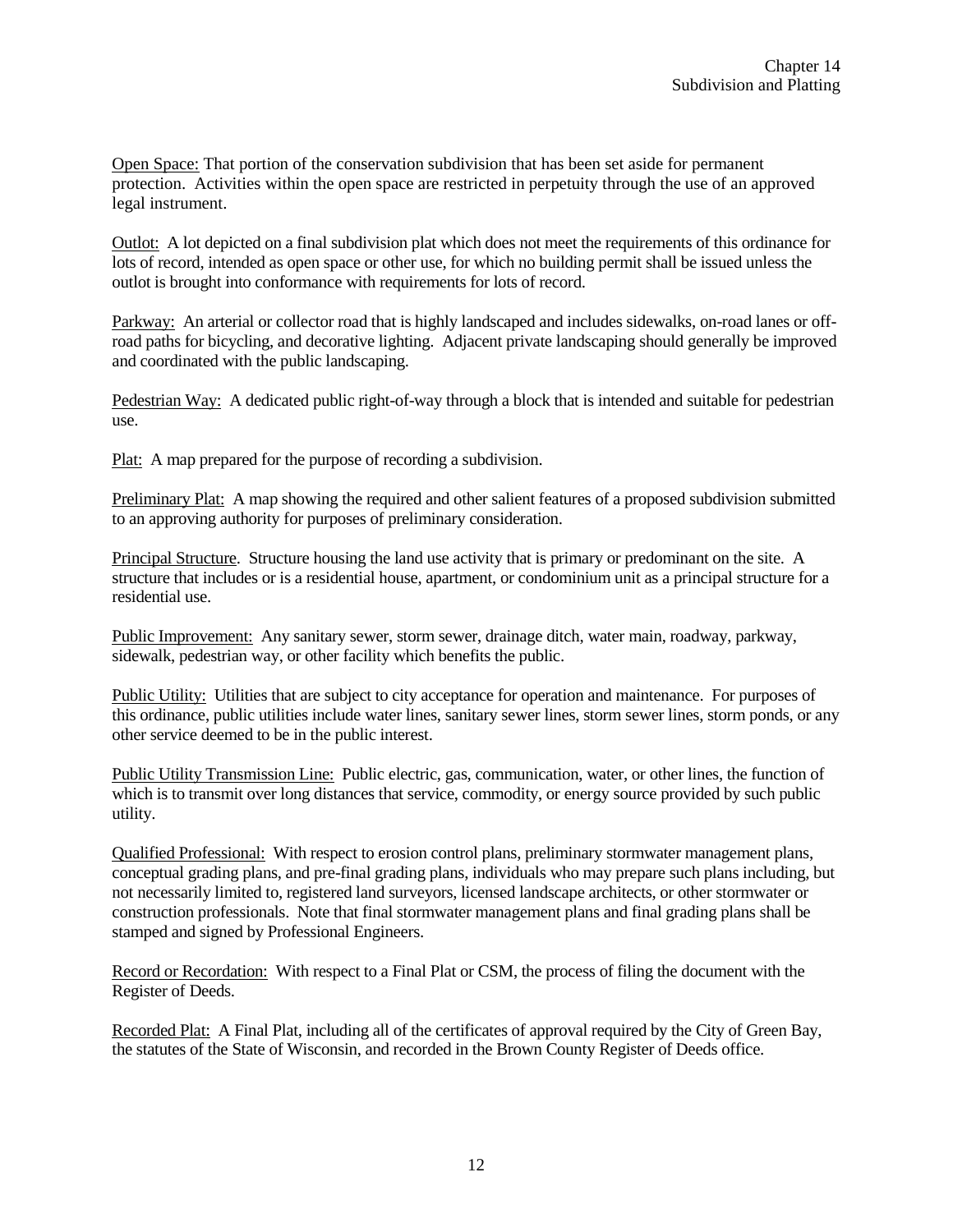Replat: The process of changing, or the map or plat which changes, the boundaries of a recorded subdivision plat or part thereof. The legal dividing of a large block, lot, or outlot within a recorded subdivision plat without changing exterior boundaries of said block, lot, or outlot is not a replat.

Retracement Survey: A CSM that identifies the boundaries of an existing parcel and establishes a convenient legal description of record for title conveyances, lot combinations, etc.

Right-of-way: A public or private area that allows for the passage of people or goods. Rights-of-way include but are not limited to passageways such as waterways, freeways, streets, bike paths, alleys, and walkways. A public right-of-way is a right-of-way dedicated or deeded to the public or condemned by the public for public use under the control of a public agency.

Roadway. The portion of the street which is surveyed and available for vehicular traffic.

Service Drive: A minor public street which is parallel to and adjacent to a major thoroughfare and which provides access to abutting properties and restricts access to the major thoroughfare.

Sewage Disposal System, Individual: On-site means for disposing and treating human and domestic waste, such as a septic tank and soil absorption system or other system, allowed by state and city regulations; used where authorized by the city when access to the municipal sewer system is not required or feasible. Also known as a Private Onsite Wastewater Treatment System (POWTS).

Sidewalk: That portion of a public street right-of-way or public easement that is paved or otherwise surfaced and intended for pedestrian use.

Smart Growth: Development that promotes compact, mixed uses that offer a high quality living and working environment, and encourages a choice of travel modes including walking, cycling, and transit, while protecting environmental features and resources.

Solar Access Orientation: The ability to receive sunlight across real property for any solar energy device, oriented in an east-west direction with a  $10^{\circ}$  variation to the northwest and  $25^{\circ}$  variation to the southwest.

Street: A strip of land, including the entire right-of-way, public or privately owned, serving as a means of vehicular travel, and furnishing access to abutting properties, which may also be used to provide space for sewers, public utilities, shade trees, and sidewalks. A street may be designated a street, parkway, avenue, highway, road, boulevard, lane, or throughway, but not a driveway providing direct access to buildings.

Subdivider: The individual or entity which causes land to be subdivided for himself, itself, or others.

Subdivision: Any division of a lot, parcel, or tract of land by the owner thereof or by his agent for the purpose of sale, ownership transfer, or building development where:

- a. The act of division creates five or more parcels or building sites, any one of which is ten acres or less in area; or
- b. Five or more parcels or building sites ten acres each or less in area are created by successive divisions within five years.

Surveyor: A land surveyor duly registered in the State of Wisconsin.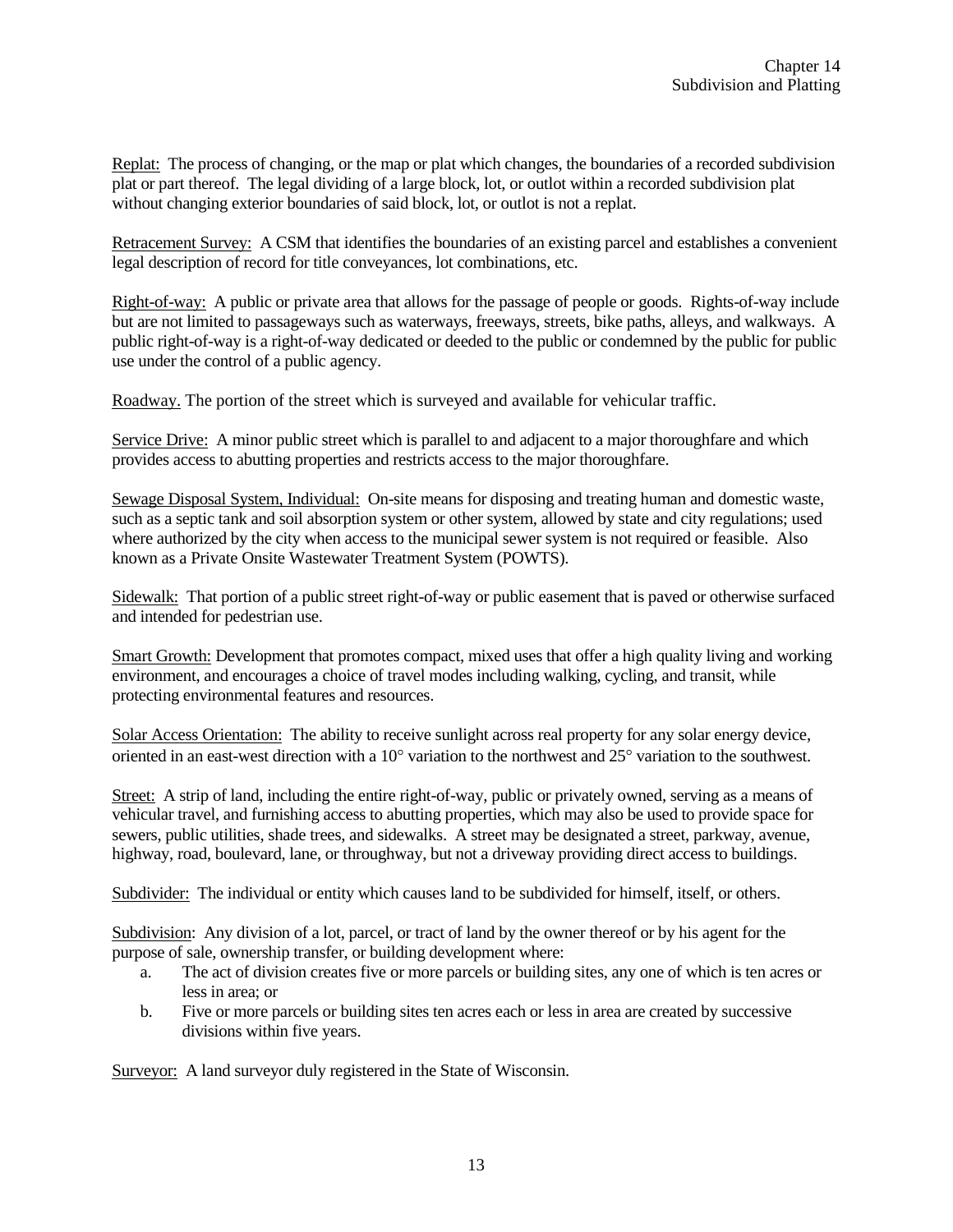Thoroughfare. A street with a high degree of continuity including collector streets, major arterial streets, and limited access highways.

Traditional Neighborhood Design (TND): A development that exhibits several of the following characteristics: alleys, streets laid out in a grid system, buildings within close proximity to each other that are oriented to the street, front porches on houses, pedestrian orientation, compatible mixed land uses, village squares and greens.

Urban Expansion District: Those areas of the City, as designated in the Residential Development Policy, which are located on the fringe of developed areas of the City and may have practical service or may be served with additional expenditure.

Urban Reserve District: Those areas of the City, as designated in the Residential Development Policy, which will not be opened up for development due to their distance from the urbanized and serviced area of the City.

Urban Service District: Those areas of the City, as designated in the Residential Development Policy, which are already fully serviced by urban facilities and are within the developable area of the Comprehensive Plan.

Wetland buffer: Areas that surround and protect a wetland from adverse impacts to its functions and values.

## **SECTION 3. GREEN BAY DEVELOPMENT DISTRICTS**

**14-212. Green Bay Development Policy.** The Residential Development Policy was adopted to promote neighborhood lot infilling and to more equitably charge developers for the lot-related services provided primarily for those newly created lots. This Development Policy divides the City into three "development districts" to promote development in a prioritized fashion according to projected population and land use needs. Those districts and corresponding requirements are as follows:

- (a) **Urban Service District:** Those areas of the City in which infilling is encouraged because they are already fully serviced by urban facilities, are within one mile of an existing neighborhood park, and are within the City's developable area as designated in the Comprehensive Plan. Development requirements for land divisions within this district are:
	- (1) Cash Bonds for interior lot drainage and grading. Refer to 14-801(c) of this ordinance.
	- (2) Cash Payments for street trees and street lights. Refer to 14-801(d) of this ordinance.
	- (3) Cash Sums (or Cash Equivalents) for street, sewer and water improvements adjacent to the land division at rates paid in accordance to the City's Special Assessment Ordinance. Refer to 14-801(e) of this ordinance.
- (b) **Urban Expansion District:** Those areas of the City which are located on the fringe of the Urban Service District and are already partially served and/or may be fully served with minimal additional facilities expansion and are within the City's developable area as designated in the Comprehensive Plan. Development requirements for land divisions within this district are:
	- (1) Cash Bonds for interior lot drainage and grading. Refer to 14-801(c) of this ordinance.
	- (2) Cash Payments for street trees and street lights. Refer to 14-801(d) of this ordinance.
	- (3) Cash Sums (or Cash Equivalents) for street, sewer and water improvements adjacent to the land division, and all costs incurred by the City to extend those improvements to the development, including supporting systems, in the amount as determined by the Director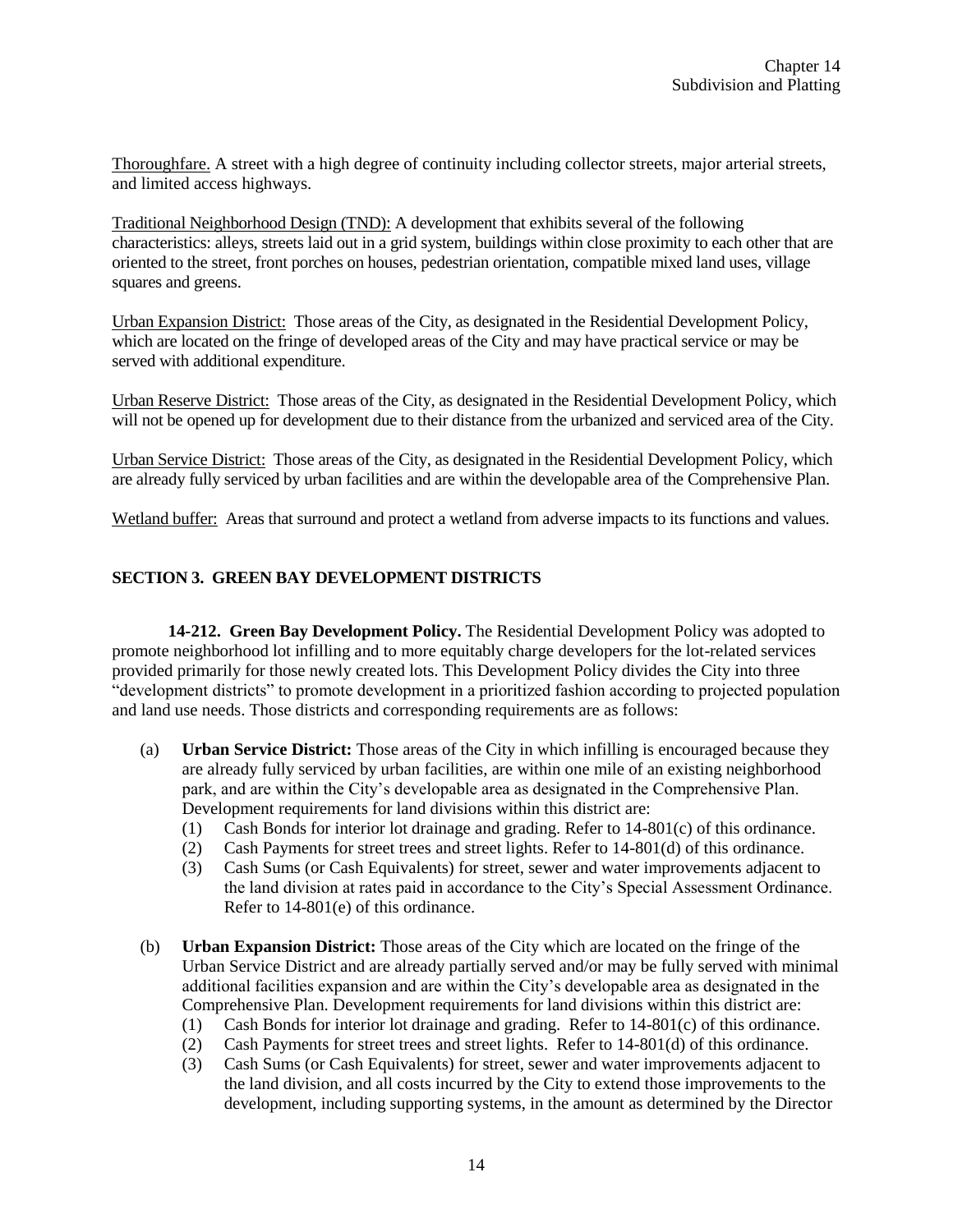of Public Works and Water Utility General Manager. Refer to 14-801(e) of this ordinance.

- (c) **Urban Reserve District:** (Amd. GO 39-10) Those areas of the City in which land divisions are not allowed due to their distance from the urbanized and serviced area of the City, with the exception of those lands that meet the requirements of Sec. 13-605, Green Bay Municipal Code.
- (d) **Payment of Fees:** (Amd. GO 39-10) The above mentioned development fees and any other related City fees shall be paid prior to the City giving final approval of any plat or Certified Survey Map (CSM) submitted for approval. The plat may be developed in phases as approved by the City of Green Bay Planning Director or his/her designee. Payment of fees and the amount of security required shall be limited to the phase of the plat currently being constructed. Prior to construction of subsequent phases, the developer shall apply for an updated calculation of development fees. To encourage the development of property adjacent to existing streets within the Urban Service and Urban Expansion Districts, development fees for pavement, sanitary sewer, storm sewers, street lighting, and water main improvements shall not be required for the improvements that occur within the public street right-of-way of an existing street that has been open to traffic prior to March 16, 1982.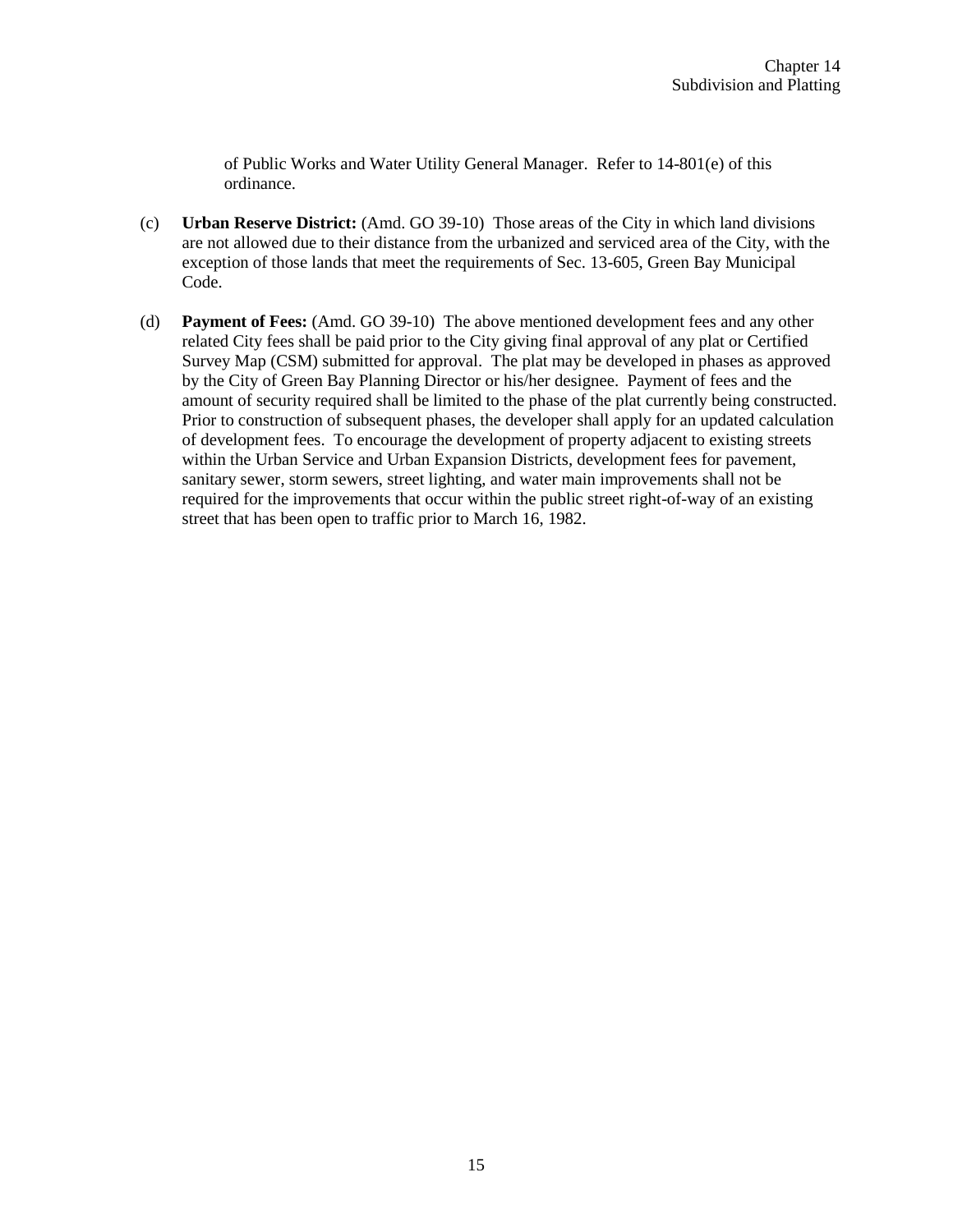This page intentionally left blank.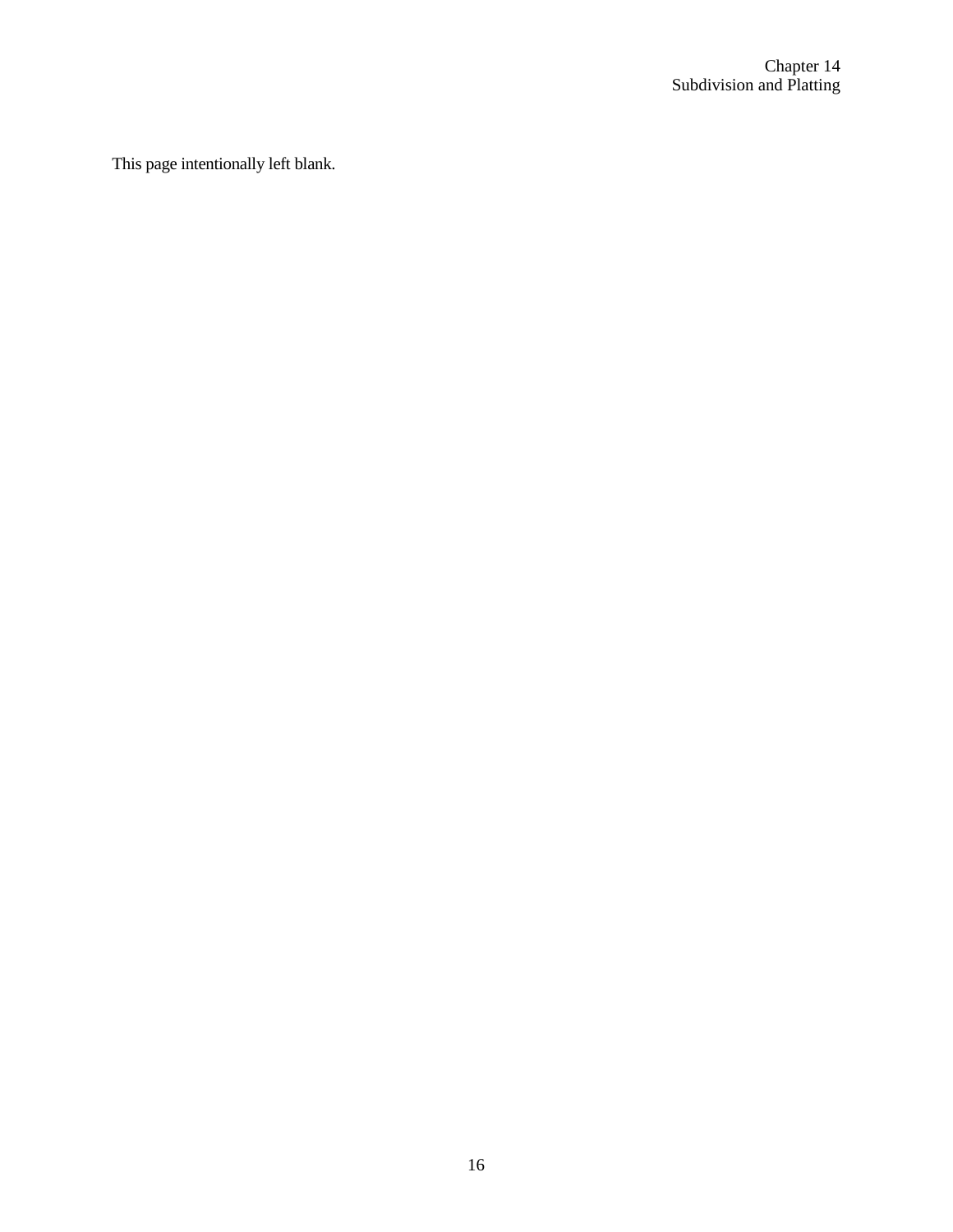# **Insert Development District Map**

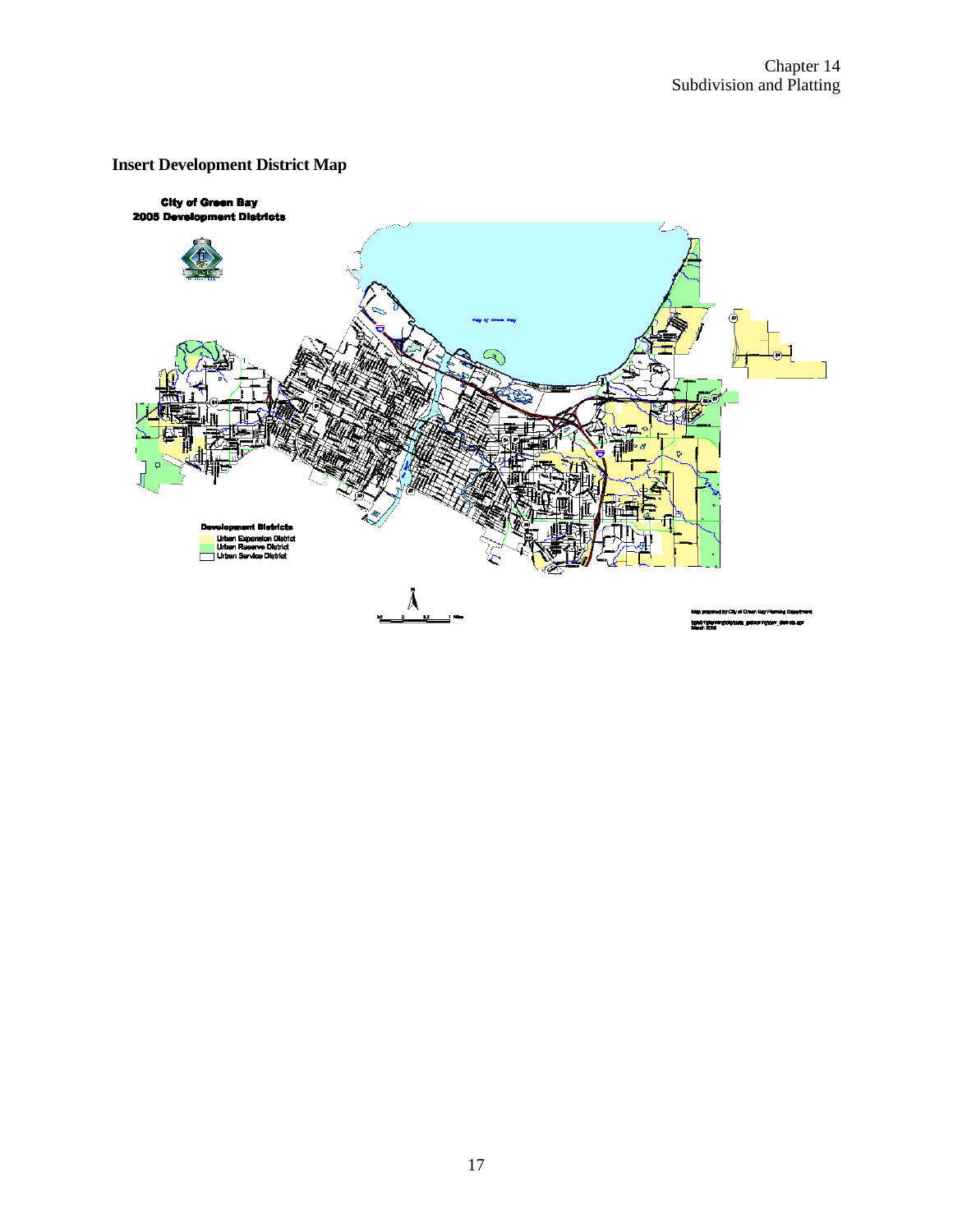This page intentionally left blank.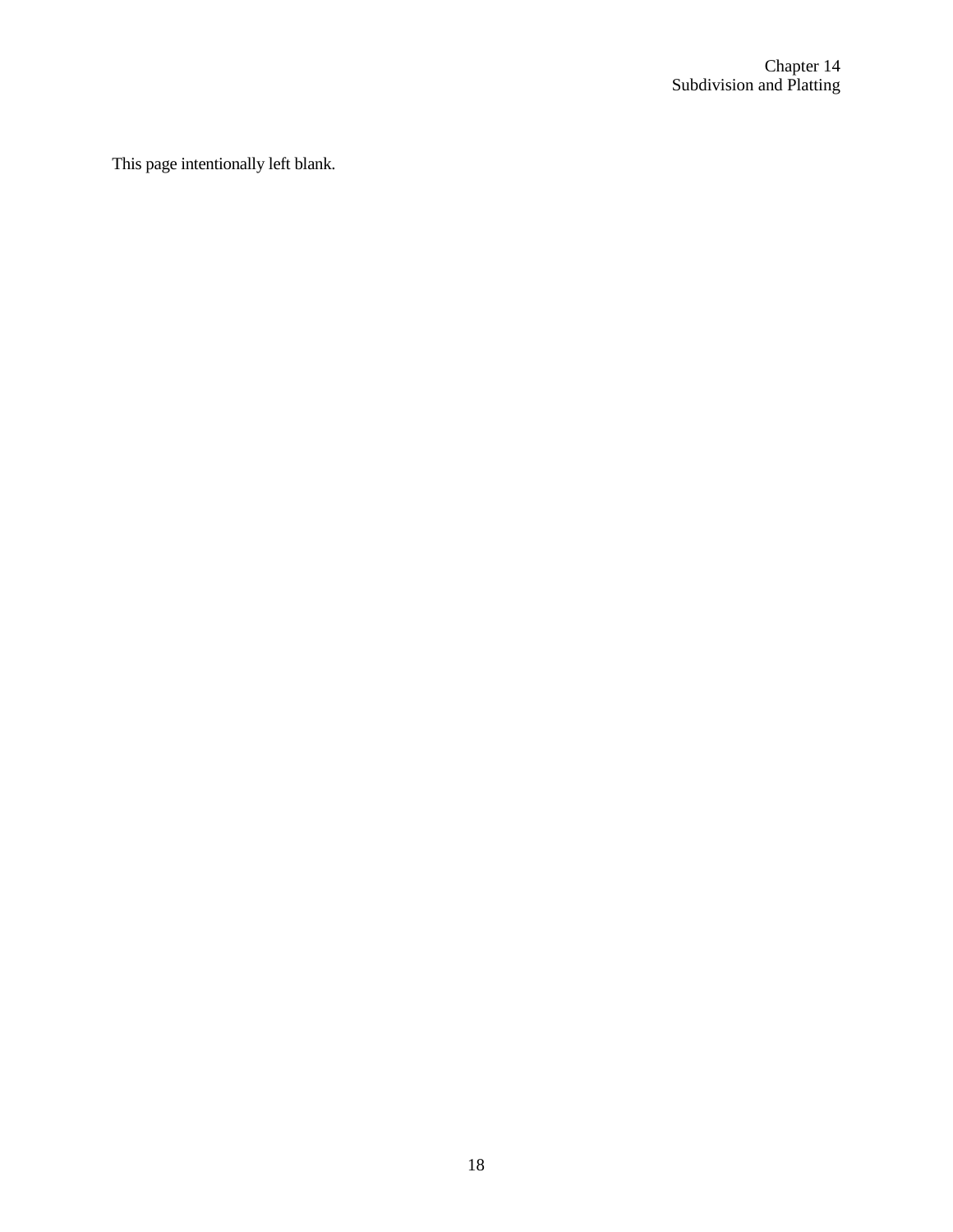# **SECTION 4. VIOLATIONS, PENALTIES AND MODIFICATIONS OF REGULATIONS**

**14-213. Violations.** No subdivider or agent of any parcel of land located in a proposed subdivision or land division shall transfer or sell such parcel before a plat of such subdivision or a Certified Survey Map (CSM) has been approved by the Planning Director, or his/her designee, in accordance with this ordinance, and has been recorded with the Register of Deeds for Brown County, Wisconsin.

- (a) It shall be a violation of this ordinance to subdivide any lot or parcel of land by the use of metes and bounds description for sale, transfer, or lease when such actions are under the jurisdiction and applicability of this ordinance.
- (b) Note that offers to purchase or contracts to convey unrecorded lots or parts of land prior to formal submittal of a Preliminary Plat, Final Plat, or CSM are done at the risk of all parties involved.
- (c) The City shall not issue any building permit relating to any parcel of land forming all or any part of lands included in a subdivision, CSM, land division, or replat originally submitted to the City until the Final Plat or final CSM has been recorded and until all improvements required by the City have been installed, unless the applicable development agreement specifies otherwise.
- (d) No building permit shall be issued for the construction of any building or structure located on a lot or parcel subdivided or sold in violation of this chapter.

**14-214. Penalties.** Any person, firm, or corporation who fails to comply with the provisions of this ordinance shall, upon conviction thereof, forfeit not less than \$25 nor more than \$500 and the costs of prosecution for each violation, and in default of payment of such forfeiture and the costs shall be imprisoned in the county jail until payment thereof, but not exceeding 30 days. This forfeiture shall be imposed for each lot or parcel created by the subdivision. Each day a violation exists or continues shall constitute a separate offense. Compliance therewith may also be enforced by injunction order at the suit of the City or the owner or owners of real estate within the district affected by the regulations of this chapter as provided by law. The Planning Director or his/her designee shall enforce the provisions of this Chapter.

**14-215. Modifications of regulations.** When the Plan Commission and Common Council find that extraordinary hardship or injustice will result from strict compliance with this ordinance, the terms may vary to the extent deemed necessary and proper to grant relief, provided that the modification meets the following standards:

- (a) The modification is due to physical features of the site or its location.
- (b) The modification is the least deviation from this ordinance, which will mitigate the hardship.
- (c) The modification is not detrimental to the public interest and is in keeping with the general spirit and intent of this ordinance.
- (d) Modifications may also be granted for a complete community or neighborhood unit that provides adequate public spaces and improvement for the circulation, recreation, light, air, and service needs when fully developed and populated.
- (e) The requirement of filing and recording the plat or survey shall not be waived.
- (f) Any modification thus granted shall be entered in the minutes of the Council, along with the reasons, which, in the opinion of the Council, justified the modification.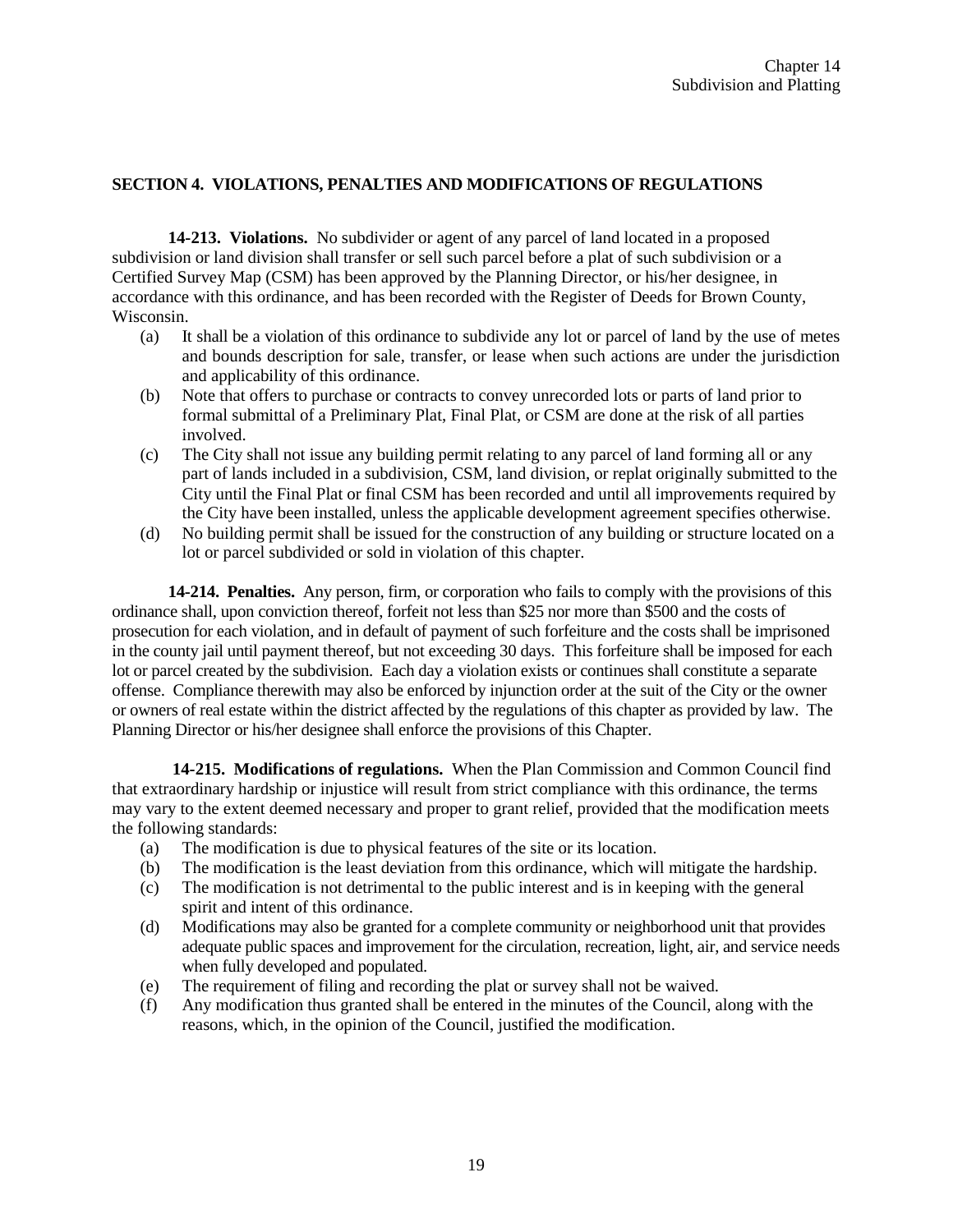## **CHAPTER 14-300 SUBDIVISION & PLATTING PROCEDURES**

# **SECTION 1. PRELIMINARY PLAT**

**14-301. Preliminary Consultation**. Before filing a Preliminary Plat for approval, the subdivider may consult the Plan Commission staff for advice and assistance. This step is strongly recommended, and a sketch plan of the proposed subdivision may be provided for preliminary consultation.

### **14-302. Preliminary Plat submission overview.** (Amd. GO 39-10)

- (a) Before submitting a Final Plat for approval, the subdivider shall submit the following to the Planning Department in the required format as noted. Refer to section 14-303 for additional details.
	- (1) A Preliminary Plat prepared by a Wisconsin Registered Land Surveyor (digital format).
	- (2) If applicable based on Chapter 30 of the Green Bay Municipal Code, a preliminary stormwater management plan prepared by a qualified professional (digital format).
	- (3) If applicable based on Chapter 34 of the Green Bay Municipal Code, a preliminary construction site erosion control plan prepared by a qualified professional (digital format).
	- (4) A conceptual grading plan in compliance with section 14-208 of this ordinance prepared by a qualified professional (digital format).
	- (5) If lands are to be dedicated to the public and the City has reason to believe they are contaminated, a phase one Environmental Assessment of the lands to be dedicated (hard copy or digital format).
	- (6) If required, a preliminary Area Development Plan (hard copy or digital format).
	- (7) A request for City Action-Plan Commission form (hard copy or digital format).
	- (8) A Land Division checklist (hard copy or digital format).
	- (9) Necessary fees.
	- (10) CD, DVD, or USB containing the required digital files (PDF, CAD, TIF, GIF, etc.) listed above. The petitioner may also submit the appropriate information via email to the City of Green Bay Planning Department. Media drives shall be returned to the petitioner upon request.
- (b) The Preliminary Plat shall be prepared in accordance with this ordinance, and shall comply with the procedures for approval of plats as set forth in Ch. 236, Wis. Stats. and this ordinance.
- (c) Approval or conditional approval of a Preliminary Plat shall not constitute automatic approval of the Final Plat, except that if the Final Plat is submitted within three (3) months of Preliminary Plat approval and conforms substantially to the Preliminary Plat layout as indicated in §236.11(1)(b) and §236.11(1)(c), Wis. Stats., and all conditions imposed as part of the Preliminary Plat approval have been satisfied, the Final Plat shall be entitled to approval with respect to such layout.

**14-303. Preliminary Plat requirements.** A Preliminary Plat shall be required for all subdivisions and comply in all respects with the requirements of Ch. 236, Wis. Stats. and with the design standards set forth in this ordinance. The proposed plat shall be prepared on reproducible paper of good quality at a scale of not more than one hundred (100) feet to the inch.

- (a) The Preliminary Plat shall show correctly on its face the following information:
	- (1) Title or name under which the proposed subdivision is to be recorded. Such title shall not be the same or similar to a previously recorded plat, unless the plat is an addition by the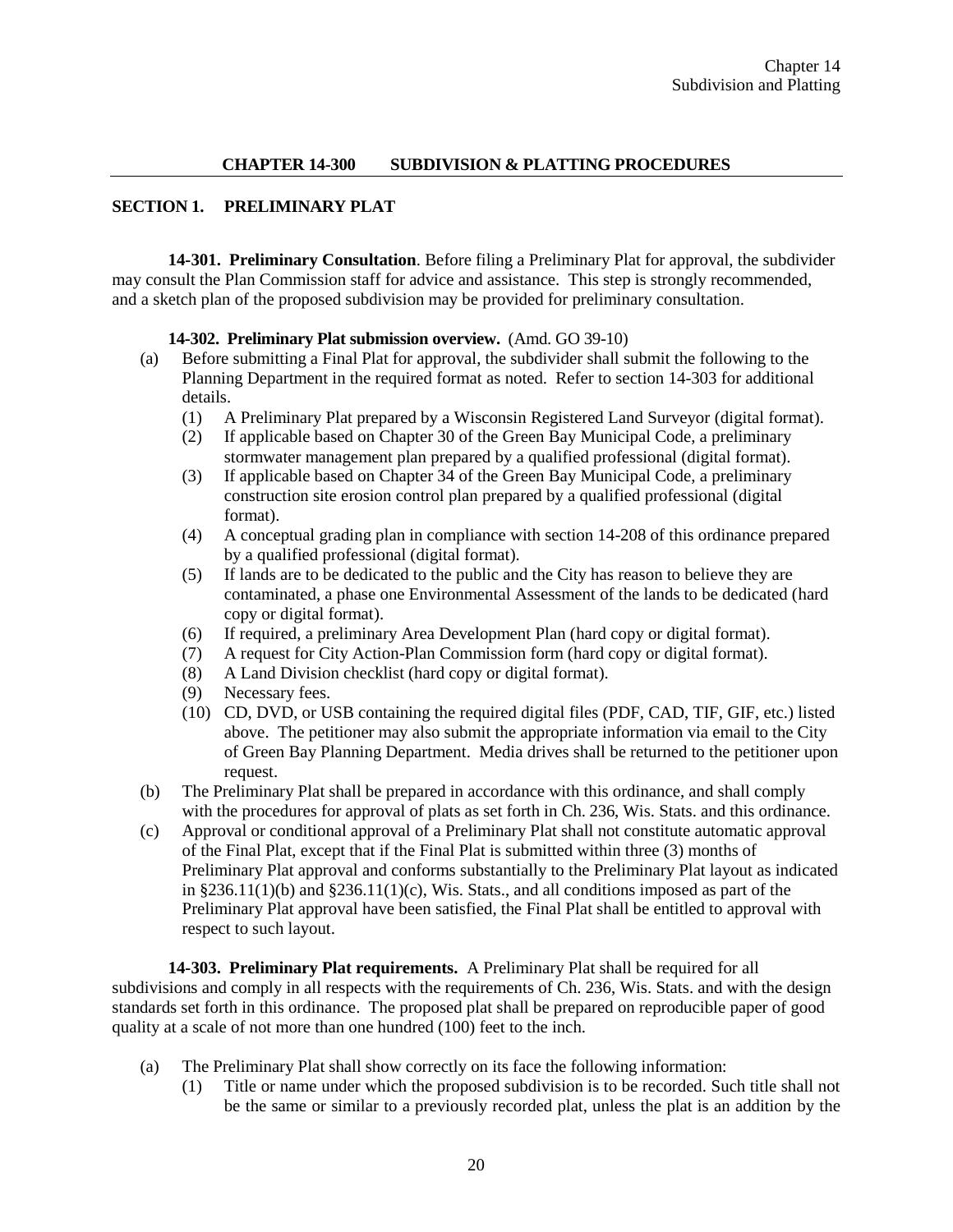same owner to a previously recorded plat and is so stated on the plat.

- (2) Property location of the proposed subdivision by recorded private claim, government lot, quarter section, township, range, county, and state.
- (3) Date, scale, and north arrow.
- (4) Names, addresses, and telephone numbers of the owner, subdivider, and land surveyor preparing the plat.
- (5) Entire area contiguous to the proposed plat owned or controlled by the subdivider, even though only a portion of said area is proposed for immediate development. This requirement may be waived at the discretion of the Planning director or his/her designee, and shall be waived if an Area Development Plan has been adopted for such lands.
- (6) Exact length and bearing of the exterior boundaries of the proposed subdivision referenced to a corner established in the U.S. Public Land Survey or a corner of a recorded private claim and the total acreage encompassed thereby.
- (7) Locations of all existing property boundary lines, structures (including the use and setback dimensions to existing and proposed property lines), driveways, lakes, streams and water courses, marshes, wetlands, rock outcrops, wooded areas, railroad tracks and other significant features within the tract being subdivided or immediately adjacent thereto.
- (8) Delineation of all wetlands, shoreland/wetlands, isolated natural areas (e.g., rock outcrops, wooded areas, etc.) and Environmentally Sensitive Areas consistent with Brown County and WDNR methodology as applicable. Concurrence by the appropriate agency on the locations of wetland and ESA boundaries will be required by the Planning Department as part of the Final Plat review. Agency concurrence may be documented on the Final Plat or by separate correspondence.
- (9) Location, right-of-way width, and names of all existing and proposed streets, alleys or other public ways, easements, railroad and utility rights-of-way and all section and quarter section lines within the exterior boundaries of the plat or immediately adjacent thereto.
- (10) Location and names of any adjacent subdivisions, parks and cemeteries and owners of record of abutting platted and unplatted lands.
- (11) Location, size, of any existing sanitary or storm sewers, culverts and drain pipes, the location of public and private manholes, catch basins, hydrants, within the exterior boundaries of the plat or immediately adjacent thereto.
- (12) All lands reserved for future public acquisition or reserved for the common use of property owners within the plat. If property reserved for common use is located within the subdivision, provisions and plans for its use and maintenance shall be submitted with the plat. A note shall be placed on the face of the plat noting ownership and maintenance of all common use areas and that deed restrictions are on file at the Brown County Register of Deeds office.
- (13) Special restrictions required by the City and any other agency relating to access control along public ways, the provision of planting strips, access restrictions, reservation of wetlands and environmental corridors, more restrictive yard requirements, or special restrictions for environmentally significant areas.
- (14) Corporate limit lines within the exterior boundaries of the plat or immediately adjacent thereto.
- (15) Proposed contours (as shown on the grading plan) at vertical intervals of not more than two (2) feet. Elevations shall be marked on such contours based on City Datum.
- (16) Normal and high-water elevation of all ponds, streams, lakes, flowages and wetlands within the exterior boundaries of the plat or located within one hundred (100) feet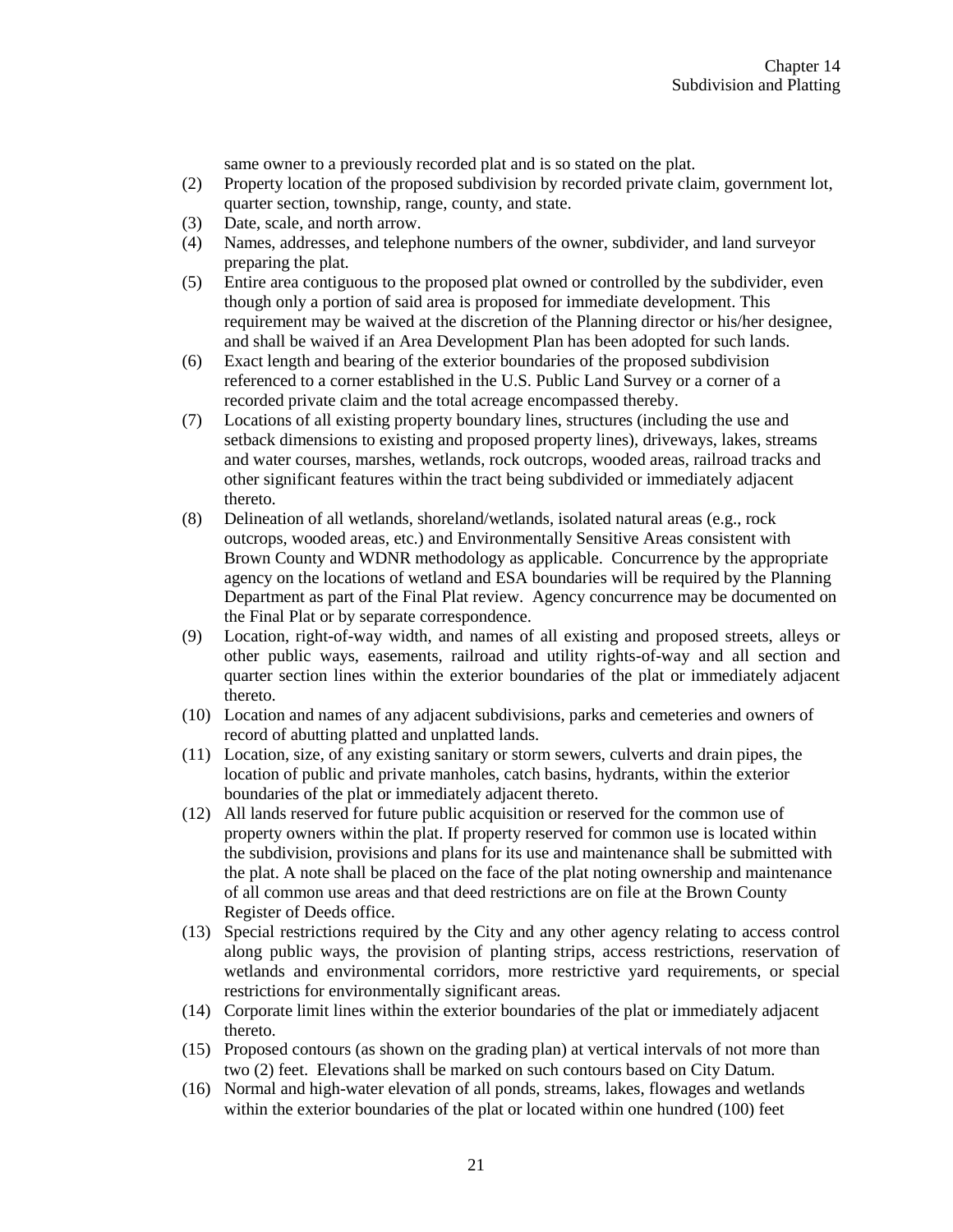therefrom, all to City Datum.

- (17) Floodplain and shoreland boundaries and the contour line lying a vertical distance of two (2) feet above the elevation of the one hundred (100) year recurrence interval flood.
- (18) Meander lines if a subdivision borders a lake or stream shore. The distances and bearings of a meander line shall be shown. The meander lines shall not be established less than twenty (20) feet back from the ordinary high water mark of the lake or from the bank of the stream.
- (19) Tabulation of gross area, street area, other dedicated and reserved area, net subdivided area, number of lots, number of dwelling units.
- (20) A statement on the face of the plat that conforms substantially with the following: City of Green Bay zoning and building approvals are required prior to commencing construction of buildings, structures, drives, or parking areas, and may also be required prior to commencing grading, excavation, filling, or other land disturbing activity.
- (b) The Preliminary Plat submission shall also include the following, as applicable, and may be shown on the face of the plat or as attachments or supplements, as appropriate:
	- (1) Soil types, slopes 12% or greater and their boundaries, as shown on the operational soil survey maps prepared by the U.S. Department of Agriculture, Natural Resource Conservation Service.
	- (2) Where the subdivision will not be served by public sanitary sewer service, proof of compliance with chapter Comm 85 of the Wisconsin Administrative Code. Soil tests shall be reviewed and approved by Brown County, and proof of compliance may be submitted after approval of the Preliminary Plat, but must be submitted at some point prior to submission of the Final Plat.
	- (3) A preliminary stormwater management plan per Green Bay Municipal Code Chapter 30 and Chs. NR 151 and NR 216, Wis. Adm. Code.
	- (4) A preliminary construction site erosion control plan per Green Bay Municipal Code Chapter 34.
	- (5) A conceptual grading plan in accordance with section 14-208 of this ordinance. To ensure compliance with the established grading plan, a covenant shall be included in the plat referring to and requiring compliance with the grading plan. A pre-final grading plan may also be submitted at this stage of plat review, but is not required until the time of final plat submission.
	- (6) (Cr. GO 43-93) Prior to Preliminary Plat approval, the developer will, at their expense, conduct a Phase One Environmental Assessment of such areas dedicated for public use if the City has reason to believe that such lands are contaminated. Such Phase One study by the developer may be waived upon proof by owner of a previous Phase One Environmental Assessment of such area acceptable to the City, or may be waived upon determination by the Director of Public Works and the Director of Parks, Recreation, and Forestry, or their designees, that contamination is not probable.
	- (7) An Area Development Plan (ADP) for the vicinity of the subdivision if no ADP has been previously adopted by the City. In order to determine how a proposed development will relate to and integrate with surrounding land uses, the Planning Department may require that the subdivider prepare and submit an ADP that includes areas beyond the boundary of the proposed subdivision. The purpose of an ADP is to ensure cohesive development of a larger area with consideration to street and utility connections, land use compatibility, community character, the provision of community services, and an overall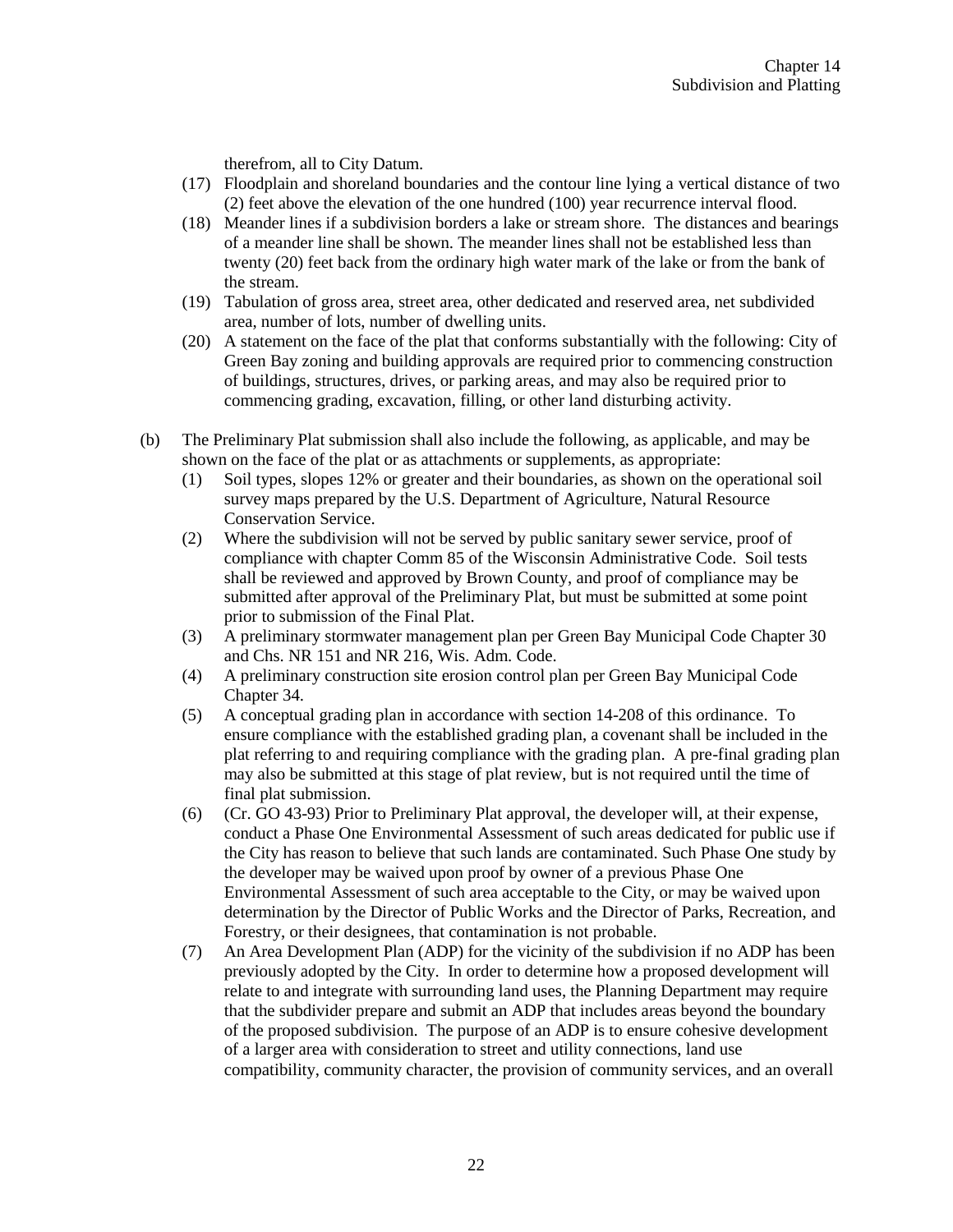pattern of orderly growth. The ADP shall include an area determined by the Planning Department and as guided by the comprehensive plan, Official Map, or other applicable plan. The ADP shall, as applicable:

- a. Indicate the coordination and location of infrastructure.
- b. Identify primary vehicular and pedestrian circulation patterns.
- c. Identify master stormwater management elements for the planning area.
- (8) Vision corners, if required, which shall be dedicated to the City, but not by easement.
- (c) Additional information. Where the Planning Director, or his/her designee, or the Department of Public Works Director needs additional information relative to a particular problem presented by a proposed development in order to review the Preliminary Plat, they shall have the authority to request in writing such information from the subdivider.

**14-304. Preliminary review and decision.** The Planning Director or his/her designee shall approve, conditionally approve, or reject such plat within sixty (60) days of the date of the filing of a complete Preliminary Plat submission with the Planning Department. By agreement with the subdivider, the review time may be extended at the discretion of the Planning Director or his/her designee. The subdivider shall be notified in writing by the Planning Department of any conditions of approval or the reasons for rejection.

**14-305. Preliminary Plat amendment.** The subdivider shall be allowed to submit one (1) revision to a Preliminary Plat prior to a completed review and decision. The review shall follow the same Preliminary Plat procedure, except for the fee, unless the revised plat would result in a higher fee. In that case the subdivider must pay the difference. There is not a refund for revised plats that would result in a lower fee. Preliminary Plat amendments shall not be allowed after a preliminary review and decision is made, or if the amendment is, in the opinion of the Planning Director, of such scope as to constitute a new plat, in which case it shall be refiled.

### **SECTION 2. FINAL PLAT**

#### **14-306. Final Plat submission overview.** (Amd. GO 39-10)

- (a) The subdivider may submit a Final Plat once a Preliminary Plat has been recommended for approval. The subdivider shall submit the following to the Planning Department in the required format as noted. Refer to section 14-303 for additional details.
	- (1) A Final Plat prepared by a Wisconsin Registered Land Surveyor (digital format)
	- (2) If applicable based on Chapter 30 of the Green Bay Municipal Code, a final stormwater management plan prepared by a Professional Engineer (digital format)
	- (3) If applicable based on Chapter 34 of the Green Bay Municipal Code, a final construction site erosion control plan prepared by a qualified professional (digital format)
	- (4) A pre-final grading plan and a final grading plan in compliance with section 14-208 of this ordinance with the final grading plan stamped and signed by a Professional Engineer (digital format)
	- (5) If applicable, agency concurrence on the location of wetland and ESA boundaries (one copy)
	- (6) If applicable, proof of Brown County approval of soil tests for POWTS (hard copy or digital format)
	- (7) If none presently exists, an Area Development Plan (hard copy or digital format)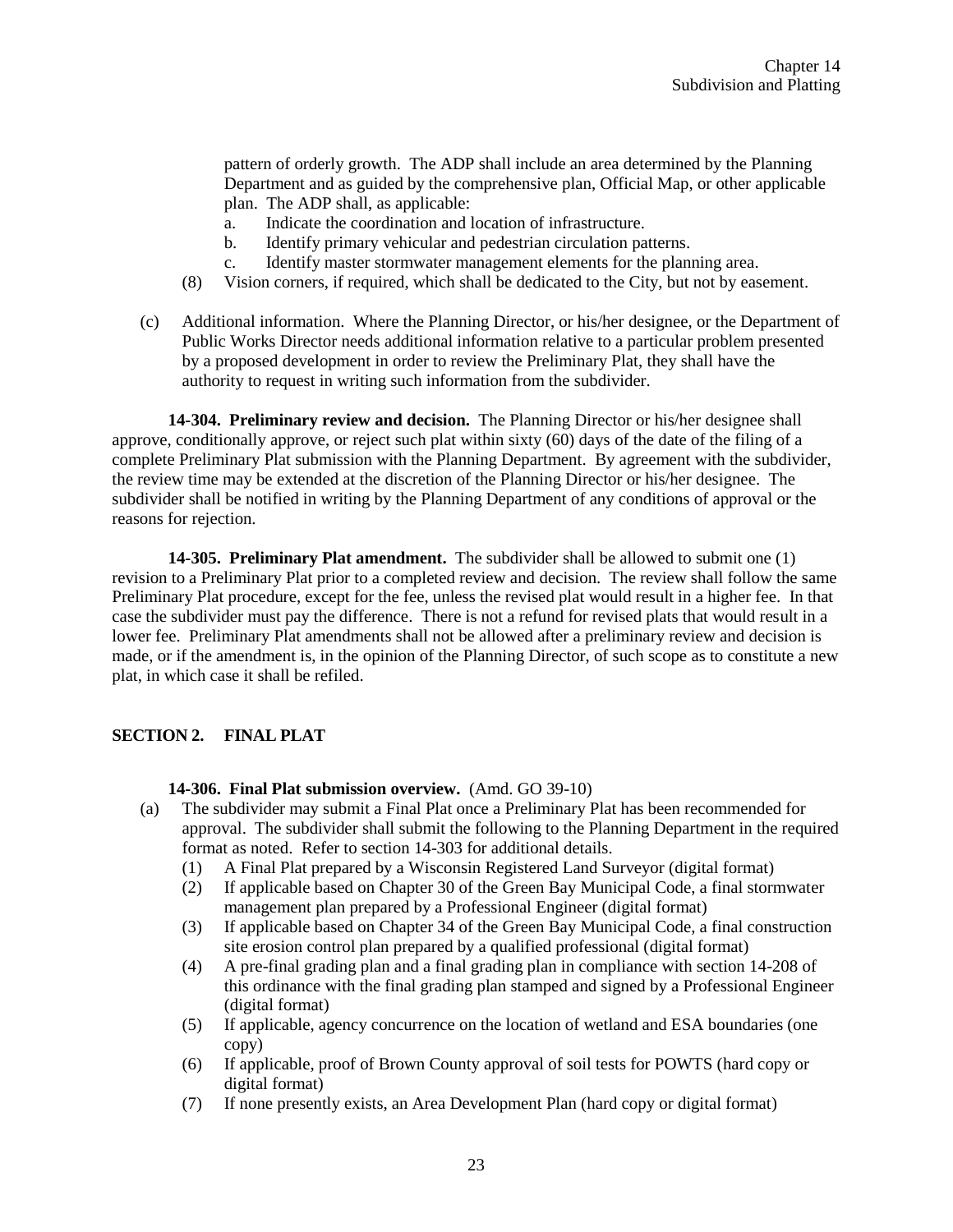- (8) A Request for City Action form (hard copy or digital format)
- (9) Necessary fees
- (10) CD, DVD, or USB containing the required digital files (PDF, CAD, TIF, GIF, etc.) listed above. The subdivider may also submit the appropriate information via email to the City of Green Bay Planning Department. Media drives shall be returned to the petitioner upon request.
- (b) The Final Plat shall be prepared in accordance with this ordinance and shall comply with the procedures for approval of plats found in Ch. 236, Wis. Stats., and shall meet the conditions of approval of the Preliminary Plat.

**14-307. Final expiration.** (Amd. GO 39-10) If the subdivider fails to submit the Final Plat within thirty-six (36) months of the approval of the Preliminary Plat by the Planning Director, or his/her designee, the subdivider is required to recommence the entire procedure for Preliminary Plat approval.

**14-308. Final review and decision.** (Amd. GO 39-10) The Planning Department shall examine the Final Plat as to its conformance with the approved Preliminary Plat, and any conditions of approval of the Preliminary Plat, this ordinance, and all applicable ordinances, rules, regulations, comprehensive plans, and comprehensive plan components that may affect it. The City of Green Bay shall determine if a final plat "substantially conforms" to the preliminary plat. The Planning Director, or his/her designee, shall approve, conditionally approve, or reject the plat within sixty (60) days of the date of the filing of a complete Final Plat submittal with the Planning Department. By agreement with the subdivider, the review time may be extended at the discretion of the Planning director or his/her designee. The subdivider shall be notified in writing by the Planning Department of any conditions of approval or the reasons for rejection.

**14-309. Final Plat amendment.** The subdivider shall be allowed to submit one (1) revision to a Final Plat prior to a completed review and decision. The review shall follow the same Final Plat procedure, except for the fee, unless the revised plat would result in a higher fee. In that case the subdivider must pay the difference. There is not a refund for revised plats that would result in a lower fee. Final Plat amendments shall not be allowed after a final review and decision is made, or if the amendment is, in the opinion of the Planning Director, of such scope as to constitute a new plat, in which case it shall be refiled.

**14-310. Final platting - phasing.** (Amd. GO 39-10) An approved Preliminary Plat may be platted in phases with each phase encompassing only that portion of the approved Preliminary Plat; however, it is required that each phase be designated as a phase on the approved Preliminary Plat.

**14-311. Final Plat requirements.** A Final Plat prepared by a land surveyor registered in the State of Wisconsin shall be required for all subdivisions and shall comply in all respects with the requirements of Ch. 236, Wis. Stats. In addition, the Final Plat shall comply with the design standards set forth in this ordinance and shall be prepared on reproducible paper of good quality at a scale of not more than one hundred (100) feet to the inch. The Final Plat shall show correctly on its face the information required by §§236.20 and 236.21, Wis. Stats. and the requirements of this ordinance, and shall satisfactorily comply with the conditions of approval of the Preliminary Plat. Where the Planning Director or Department of Public Works Director finds that additional information is required relative to a particular problem presented by the proposed subdivision in review of the Final Plat, they shall have the authority to request in writing such information from the subdivider.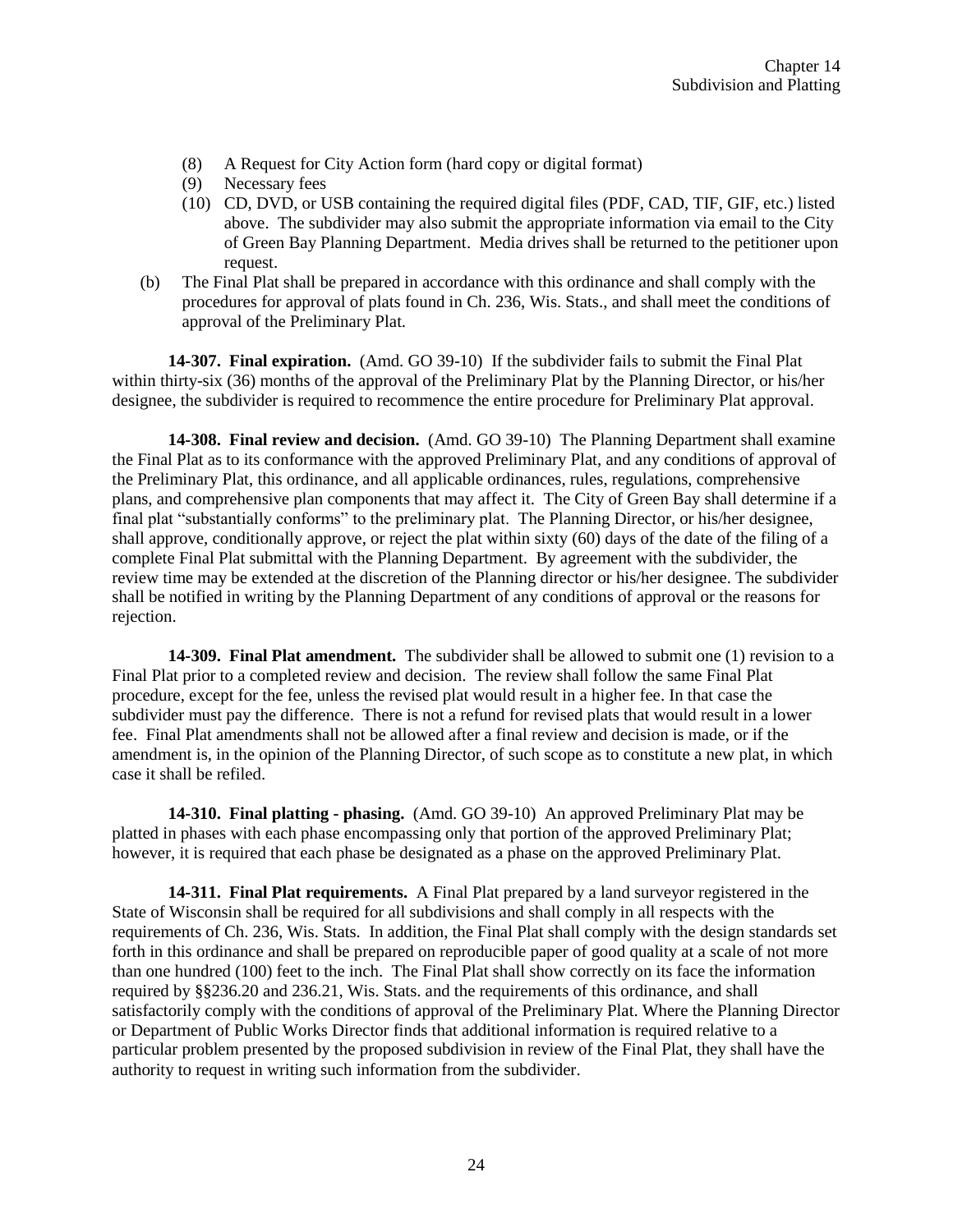**14-312. Final property owners association.** The legal instruments creating a property owners association for the ownership and/or maintenance of common lands shall be filed with the Final Plat.

**14-313. Final certificates.** (Amd. GO 39-10) All Final Plats shall provide all the certificates required by §236.21, Wis. Stats., and the surveyor shall certify that he or she has fully complied with all the provisions of this ordinance. The plat shall also include a certificate of approval from the City of Green Bay with a signature line for the Planning Director or his/her designee.

**14-314. Recordation.** (Amd. GO 39-10) The Final Plat shall only be recorded with the Brown County Register of Deeds after the certificates of the Wisconsin Department of Administration, of the Common Council, of the surveyor, and those certificates required by §236.25, Wis. Stats. are placed on the plat. The plat shall be recorded within twelve (12) months of its approval by the Planning Director, or his/her designee, and other approving agencies. Failure to record said Final Plat within twelve (12) months of its approval by the Planning Director, or his/her designee, and other approving agencies requires the subdivider to recommence the entire procedure for Final Plat approval. The subdivider shall file the appropriate number of copies of the recorded Final Plat with the Planning Department. The number of copies shall be determined by the City and listed with the fee schedule.

### **SECTION 3. REPLAT**

**14-315. Replat submission.** The replat of all or part of a recorded subdivision shall comply with 236.36 through 236.445 of the Wisconsin Statutes. The subdivider shall then follow the Preliminary Plat and Final Plat review procedure of this ordinance.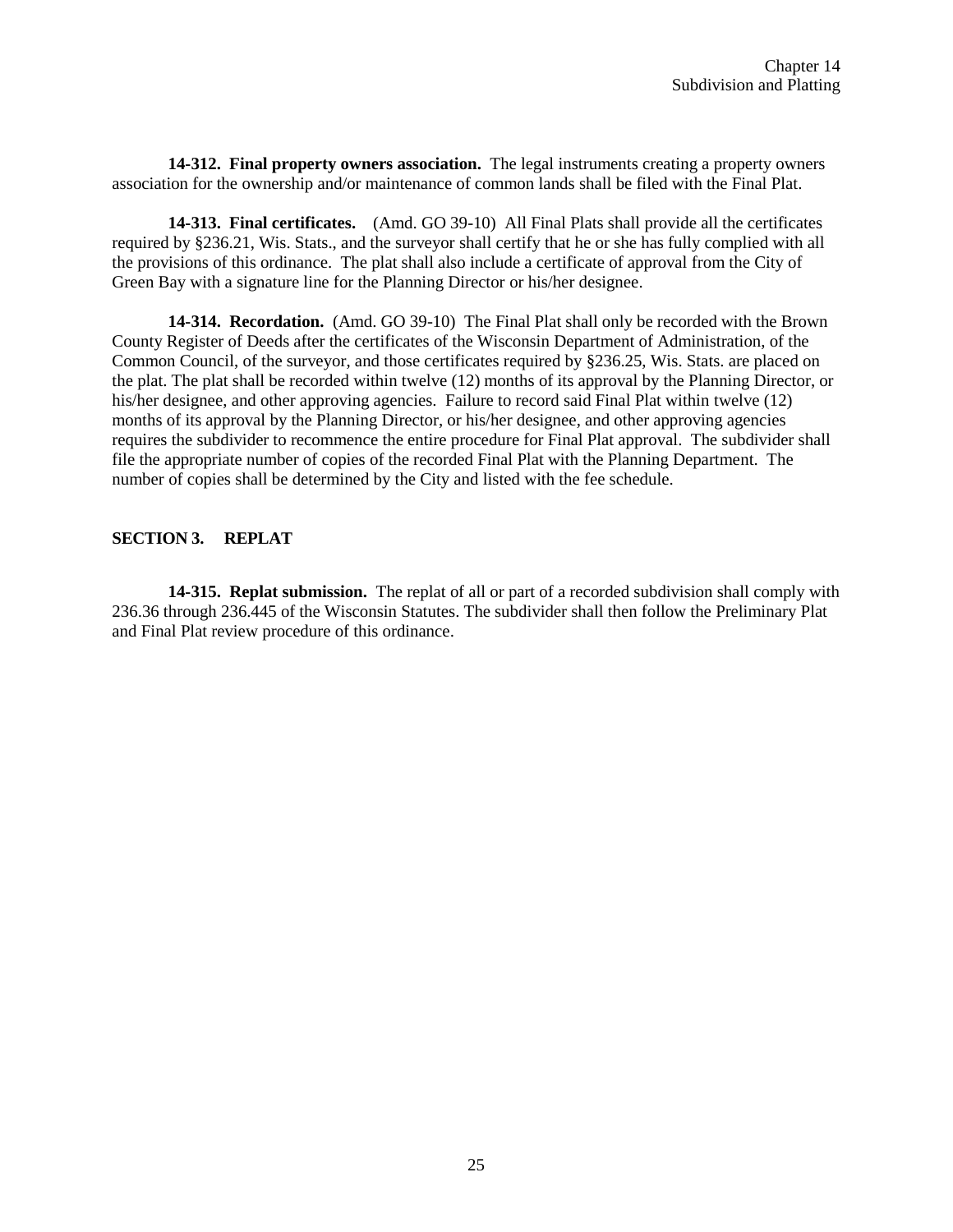## **CHAPTER 14-400 LAND DIVISION PROCEDURES**

# **SECTION 1. CERTIFIED SURVEY MAP**

**14-401. Preliminary Consultation.** Before filing a Certified Survey Map (CSM) for approval, the subdivider may consult the Plan Commission staff for advice and assistance. This step is strongly recommended, and a sketch plan of the proposed land division may be provided for preliminary consultation.

### **14-402. Certified Survey Map submission overview.** (Amd. GO 39-10)

- (a) The subdivider shall submit the following to the Planning Department in the required format as noted. Refer to section 14-403 for additional details.
	- (1) A CSM prepared by a Wisconsin Registered Land Surveyor (digital format).
	- (2) If applicable based on Chapter 30 of the Green Bay Municipal Code, a stormwater management plan prepared by a Professional Engineer (digital format).
	- (3) If applicable based on Chapter 34 of the Green Bay Municipal Code, a construction site erosion control plan prepared by a qualified professional (digital format).
	- (4) If applicable, a grading plan in compliance with section 14-208 of this ordinance stamped and signed by a Professional Engineer (digital format). Conceptual and pre-final grading plans may also be submitted prior to a final grading plan, and may be prepared by a qualified professional.
	- (5) If applicable, agency concurrence on the location of wetland and ESA boundaries (hard copy or digital format)
	- (6) If applicable, proof of Brown County approval of soil tests for POWTS (hard copy or digital format)
	- (7) A request for City Action-Plan Commission form (hard copy or digital format).
	- (8) A Land Division checklist (hard copy or digital format).
	- (9) Necessary fees.
	- (10) CD, DVD, or USB containing the required digital files (PDF, CAD, TIF, GIF, etc.) listed above. The subdivider may also submit the appropriate information via email to the City of Green Bay Planning Department. Media drives shall be returned to the petitioner upon request.
- (b) The CSM shall be prepared and approved in accordance with this ordinance and §236.34, Wis. Stats.

**14-403. Certified Survey Map requirements.** A CSM shall be required for all land divisions and comply in all respects with the requirements of Ch. 236, Wis. Stats. and with the design standards set forth in this ordinance. The CSM shall be prepared on reproducible paper of good quality at a scale not more than five hundred (500) feet to the inch.

- (a) The CSM shall show correctly on its face, in addition to the information required by §§236.15(1), 236.21 and 236.34, Wis. Stats., the following:
	- (1) Date, scale, and north arrow.
	- (2) Names, addresses, and telephone numbers of the owner, subdivider, and surveyor preparing the CSM.
	- (3) Entire area contiguous to the proposed land division owned or controlled by the subdivider, even though only a portion of said area is proposed for immediate development. This requirement may be waived at the discretion of the Planning director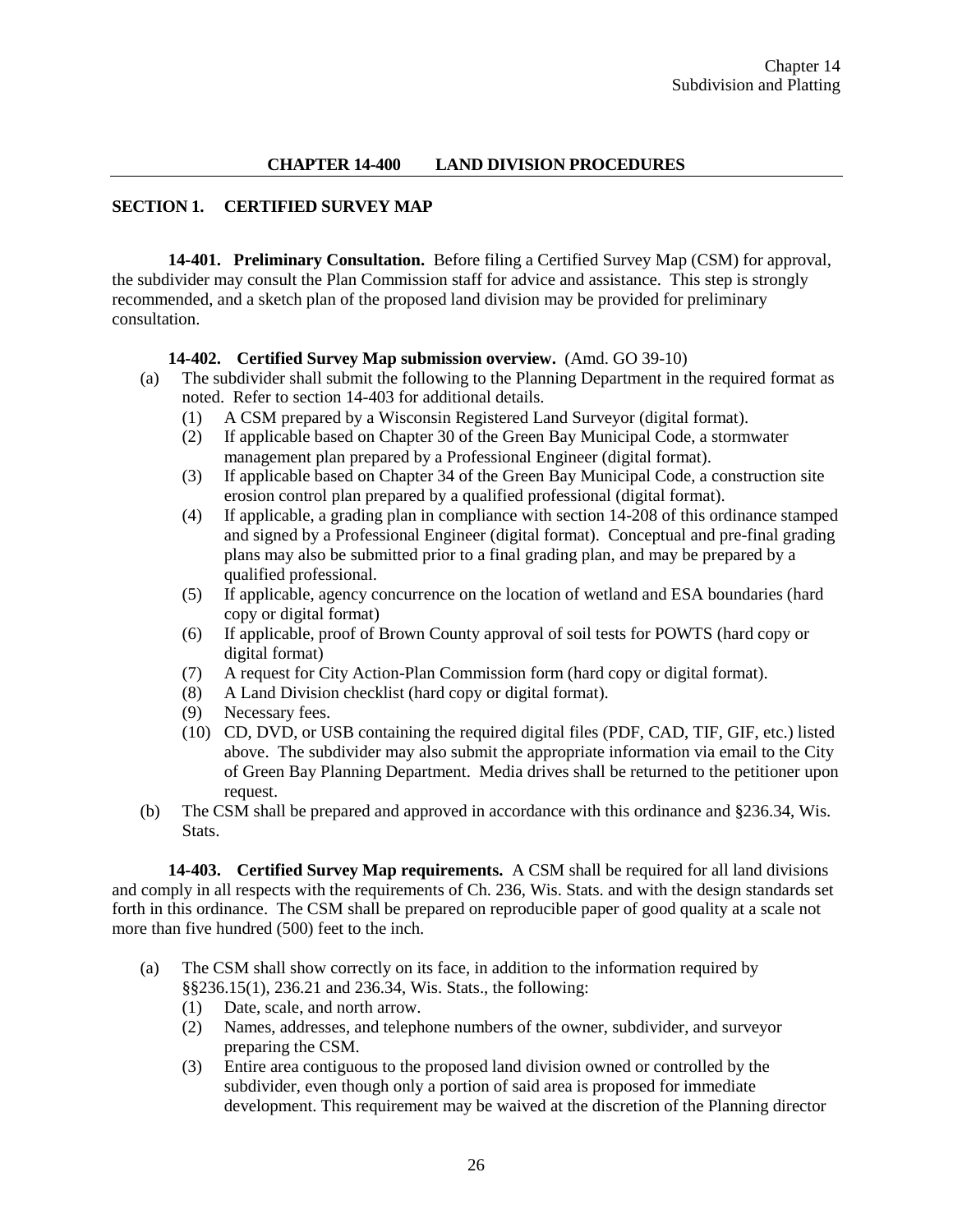or his/her designee, and shall be waived if an Area Development Plan has been adopted for such lands.

- (4) A statement that conforms substantially to the following:
	- a. This Certified Survey Map is a (portion or all) of tax parcel number \_\_\_.
	- b. The property owner(s) of record is/are  $\qquad$ .
	- c. This Certified Survey Map is contained wholly within the property described in the following recorded instrument(s)
	- d. City of Green Bay zoning and building approvals are required prior to commencing construction of buildings, structures, drives, or parking areas, and may also be required prior to commencing grading, excavation, filling, or other land disturbing activity.
- (5) Exact length and bearing of the exterior boundaries of the proposed land division referenced to a corner established in the U.S. Public Land Survey or recorded private claim and the total acreage encompassed thereby.
- (6) Locations of all existing property boundary lines, structures, including the use and setback dimensions to existing and/or proposed property lines, drives, lakes, streams and water courses, marshes, wetlands, railroad tracks and other significant features within the tract being subdivided or immediately adjacent thereto.
- (7) Delineation of all wetlands, shoreland/wetlands, isolated natural areas (e.g., rock outcrops, wooded areas, etc.) and Environmentally Sensitive Areas consistent with Brown County and WDNR methodology as applicable. Concurrence by the appropriate agency on the locations of wetland and ESA boundaries will be required by the Planning Department as part of the CSM review. Agency concurrence may be documented on the CSM or by separate correspondence..
- (8) Location, right-of-way width, exact lengths and bearings, centerlines, and names of all existing and proposed streets, alleys, or other public ways, easements, railroad, and utility rights-of-way, and all section and quarter section lines within the exterior boundaries of the CSM or immediately adjacent thereto.
- (9) Location and names of any adjacent subdivisions, parks, and cemeteries and owners of record of abutting platted and unplatted lands.
- (10) Normal and high-water elevation of all ponds, streams, lakes, flowages and wetlands within the exterior boundaries of the CSM or located within one hundred (100) feet therefrom, all to City Datum.
- (11) Floodplain and shoreland boundaries and the contour line lying a vertical distance of two (2) feet above the elevation of the one hundred (100) year recurrence interval flood.
- (12) Meander lines if a land division borders a lake or stream shore. The distances and bearings of a meander line shall be shown. The meander lines shall not be established less than twenty (20) feet back from the ordinary high water mark of the lake or from the bank of the stream.
- (13) A note on the CSM noting ownership and maintenance obligations of all drainage swales, easements, retention and detention ponds or other facilities shall be required.
- (14) Special restrictions required by the City and any other agency relating to access control along public ways, the provision of planting strips, access restrictions, reservation of wetlands and environmental corridors, more restrictive yard requirements, or special restrictions for environmentally significant areas.
- (15) All new lots being created shall be drawn to full scale without break lines. Multiple pages may be used to illustrate each lot. If multiple pages are used to illustrate lots, the cover page of the CSM shall still show the entire exterior boundary of the proposed CSM at whatever scale is necessary.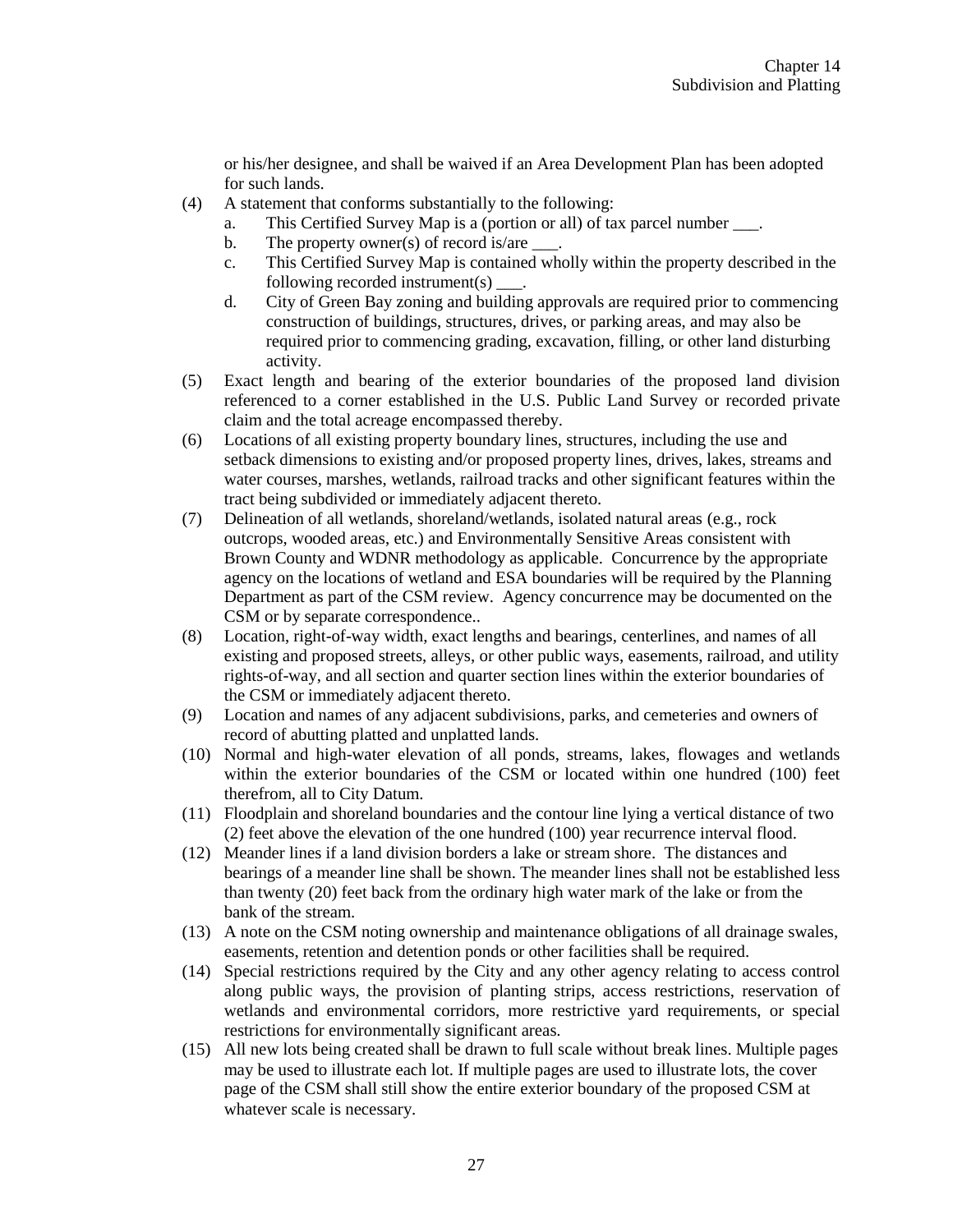- (16) Tabulation of gross area, street area, other dedicated and reserved area, net subdivided area, number of lots, number of dwelling units.
- (17) Vision corners, if required, which shall be dedicated but not by easement.
- (b) Easements. Recorded easements shown on the CSM shall list the document number in the easement area shown on the map. If the easement is proposed with the CSM, an accompanying statement shall be shown on the CSM naming the party(s) benefiting from the easement(s). Any proposed easements required that are not benefiting a public utility, shall be granted by a separate document recorded with the Brown County Register of Deeds prior to the recording of the CSM, and the document number data shall be shown on the CSM.
- (c) The CSM submission shall also include the following, as applicable, and may be shown on the face of the CSM or as attachments or supplements, as appropriate:
	- (1) Where the land division will not be served by public sanitary sewer service, proof of compliance with chapter Comm 85 of the Wisconsin Administrative Code. Soil tests shall be reviewed and approved by Brown County, and proof of compliance may be submitted after initial approval of the CSM, but must be submitted at some point prior to submission of the final CSM for City signature.
	- (2) A stormwater management plan per Green Bay Municipal Code Chapter 30 and Chs. NR 151 and NR 216, Wis. Adm. Code.
	- (3) A construction site erosion control plan per Green Bay Municipal Code Chapter 34.
	- (4) A grading plan in accordance with section 14-208 of this ordinance. To ensure compliance with the established grading plan, a covenant shall be included in the plat referring to and requiring compliance with the grading plan.
- (d) Additional information. Where the City needs additional information relative to a particular problem presented by the proposed Certified Survey Map, it shall have the authority to request in writing such information from the subdivider.
- (e) Public dedications shall be approved and accepted by the Council.

**14-404. Certified Survey Map review and approval.** The Planning Director, or his/her designee, shall approve, conditionally approve, or reject such plat within forty (40) days of the date of the filing of a complete CSM submittal with the Planning Department. By agreement with the subdivider, the review time may be extended at the discretion of the Planning director or his/her designee. The subdivider shall be notified in writing by the Planning Department of any conditions of approval or the reasons for rejection.

### **14-405. Certified Survey Map certificates.** (Amd. GO 39-10)

- (a) The Surveyor shall certify on the CSM that he or she has fully complied with all the provisions of this ordinance.
- (b) The Planning Department, after a recommendation by the reviewing agencies, shall certify its approval on the CSM. The CSM shall include a certificate of approval from the City of Green Bay with a signature line for the Planning Director or his/her designee.
- (c) The dedication of streets and other public areas shall require the owner's certificates and mortgagee's certificates in substantially the same form as required by §236.21(2)(a), Wis. Stats.
- (d) The City Clerk shall certify upon the face of the map that all special assessments or other City charges imposed upon the realty described therein are paid before the map is filed.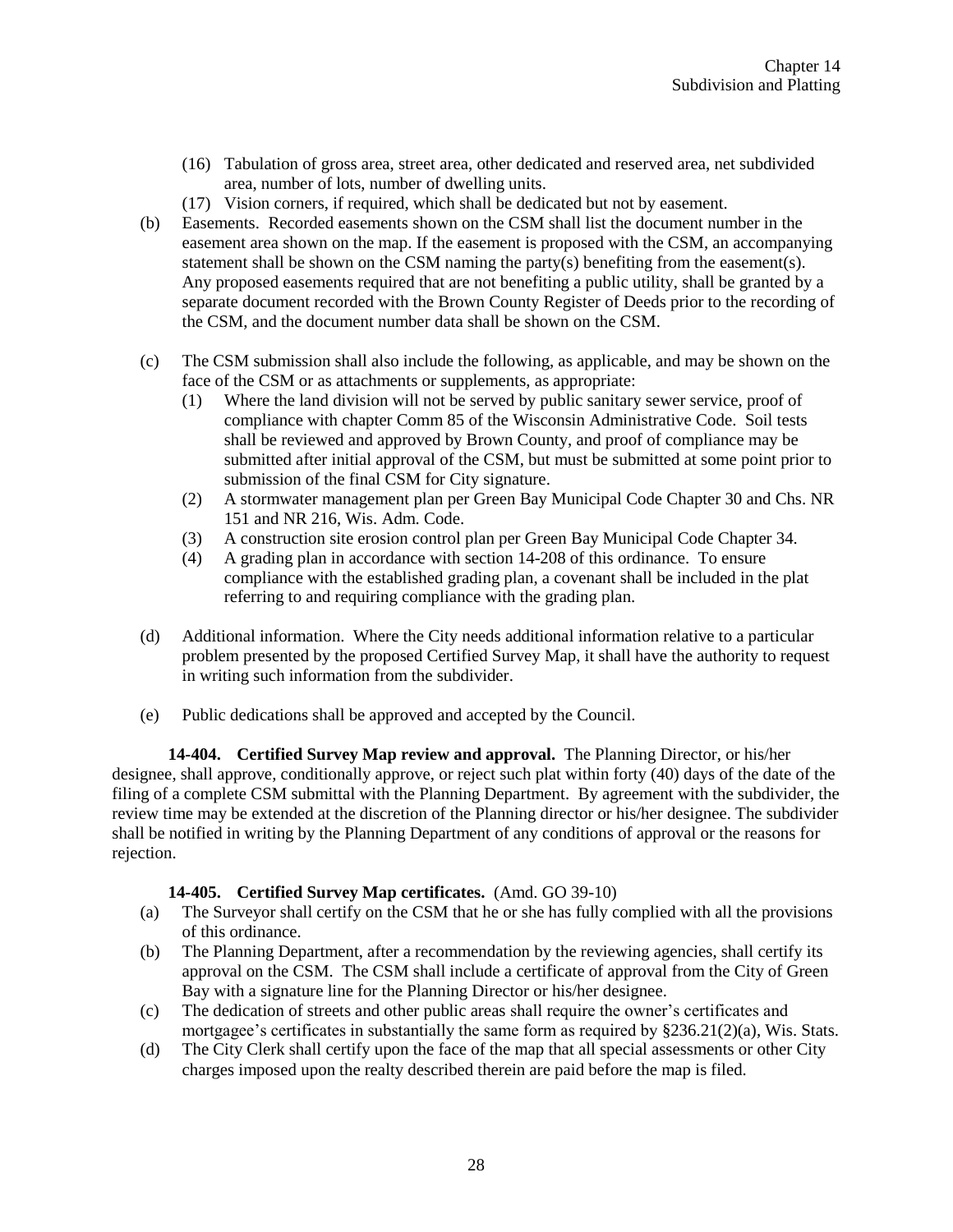**14-406. Recordation.** (Amd. GO 39-10) The CSM shall only be recorded with the Brown County Register of Deeds after the certificates are completed and signed. The CSM shall be recorded within ninety (90) days of its approval by the Planning Director, or his/her designee, and other approving agencies. Extensions may be granted for up to six months upon written request by the subdivider to, and approval by, the Planning Department. The subdivider shall file the appropriate number of copies of the recorded CSM with the Planning Department. The number of copies shall be determined by the City and listed with the fee schedule.

# **SECTION 2. COMBINATION/RETRACEMENT CERTIFIED SURVEY MAP**

**14-407. Combination/Retracement Certified Survey Map submission.** (Amd. GO 39-10)

When a Certified Survey Map (CSM) is used to combine or retrace parcels and no new parcels are created, the surveyor shall follow the CSM review procedure of this ordinance. This section is created to provide for the use of a CSM to show the boundaries of an existing parcel and establish a convenient legal description of record for title conveyance, etc. A CSM may be used to identify and locate existing parcels of record

- (a) The Retracement/Combination CSM must meet the following requirements:
	- (1) A digital copy of the preliminary CSM shall be submitted to the Planning Department for review.
	- (2) The map shall be prepared in accordance with §236.34, Wis. Stats., and shall comply with the surveying and mapping requirements of this ordinance.
	- (3) All existing and proposed parkway designations shall be shown, per the City's Official Map.
	- (4) The retracement CSM shall be headed "CERTIFIED SURVEY MAP" and subhead "RETRACEMENT OF LAND DESCRIBED IN VOLUME/JACKET \_\_\_ PAGE/IMAGE , DOCUMENT NUMBER ": or the combination CSM shall be headed "CERTIFIED SURVEY MAP" and subhead "COMBINATION OF LAND DESCRIBED IN VOLUME/JACKET \_\_\_ PAGE/IMAGE \_\_\_, DOCUMENT NUMBER  $\cdot$   $\cdot$
	- (5) The CSM shall include a certificate of approval from the City of Green Bay with a signature line for the Planning Director.
	- (6) The map shall not create additional lots that are not of record.
	- (7) The surveyor's certificate shall include the statement "This Certified Survey Map is not a division of property but solely a combination (or a retracement) and depiction of the land boundaries recorded in Volume/Page or Jacket/Image , Brown County Records".
- (b) Development fees are not calculated for combination or retracement CSMs.
- (c) The combination or retracement CSM shall be filed and recorded with the Register of Deeds of Brown County within 30 days of the date of the CSM approval and all certificates shall be complete and signed prior to recording. The volume and page number of the recording file shall be noted on the final approval and the appropriate number of the recorded CSM shall be forwarded to the Planning Department for final distribution. The number of copies shall be determined by the City and listed with the fee schedule.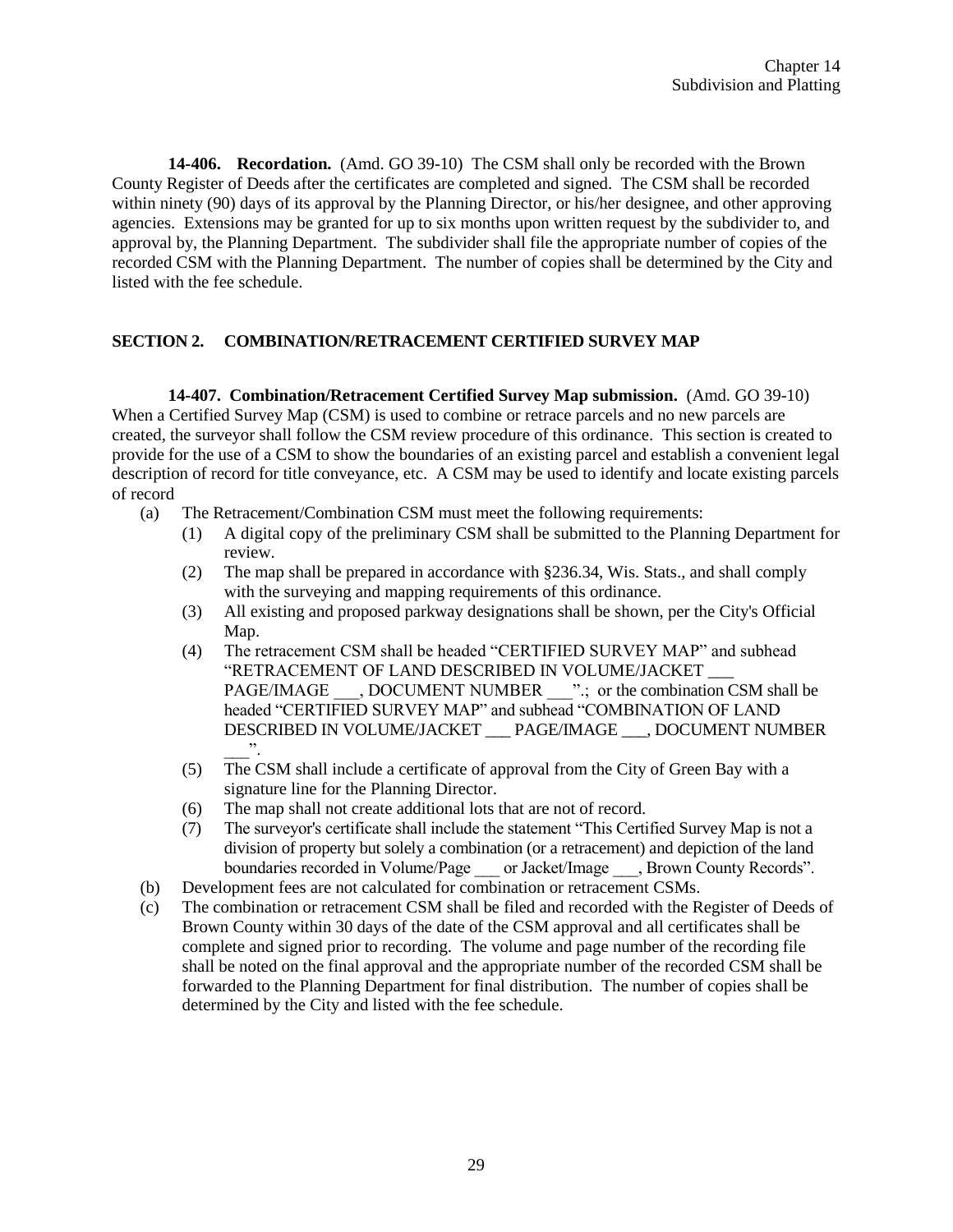## **CHAPTER 14-500 CONDOMINIUMS**

**14-500. Condominiums.** This ordinance applies to the division of land where condominium ownership is involved and where the division will result in two or more building sites, lot equivalents, or separate principal structures on any parcel. A condominium plat prepared by a land surveyor registered in Wisconsin is required for all condominium plats or any amendments or expansions thereof, where an amendment is a change to a previously recorded condominium plat, and an expansion is the creation of additional units in a previously recorded condominium plat.

- (a) It is the intent of these regulations, consistent with Chapter 703, Wis. Stats., that projects utilizing the condominium form of ownership shall be subject to no more or no less restrictive rules than are projects that are physically equivalent and that utilize other forms of ownership.
- (b) Timing of review.
	- (1) Review of condominium instruments shall be conducted within 10 working days following complete submission of a condominium plat and related instruments to the Planning Department.
	- (2) Where the Planning Director or his/her designee finds that the review cannot be completed within 10 working days due to the complexity of the submission, including but not limited to utility coordination, engineering design, ESAs, or other such issues that complicate the proposed development, the Planning Director or his/her designee shall submit to the subdivider a request for an extension of the review period for a reasonable period of time not to exceed 60 days. Such request shall not be unreasonably denied by the subdivider.
	- (3) If more than 60 days are needed to review the condominium plat and related instruments, then the review time may be reasonably extended by agreement with the subdivider.
	- (4) In the event the review is not completed within this period, or as reasonably extended, the condominium instrument is approved for recording.
- (c) Prior to approval, such condominium instruments shall comply in all respects with the requirements of §§703.095, 703.11(2)(a), (c), and (d), 703.11(3) and (4), 703.275(5), and 703.28(1m), Wis. Stats., and, based on the number of lot equivalents, shall be reviewed and approved or denied in the same manner either as a land division as set forth in Chapter 14-400 of this ordinance, or as a subdivision plat as set forth in Chapter 14-300 of this ordinance.
- (d) With regard to features that may be dedicated to the public (e.g., streets, rights-of-way, etc.) and provision of public services and utilities, such plat shall comply with the design standards, improvements, and all other requirements of this ordinance that would otherwise apply to Certified Survey Maps (CSMs) and subdivision plats, including, but not limited to, those set forth in Chapters 14-700 and 14-800.
- (e) Condominium conversions of existing structures where no additional dwelling units, building sites, or lot equivalents are being created are exempt from this ordinance.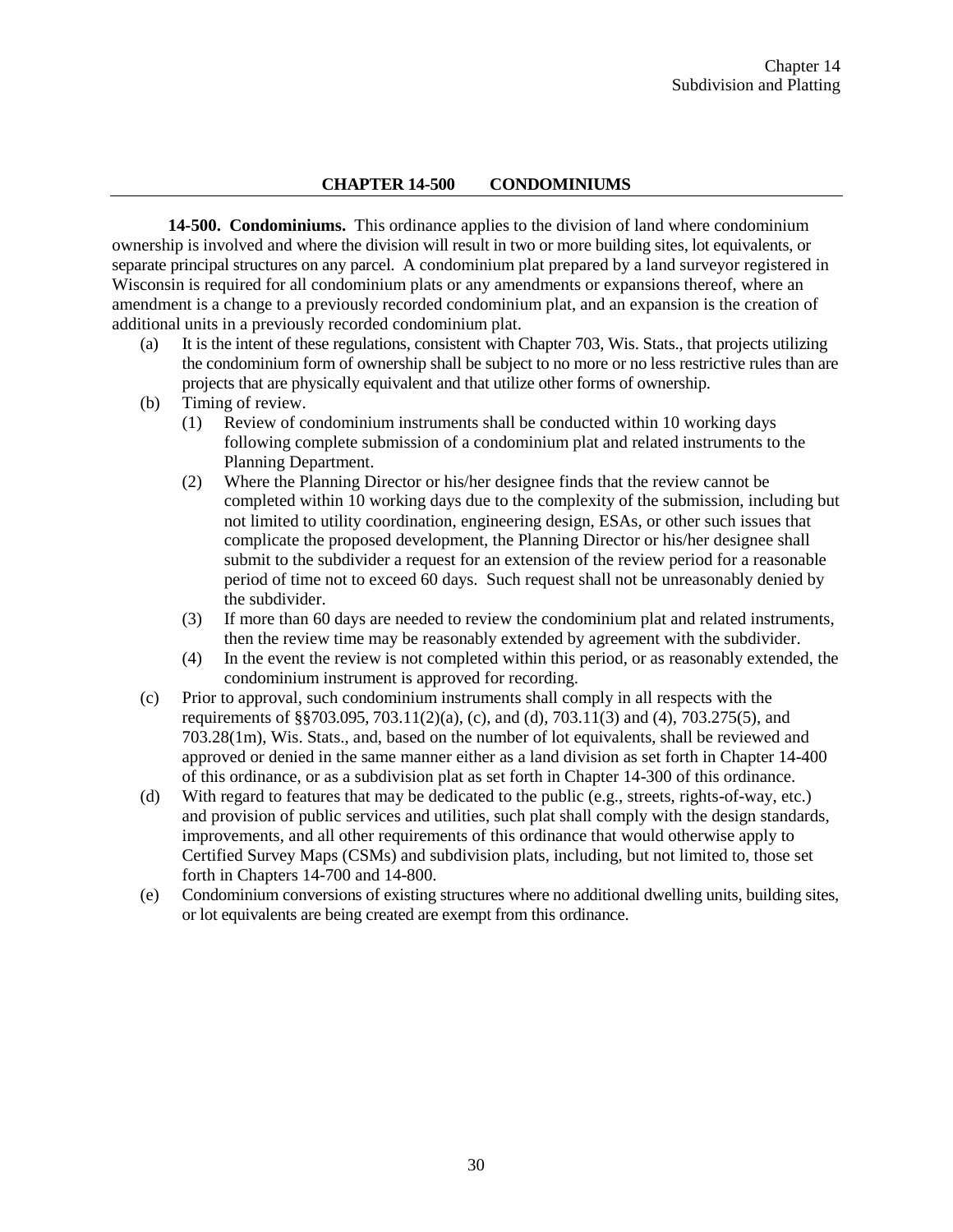## **CHAPTER 14-600 CONSERVATION SUBDIVISION**

### **SECTION 1. PURPOSES**

**14-601. Purposes.** Conservation-by-Design, or conservation subdivisions, may be approved in the City for the following reasons:

- (a) To provide for the preservation of greenspace as a nonstructural stormwater runoff and watershed protection measure.
- (b) To provide a residential zoning district that permits flexibility of design in order to promote environmentally sensitive and efficient uses of the land.
- (c) To preserve in perpetuity unique or sensitive natural resources such as groundwater, floodplains, wetlands, streams, steep slopes, woodlands, and wildlife habitat.
- (d) To permit clustering of houses and structures on less environmentally sensitive soils, which will reduce the amount of infrastructure, including paved surfaces and utility easements, necessary for residential development.
- (e) To reduce erosion and sedimentation by minimizing land disturbance and removal of vegetation in residential development.
- (f) To promote interconnected greenways and corridors throughout the community and contiguous greenspace with adjacent jurisdictions.
- (g) To encourage interaction in the community by clustering houses and orienting them closer to the street, providing public gathering places, and encouraging use of parks and community facilities as focal points in the neighborhood.
- (h) To encourage street designs that reduce traffic speeds and reliance on main arteries.
- (i) To promote construction of convenient landscaped walking trails and bike paths both within the subdivision and connecting to surrounding areas, businesses, and facilities to reduce reliance on automobiles.
- (j) To conserve scenic views and reduce perceived density by maximizing the number of houses with direct access to and view of open space.
- (k) To preserve important historic and archaeological sites.

#### **SECTION 2. GENERAL REGULATIONS**

**14-602. Applicability of regulations**. Conservation Subdivisions are available in the following zoning districts: RR, R-1, R-2, and R-3. The applicant shall comply with all other provisions of the Zoning Ordinance and all other applicable laws, except those that are incompatible with the provisions contained herein.

**14-603. Ownership of development site**. The tract of land to be subdivided may be held in single and separate ownership or in multiple ownerships. If held in multiple ownerships, however, the site shall be developed according to a single plan with common authority and common responsibility.

**14-604. Housing density determination**. The maximum number of lots in the Conservation Subdivision shall be calculated by dividing the net acreage of the parcel of land by the minimum lot size specified in the underlying zoning. In making this calculation, the following shall not be included in the net acreage of the parcel: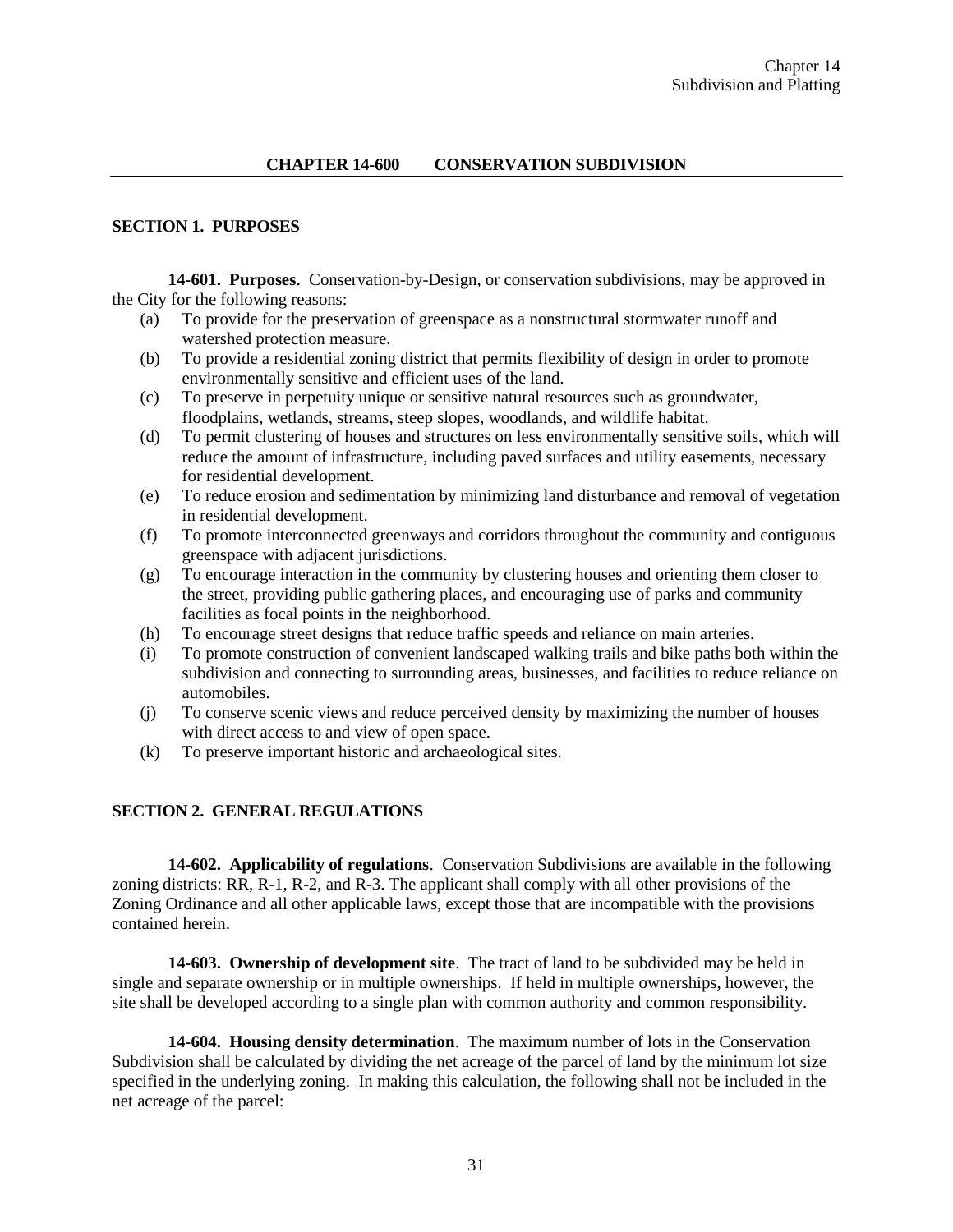- (a) Slopes over 30 percent of at least 5,000 square feet contiguous area.
- (b) The 100-year floodplain.
- (c) Bodies of open water over 5,000 square feet contiguous area.
- (d) Wetlands that meet the definition of the Army Corps of Engineers pursuant to the Clean Water Act and WDNR.
- (e) Anticipated right-of-way needs for roads and utilities.

**14-605. Development standards**. The following minimum standards in Table 6-1 are established for conservation subdivision development:

| Table 0-1. Consel vation Subdivision Development Standards |                            |  |  |
|------------------------------------------------------------|----------------------------|--|--|
| Minimum Tract Size                                         | 10 Acres                   |  |  |
| Minimum Lot Size                                           | $6,000$ sq. ft.            |  |  |
| Minimum Rear Yard Setback                                  | $20$ ft.                   |  |  |
| <b>All Other Setbacks</b>                                  | per the underlying zoning  |  |  |
| Minimum Lot Width                                          | $60$ ft.                   |  |  |
| Minimum Access Easement to Open Space                      | $10$ ft.                   |  |  |
| Minimum Open Space Area Required                           | 40% of the Gross Land Area |  |  |

# **Table 6-1: Conservation Subdivision Development Standards**

### **SECTION 3. APPLICATION REQUIREMENTS**

**14-606. Site analysis map required**. Concurrent with the submission of a conceptual site plan, the applicant shall prepare and submit a site analysis map. The purpose of the site analysis map is to ensure that the important site features have been adequately identified prior to the creation of the site design, and that the proposed open space will meet the requirements of this ordinance. The preliminary site plan shall include the following features:

- (a) Property boundaries and the planned location of protected open space.
- (b) All streams, rivers, lakes, wetlands and other hydrologic features; general vegetation characteristics; general soil types; and topographic contours of no less than 2-foot intervals.
- (c) All primary and secondary conservation areas labeled by type, as described in Section 4 below.
- (d) Existing roads and structures; and potential connections with existing greenspace and trails.

**14-607. Open space management plan required**. An open space management plan, as described in Section 4 below, shall be prepared and submitted prior to the issuance of a land disturbance permit.

**14-608. Instrument of permanent protection required**. An instrument of permanent protection, such as a conservation easement or permanent restrictive covenant and as described in Section 4 below, shall be placed on the open space concurrent with the issuance of a land disturbance permit.

**14-609. Other requirements**. The application shall adhere to all other applicable requirements of the zoning district and this ordinance.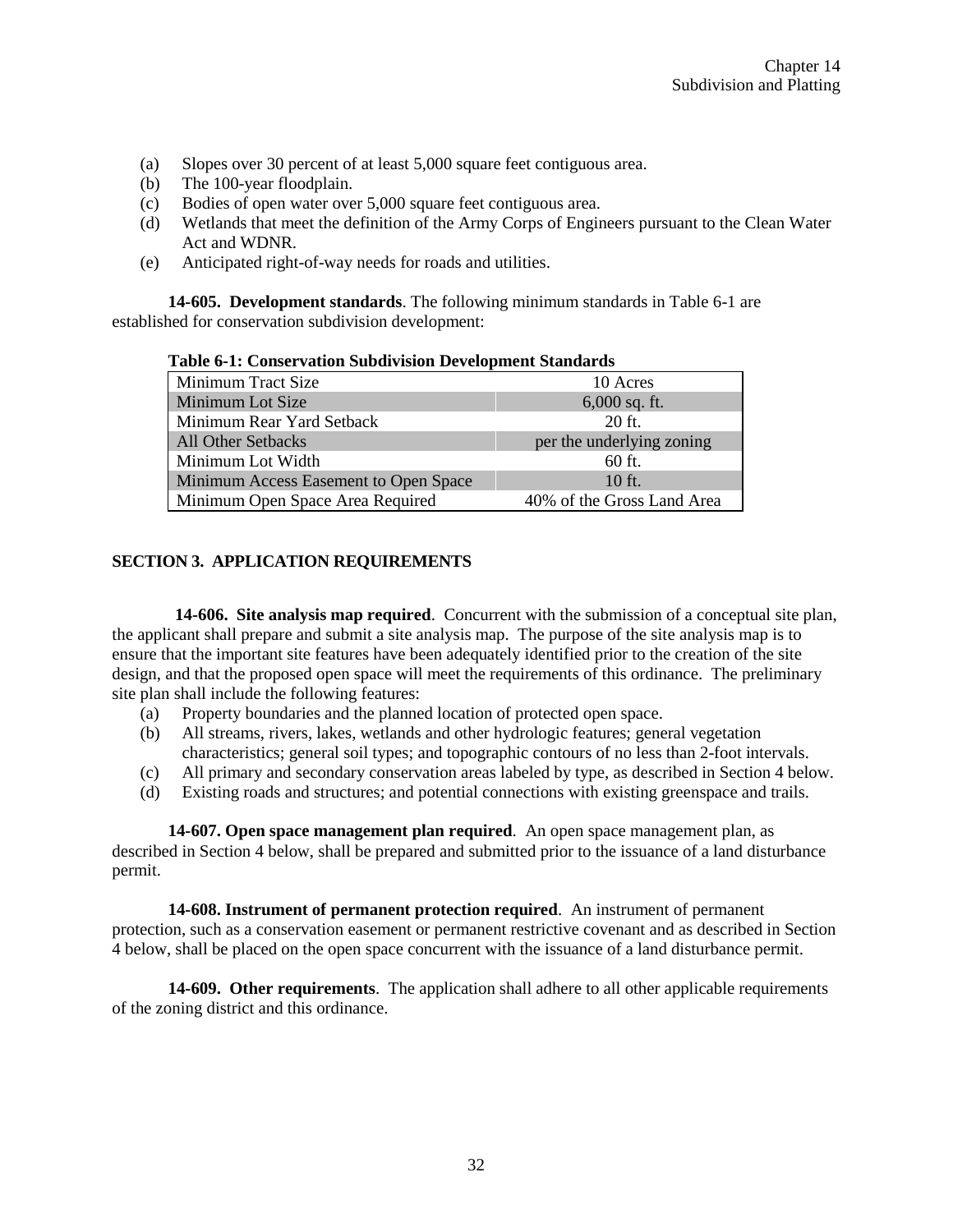# **SECTION 4. OPEN SPACE**

## **14-610. Standards to determine open space**.

- (a) The preserved open space shall include a minimum of 40% of the gross parcel area.
- (b) The following are considered primary conservation areas and shall be included within the open space, unless the applicant demonstrates that this provision would constitute an unusual hardship and be counter to the purposes of this ordinance.
	- (1) The regulatory 100-year floodplain.
	- (2) Surface water buffer zones consistent with the Brown County definition of ESAs .
	- (3) Slopes above 25% of at least 5,000 square feet contiguous area.
	- (4) Wetlands that meet the definition used by the Army Corps of Engineers and the Wisconsin Department of Natural Resources.
	- (5) Populations of endangered or threatened species, or habitat for such species, and archaeological sites, cemeteries, and burial grounds.
	- (6) Important historic sites.
- (c) The following are considered secondary conservation areas and may be included within the open Space area:
	- (1) Existing healthy, native forests of at least one acre contiguous area.
	- (2) Individual existing healthy trees greater than 8 inches DBH (diameter at breast height).
	- (3) Other significant natural features such as ridge lines, peaks, and rock outcroppings, particularly those that can be seen from public roads.
	- (4) Prime agricultural lands of at least five acres contiguous area.
	- (5) Existing trails that connect the tract to neighboring areas.
	- (6) All other types of green space that have not necessarily been enumerated, but that do not conflict with areas specifically excluded.
- (d) Above-ground utility rights-of-way and small areas of impervious surface may be included within the protected open space but cannot be counted towards the 40% minimum area requirement (exception: historic structures and existing trails may be counted). Large areas of impervious surface shall be excluded from the open space.
- (e) At least 50% of the open space shall be in a continuous tract. The open space should adjoin any neighboring areas of open space, other protected areas, and non-protected natural areas that would be candidates for inclusion as part of a future area of protected open space.
- (f) The open space shall be directly accessible to the largest practicable number of lots within the subdivision. Non-adjoining lots shall be provided with safe, convenient access to the open space.

**14-611. Permitted uses of open space**. Uses of open space may include the following:

- (a) Conservation of natural, archaeological or historical resources.
- (b) Meadows, woodlands, wetlands, wildlife corridors, game preserves, or similar conservationoriented areas.
- (c) Walking or bicycle trails, provided they are constructed of porous paving materials; passive recreation areas.
- (d) Active recreation areas (e.g., playgrounds, play fields, hard courts, picnic areas, shelters, etc.), provided that they are limited to no more that 10 percent of the total open space and are not located within Primary Conservation Areas. Active recreation areas may include impervious surfaces. Active recreation areas in excess of this limit must be located outside of the protected open space.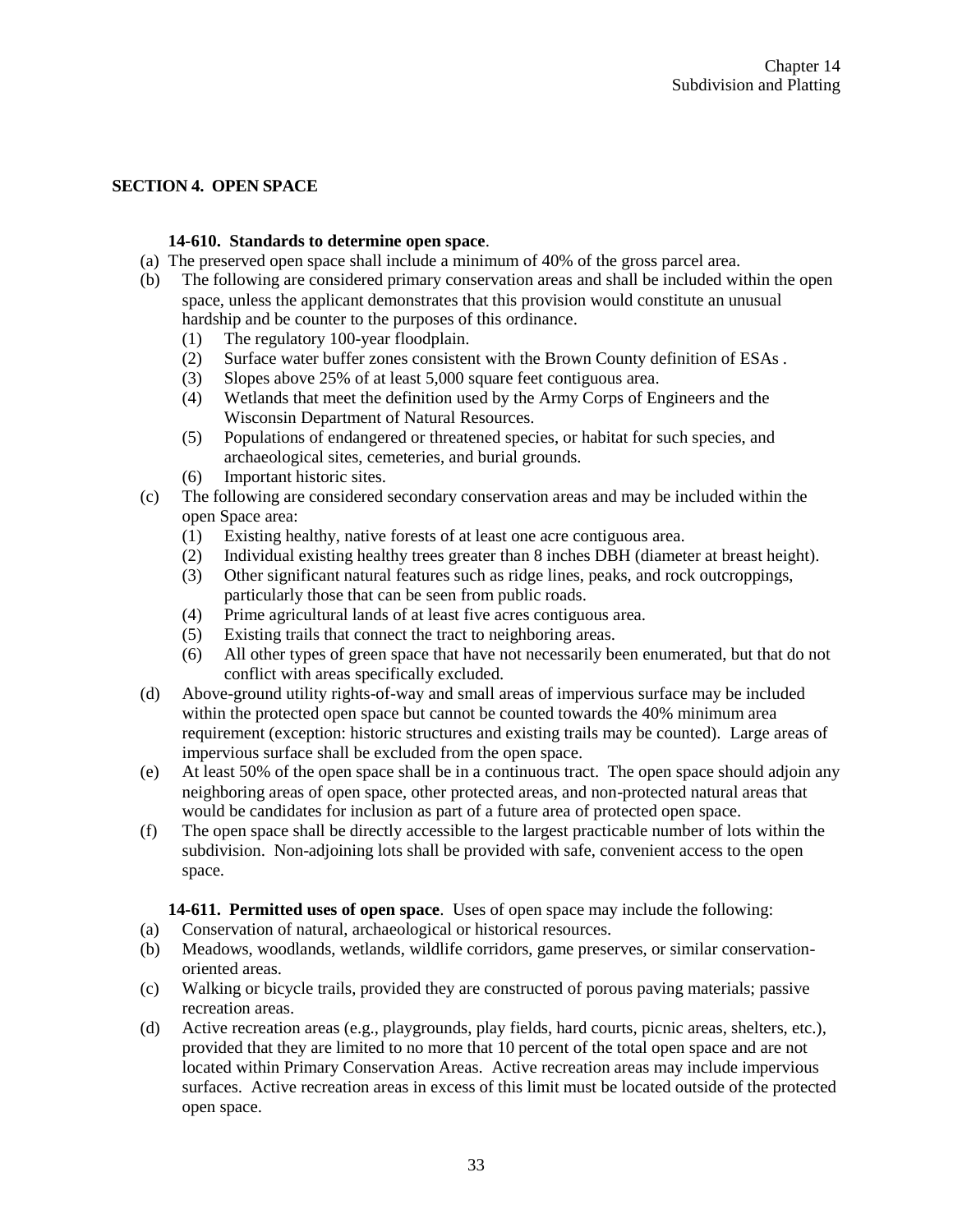(e) Agriculture, horticulture, silviculture or pasture uses, provided that all applicable Best Management Practices are used to minimize environmental impacts, and such activities are not conducted within Primary Conservation Areas; nonstructural stormwater management practices; easements for drainage, access, and underground utility lines; or other conservationoriented uses compatible with the purposes of this ordinance.

**14-612. Prohibited uses of open space**. Golf courses, roads, parking lots and impervious surfaces, except as specifically authorized in the previous sections; agricultural and forestry activities not conducted according to accepted Best Management Practices; and other activities as determined by the applicant and recorded on the legal instrument providing for permanent protection.

## **14-613. Ownership and management of open space**.

- (a) Ownership of open space. The applicant must identify the owner of the open space who is responsible for maintaining the open space and facilities located thereon. If a homeowners association is the owner, membership in the association shall be mandatory and automatic for all homeowners of the subdivision and their successors. If a homeowners association is the owner, the homeowners association shall have lien authority to ensure the collection of dues from all members. The responsibility for maintaining the open space and any facilities located thereon shall be borne by the owner.
- (b) Management plan. Applicant shall submit a plan for management of open space and common facilities ("Plan") that:
	- (1) Allocates responsibility and guidelines for the maintenance and operation of the open space and any facilities located thereon, including provisions for ongoing maintenance and for long-term capital improvements.
	- (2) Estimates the costs and staffing requirements needed for maintenance and operation of, and insurance for, the open space and outlines the means by which such funding will be obtained or provided.
	- (3) Provides that any changes to the Plan be approved by the Green Bay Plan Commission for enforcement of the Plan.
- (c) In the event the party responsible for maintenance of the open space fails to maintain all or any portion in reasonable order and condition, the City of Green Bay may assume responsibility for its maintenance and may enter the premises and take corrective action, including the provision of extended maintenance. The costs of such maintenance may be charged to the owner, homeowner's association, or to the individual property owners that make up the homeowner's association, and may include administrative costs and penalties. Such costs shall become a lien on all subdivision properties.

**14-614. Legal instrument for permanent protection**. The open space shall be protected in perpetuity by a binding legal instrument that is recorded with the deed. The instrument for permanent protection shall include clear restrictions on the use of the open space. These restrictions shall include all restrictions contained in this article, as well as any further restrictions the applicant chooses to place on the use of the open space. The instrument shall be one of the following:

- (a) A permanent conservation easement in favor of either:
	- (1) A land trust or similar conservation-oriented non-profit organization with legal authority to accept such easements. The organization shall be bona fide and in perpetual existence, and the conveyance instruments shall contain an appropriate provision for retransfer in the event the organization becomes unable to carry out its functions.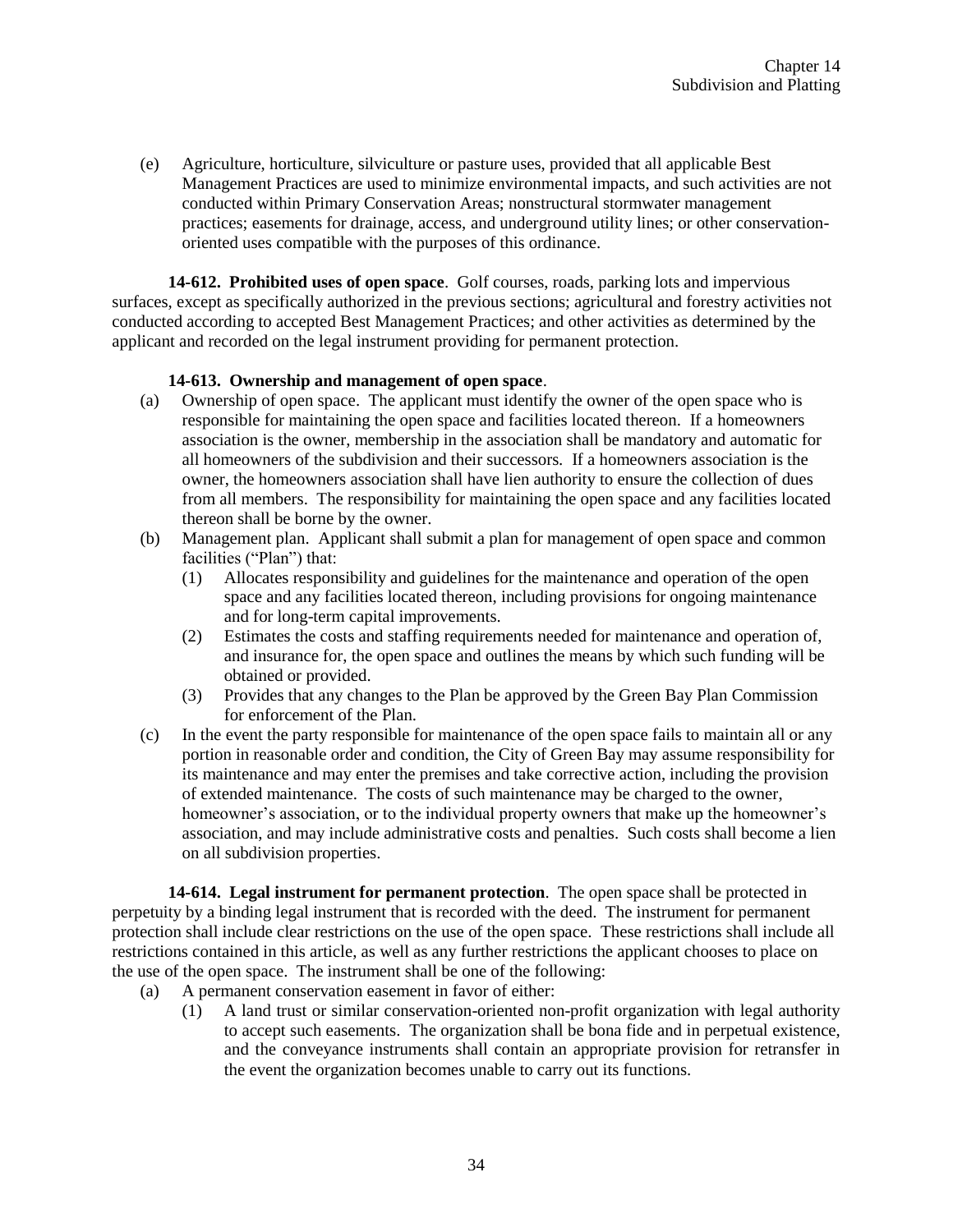- (2) A governmental entity with an interest in pursuing goals compatible with the purposes of this ordinance. If the entity accepting the easement is not the City of Green Bay, then a third right of enforcement favoring City of Green Bay shall be included in the easement.
- (b) A permanent restrictive covenant for conservation purposes in favor of a governmental entity.
- (c) An equivalent legal tool that provides permanent protection, if approved by the City of Green Bay.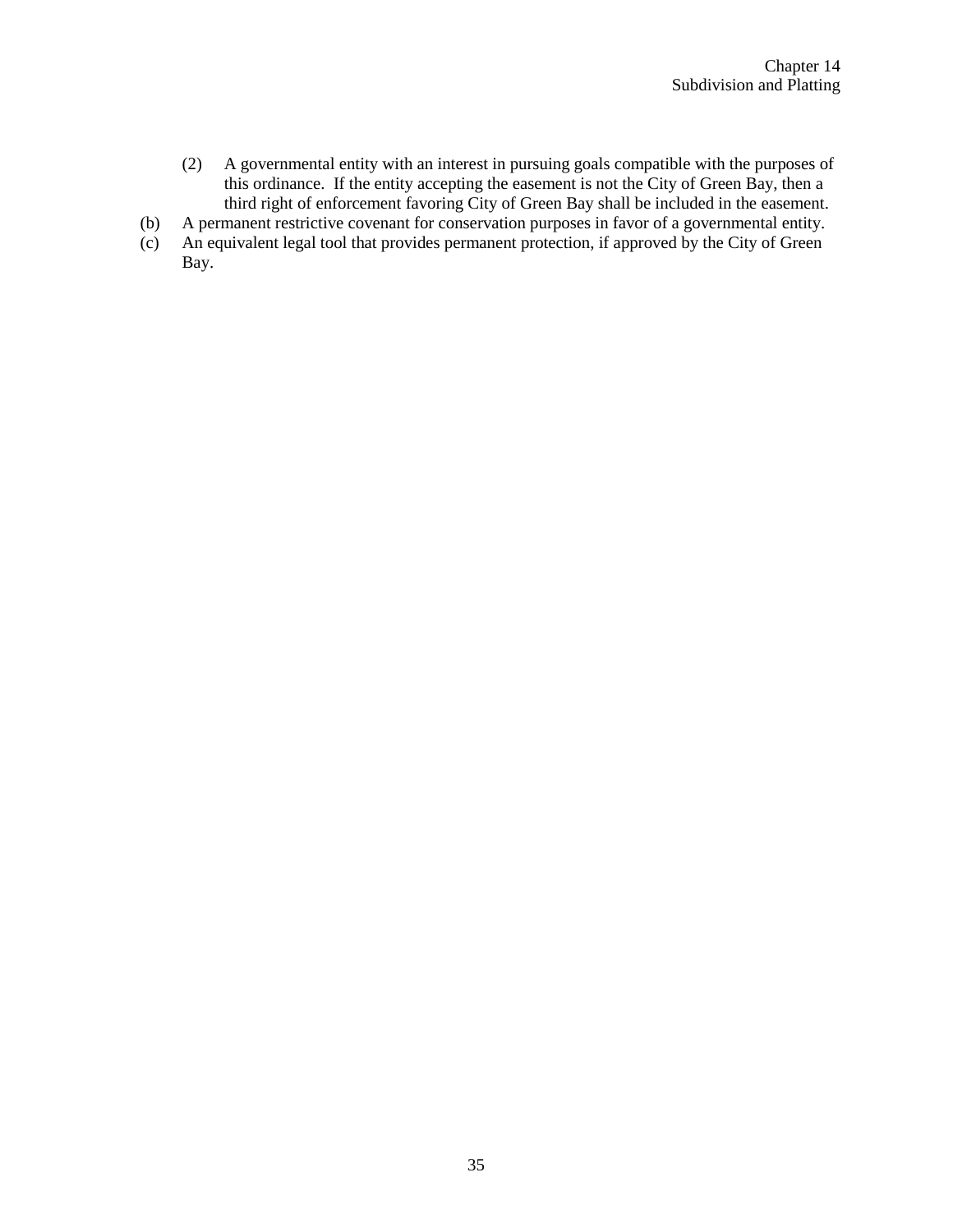### **CHAPTER 14-700 DESIGN REQUIREMENTS**

## **SECTION 1. STREETS**

### **14-701. Streets, highways and parkways.**

- (a) Streets shall be designed (e.g., as to arrangement, character, extent, width, grade, etc.) and located in relation to the following:
	- (1) All applicable officially adopted plans including the Official Map.
	- (2) Existing and planned streets.
	- (3) Topographic considerations, drainage, and other natural features, in order to produce usable lots and streets of reasonable gradient.
	- (4) The public convenience and safety.
	- (5) The future circulation needs of nearby lands.
	- (6) The proposed uses of the land to be served by such streets.
	- (7) The right-of-way width as determined by the Official Map and this section. Additional widths and setback controls may apply for specific streets by separate ordinance or by §82.50, Wis. Stats., within the extraterritorial platting jurisdiction.
- (b) The arrangement of streets to promote solar orientation and other sustainable design features is encouraged.

**14-702. Streets to conform to city plans.** Street layouts, widths, grades and locations shall conform to the Official Map and the Smart Growth 2022 Comprehensive Plan.

### **14-703. Street arrangement.**

- (a) Arterial streets shall be arranged so as to provide ready access to centers of employment, centers of governmental activity, community retail areas, community recreation, and points beyond the boundaries of the community. They shall also be properly integrated with and related to the existing and proposed system of arterial streets and highways and shall be, insofar as practicable, continuous and in alignment with existing or planned streets with which they are to connect.
- (b) Collector streets shall be arranged so as to provide ready collection of traffic from residential areas and conveyance of this traffic to the arterial street and highway system and shall be properly related to the multimodal transportation system, to special traffic generators such as schools, churches, and retail centers and other concentrations of population, and to the major streets to which they connect.
- (c) Local streets shall be arranged to conform to the topography, to discourage high volume use by through traffic, to permit the design of efficient storm and sanitary sewerage systems, and to require the minimum street area necessary to provide for safe and convenient access to abutting property.
- (d) Where a subdivision borders on or contains a railroad right-of-way or limited access highway right-of-way, the Council may require a frontage street, approximately parallel to and on each side of such right-of-way, at a distance suitable for the appropriate use of the intervening land.

**14-704. Street right-of-way and width**. The right-of-way of all streets shall be of the width specified on the Official Map or Smart Growth 2022 Comprehensive Plan, or if no width is specified there, they shall be not less than the width specified in Table 7-1: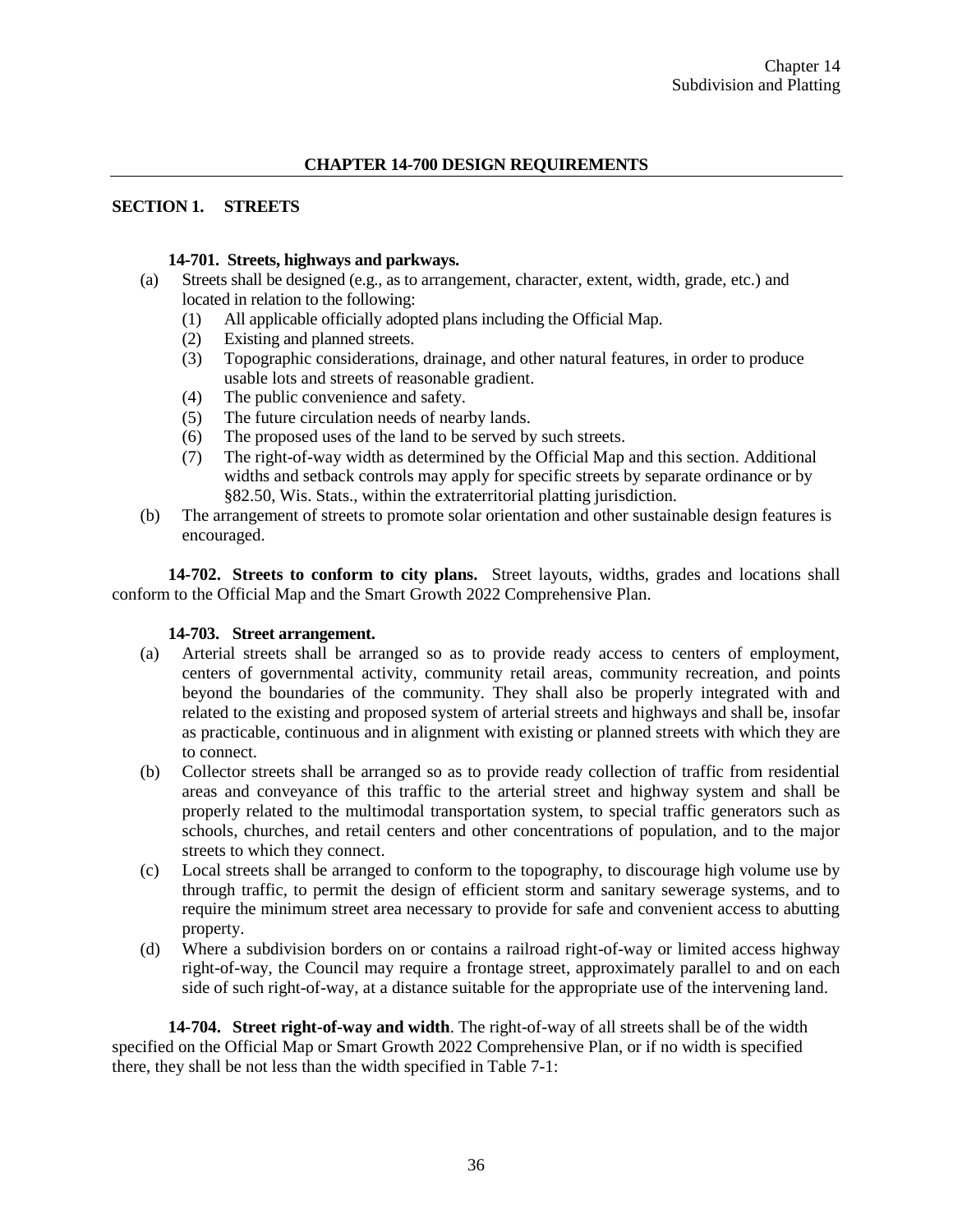| Lable <i>I</i> -1. Street and <b>Night-01-</b> Way Width |                               |                                           |  |  |  |
|----------------------------------------------------------|-------------------------------|-------------------------------------------|--|--|--|
| <b>Type</b>                                              | <b>Right-of-Way</b><br>(feet) | <b>Street/Alley Clear</b><br>Width (feet) |  |  |  |
|                                                          |                               |                                           |  |  |  |
| <b>Arterial Street</b>                                   | 80-100                        | 48-52                                     |  |  |  |
| <b>Collector Street</b>                                  | 70-80                         | 40-44                                     |  |  |  |
| <b>Residential Collector</b>                             | 60-70                         | $36-40$                                   |  |  |  |
| <b>Local Street</b>                                      | 60                            | 30                                        |  |  |  |
| Cul-de-sac                                               | 50                            | 30                                        |  |  |  |
| Alley                                                    |                               | 12-30                                     |  |  |  |

**Table 7-1: Street and Right-of-Way Width**

**14-705. Street grades.** Maximum street grades shall conform to the following specifications, except where otherwise approved by this ordinance or other ordinances:

| <b>Arterial Street</b>        | .5% |
|-------------------------------|-----|
| Collector Street              | 7%  |
| Minor (Local) Street          | 8%  |
| Streets shorter than 500 Feet | 8%  |

**14-706. Visibility requirements.** Clear visibility within the street and setback areas measured along the centerline of such street shall be not less than specified below, except where otherwise approved by the Council:

| Arterial Street  | $400$ feet |
|------------------|------------|
| Collector Street | 350 feet   |
| Local Street     | $200$ feet |

**14-707. Curvature of centerline.** The minimum radius of curvature on the centerline shall be as specified below, except where otherwise approved by the Council:

| 300 feet   |
|------------|
| $200$ feet |
| $100$ feet |
|            |

**14-708. Reverse curves.** A tangent at least 100' long shall be introduced between reverse curves on major and collector streets.

**14-709. Corner lots.** Property lines at street intersections shall be rounded with a radius of 12' or greater where the Council considers it necessary, unless such 12' radius is deemed not necessary by the Planning and Public Works Departments. Cut-offs or chords may be permitted in place of rounded corners.

**14-710. Curved lot frontages.** Arc distances, when appropriate for lot frontages on curved rightsof-way, shall be provided for municipal assessment purposes.

#### **14-711. Cul-de-sacs or streets with one end permanently closed.**

(a) Requirements. Streets designed to have one end permanently closed shall not exceed 500 feet in length from the centerline of the intersecting street to center of turnaround, and shall provide a turnaround with a minimum right-of-way radius of 55' at its terminus and a minimum of 30' radii at the approach to the turnaround. A temporary cul-de-sac may be placed at the end of a street that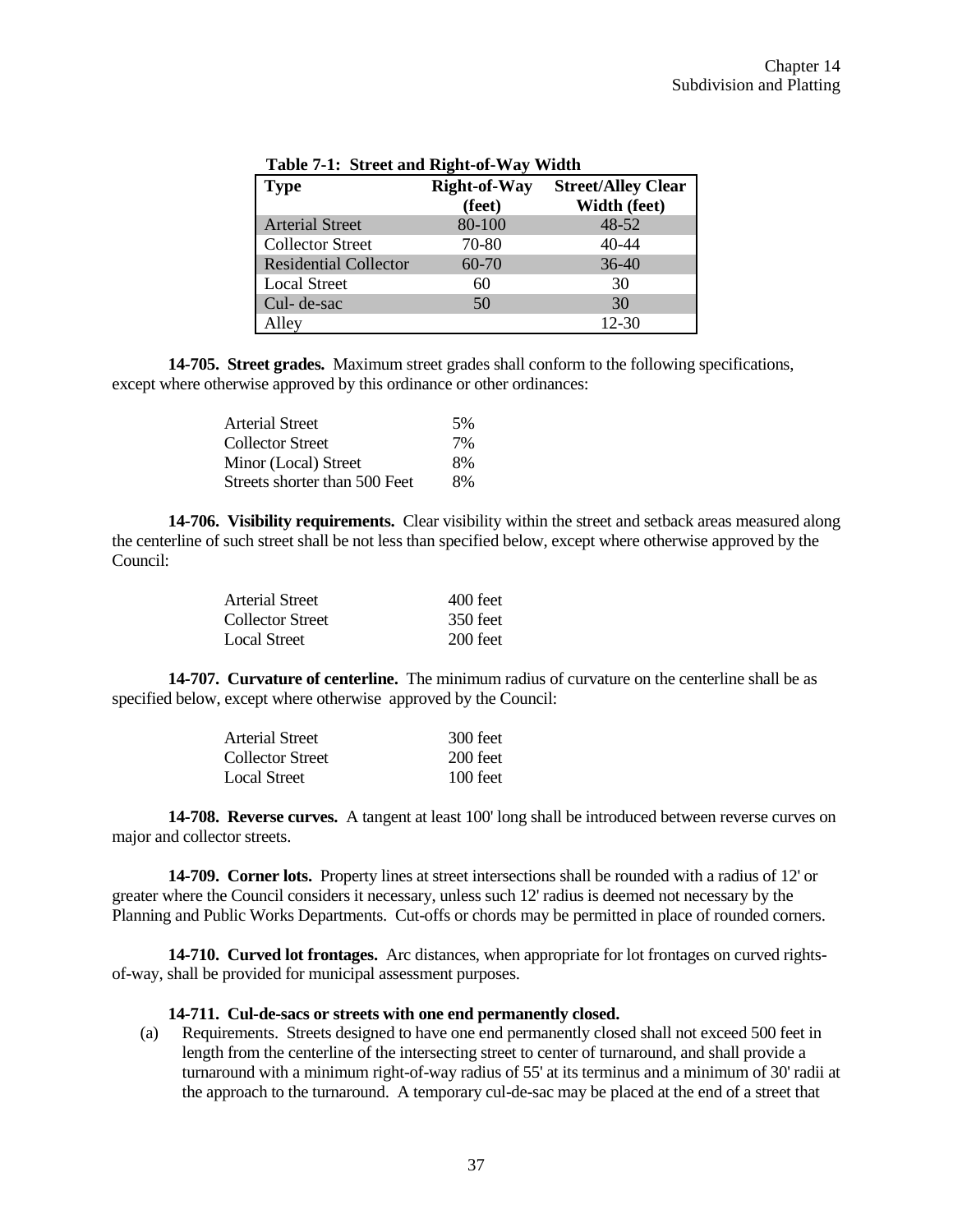will be extended, and in such cases, provision shall be made for reversion of the excess turnaround right-of-way to the adjoining properties when the street is extended.

- (b) Possible exceptions. Cul-de-sacs exceeding 500 feet in length may be allowed in one of the following ways.
	- (1) Cul-de-sacs of no more than 750 feet may be permitted with approval of the Planning, Public Works, and Fire Departments as part of the land division review process, but only when all of the following are found to apply:
		- a. ESAs or other natural features of the land dictate a street design that requires cul-desacs, especially when conservation subdivision design is being applied.
		- b. There is no realistic opportunity or substantial benefit to providing connectivity with adjacent existing or planned streets.
		- c. Efficient service delivery and infrastructure extension are not harmed.
		- d. Public safety is adequately protected.
	- (2) Cul-de-sacs exceeding 500 feet that cannot be approved by staff based on the criteria above may only be permitted if granted a modification by the Plan Commission and Council.

**14-712. Median Strips.** Median Strips or reserve strips controlling access to streets shall be prohibited except where required by the City under conditions approved by the Common Council.

**14-713. Half streets or streets with less than full right-of-way width.** The following shall apply when an entire right of way has not been dedicated:

- (a) Where a half street has been previously dedicated adjacent to a subdivision, the remaining half of the street shall be dedicated by the subdivider.
- (b) Where no half street adjacent to a subdivision exists, dedication of half streets shall not be approved unless the remaining portion appears as a mapped future street on the Official Map.
- (c) Where a lot or lots is/are to be created on or connected by a right-of-way which is not dedicated to its full required width, a covenant shall appear on the plat stating that public access and utilities to the lot or lots shall be withheld until the full street width is dedicated.
- (d) Unless the acquisition is in the City's interest and shown on the Official Map, the City shall not accept the dedication, nor shall the City honor the request for street or utility improvements.

**14-714. Frontage streets or roads.** Where a frontage street has been provided, the Plan Commission may require that such a street be located at a distance from the major street or easement. Such distances shall be determined with due regard for the requirements of approach grades and future grade separation. The space between the frontage street and major street or easement may be designed and used as suitable and appropriate for the following:

- (a) Park purposes.
- (b) Motor vehicle parking, business or industry, in appropriate zones.
- (c) Other provisions for the adequate protection of residential properties and the separation of through and local traffic.

**14-715. Intersections.** Streets shall intersect as nearly as possible at right angles. Not more than two (2) streets shall intersect at one (1) point unless approved by the Plan Commission.

**14-716. Street jogs.** Street jogs with centerline offsets of less than one hundred twenty-five (125) feet shall be avoided. Where streets intersect arterials, their alignment shall be continuous.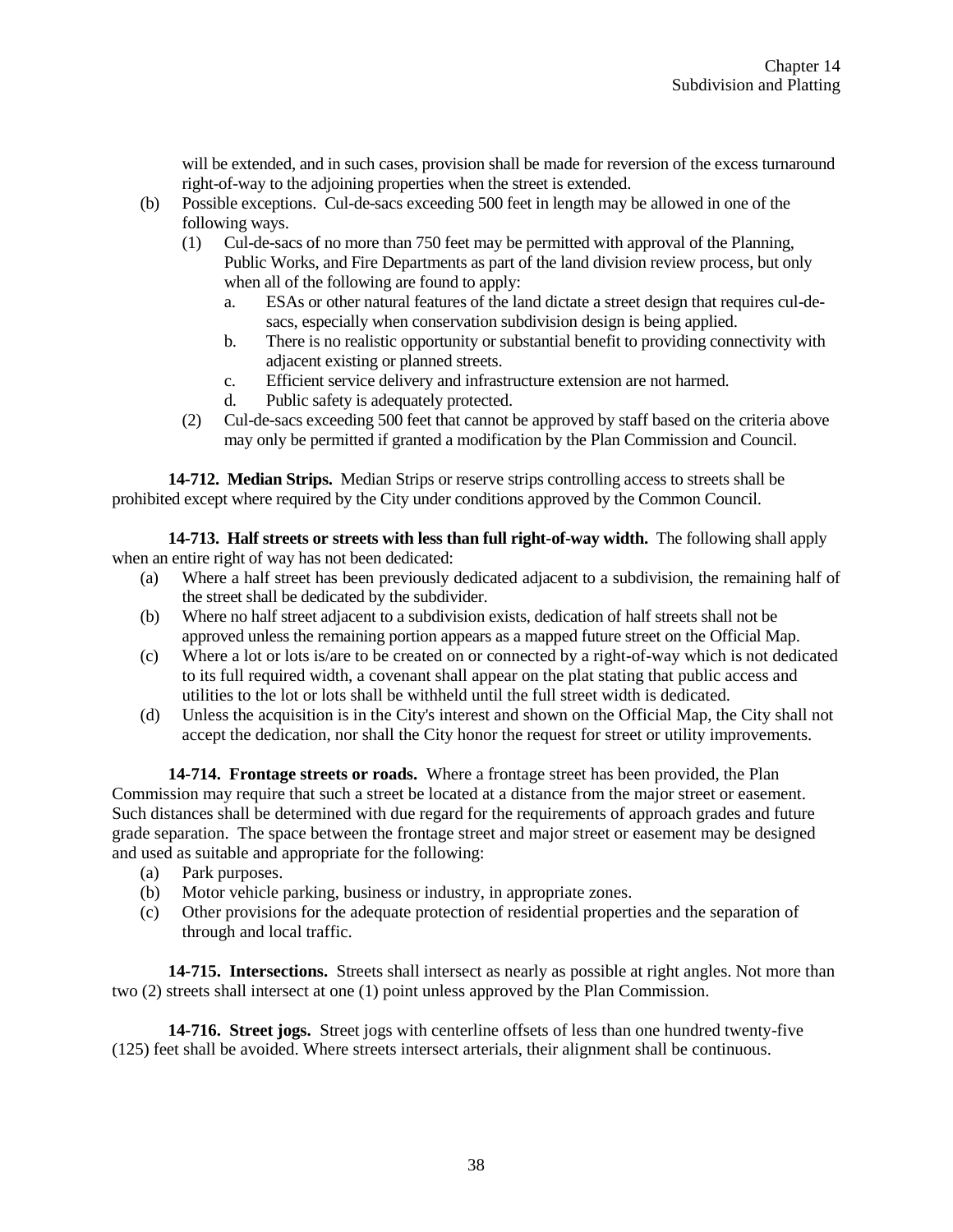**14-717. Parkways.** Where parkways or special types of streets are involved, the Plan Commission may apply special standards to be followed in their design, following recommendations from the Smart Growth 2022 Comprehensive Plan.

**14-718. Primary street naming.** The following shall be followed when determining new street names**:**

- (a) Any street, which is the reasonable continuation of an existing street within the city's boundary, shall bear the same name.
- (b) If the topography or other permanent features render the continuation of the actual roadway impossible, and if such nomenclature is apt to produce confusion, the street shall not carry the same name as the street to which it may be geometrically aligned.
- (c) Any proposed street name that has already been used elsewhere in Brown County shall not be used.
- (d) Any proposed street which bears a confusing name similar to another street name in Brown County, shall not be used.
- (e) Any proposed street name that may cause confusion or may be difficult to spell or pronounce shall not be used.
- (f) Any proposed street name that is unsuitable because of connotation shall not be used.
- (g) New street names in the City of Green Bay, proposed after August 1, 2002, shall not exceed 13 characters in length. Each space between words in the street name shall count as one character. Prefixes and suffixes to the street name, such as "North", "South", "Street", "Drive", and "Lane", shall not be counted.

**14-719. Street name suffix.** (Amd. GO 39-10) The following suffix endings shall be permitted for the following street types:

- (a) Cul-de-sac = Place, Court
- (b) Curving Short Street = Crescent, Way, Lane, Circle
- (c) Straight Short Street = Terrace, Row, Lane
- (d) Curving Long Street = Drive, Road
- (e) Straight Long Street = Street, Avenue
- (f) The term "boulevard" shall be reserved for streets, which because of street breadth, continuous median planting, or monumental character, are to be especially designated.

# **SECTION 2. BLOCKS, PEDESTRIAN WAYS, AND LOTS**

**14-720. Blocks, pedestrian ways, and lots.** The size shape and orientation of blocks, pedestrian ways, and lots shall be appropriate for the location of the subdivision and for the type of development and use contemplated. Block lengths in residential areas shall not exceed 1,500 feet.

**14-721. Pedestrian ways between blocks**. Where deemed essential to provide circulation or access to schools, shopping centers, transportation, and other community facilities, the developer shall dedicate pedestrian ways not less than fifteen (15) feet wide through the center of blocks more than 900 feet long and/or at the end of cul-de-sacs.

- (a) The developer shall construct the pedestrian way at the time streets are constructed in new developments. The pedestrian way shall be made of concrete and be six (6) feet wide and designed according to City sidewalk standards.
- (b) Maintenance within the pedestrian way shall be the responsibility of adjacent property owners.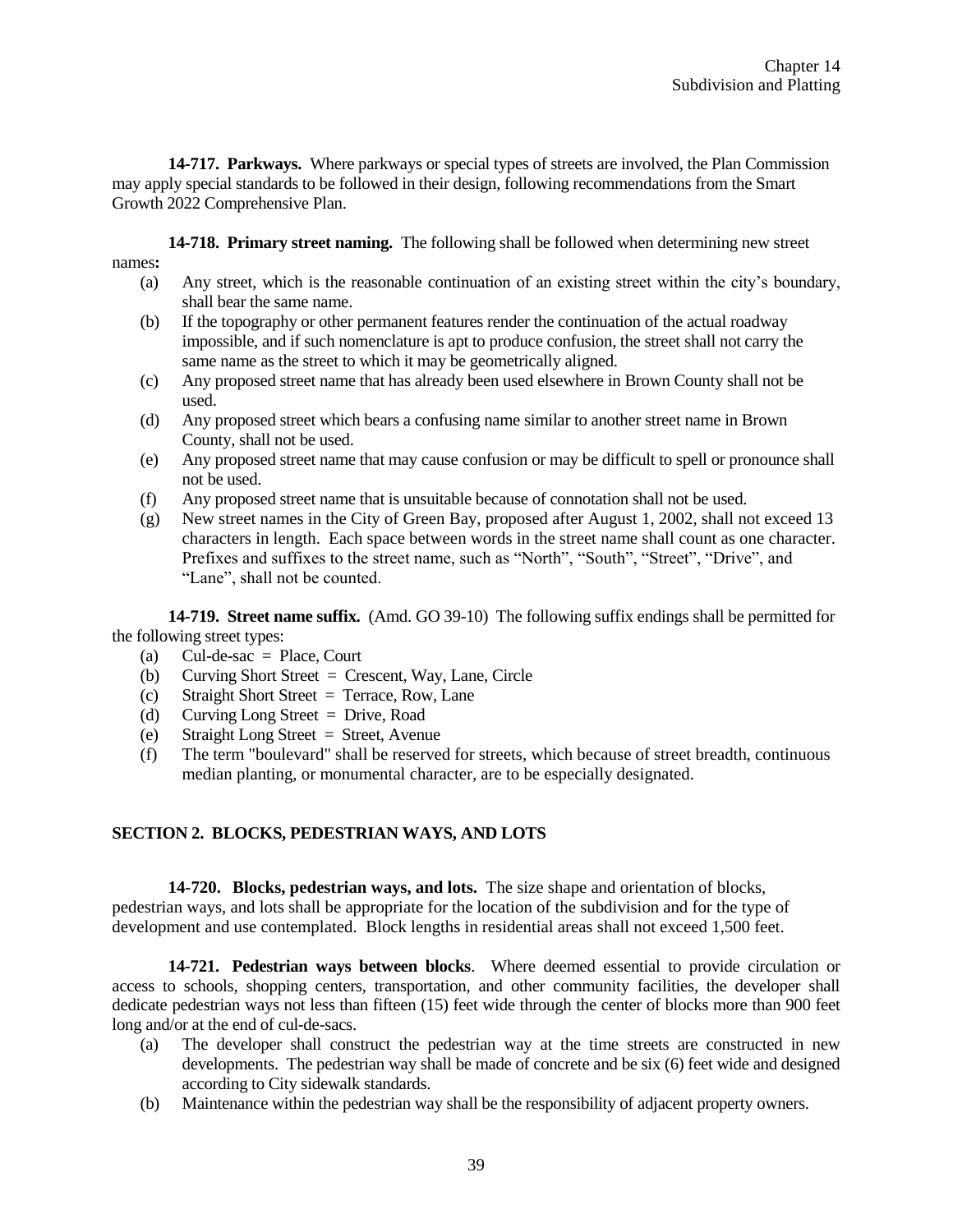**14-722. Pedestrian ways adjacent to greenways, parks, and playgrounds.** Where deemed essential to provide circulation or access to greenways, parks, and playgrounds, the developer shall dedicate pedestrian ways not less than thirty (30) feet wide between lots adjacent to parks.

- (a) The developer shall construct the pedestrian way at the time streets are constructed in new developments. The pedestrian way shall be made of asphalt and be ten (10) feet wide, unless otherwise instructed by the Green Bay Parks, Recreation & Forestry Department.
- (b) Maintenance within the pedestrian way shall be the responsibility of the Green Bay Parks, Recreation & Forestry Department.

**14-723. Sidewalks/pedestrian corridors:** Sidewalks or other pedestrian corridors shall be provided on new streets and in new subdivisions in accordance with this section and Table 7-2. To the extent that a new subdivision will impact pedestrian needs on nearby existing streets, the requirements of Table 7-2 for existing streets may be applied if required by the Common Council.

|                                                  | rabic 7-2. Shucwanyi cucstrian Corrituor ixequirements |                                                 |                                                      |  |  |  |
|--------------------------------------------------|--------------------------------------------------------|-------------------------------------------------|------------------------------------------------------|--|--|--|
| <b>Planned Land Use (and</b><br><b>Density</b> ) | <b>Type of Street</b>                                  | <b>Sidewalk Requirements</b><br>for New Streets | <b>Sidewalk Requirements</b><br>for Existing Streets |  |  |  |
|                                                  |                                                        |                                                 |                                                      |  |  |  |
| Commercial and                                   | <b>All Streets</b>                                     | Both sides.                                     | Both sides.                                          |  |  |  |
| Industrial                                       |                                                        |                                                 |                                                      |  |  |  |
| Residential (All                                 | <b>Arterial Streets</b>                                | Both sides.                                     | Both sides.                                          |  |  |  |
| Densities)                                       |                                                        |                                                 |                                                      |  |  |  |
| Single-Family Residential                        | <b>Collector Streets</b>                               | Both sides.                                     | Both sides preferred, at                             |  |  |  |
| (All Densities)                                  |                                                        |                                                 | least one side required.                             |  |  |  |
| Multi-Family Residential                         | <b>Collector Streets</b>                               | Both sides.                                     | Both sides.                                          |  |  |  |
| (All Densities)                                  |                                                        |                                                 |                                                      |  |  |  |
| Residential (More than                           | <b>Local Streets</b>                                   | Both sides.                                     | Both sides preferred, at                             |  |  |  |
| Four Units per Acre)                             |                                                        |                                                 | least one side required.                             |  |  |  |
| Residential (One to Four                         | <b>Local Streets</b>                                   | Both sides preferred, at                        | One side preferred, at                               |  |  |  |
| Units per Acre)                                  |                                                        | least one side required.                        | least a four foot shoulder                           |  |  |  |
|                                                  |                                                        |                                                 | on both sides required.                              |  |  |  |
| Residential (Less than                           | <b>Local Streets</b>                                   | One side preferred, at                          | One side preferred, at                               |  |  |  |
| One Unit per Acre)                               |                                                        | least a four foot shoulder                      | least a four foot shoulder                           |  |  |  |
|                                                  |                                                        | on both sides required.                         | on both sides required.                              |  |  |  |
| Areas within Two Blocks                          | <b>Local Streets</b>                                   | Both sides.                                     | Both sides preferred, at                             |  |  |  |
| of a School                                      |                                                        |                                                 | least one side required.                             |  |  |  |

### **Table 7-2. Sidewalk/Pedestrian Corridor Requirements**

(Adapted from: *Wisconsin Pedestrian Planning Guidance*, Wisconsin Department of Transportation)

- (a) Possible Exceptions
	- (1) Sidewalks may be omitted on one side of new streets where that side clearly cannot be developed and where there are not existing or anticipated uses that would generate pedestrian trips on that side.
	- (2) Where there are frontage or service roads, the sidewalk adjacent to the main road may be eliminated and replaced by a sidewalk adjacent to the frontage or service road on the side away from the main road.
	- (3) For rural roads not likely to serve development, a shoulder at least four feet in width, preferably eight feet on primary highways, should be provided. Surface material should provide a stable, mud-free walking surface.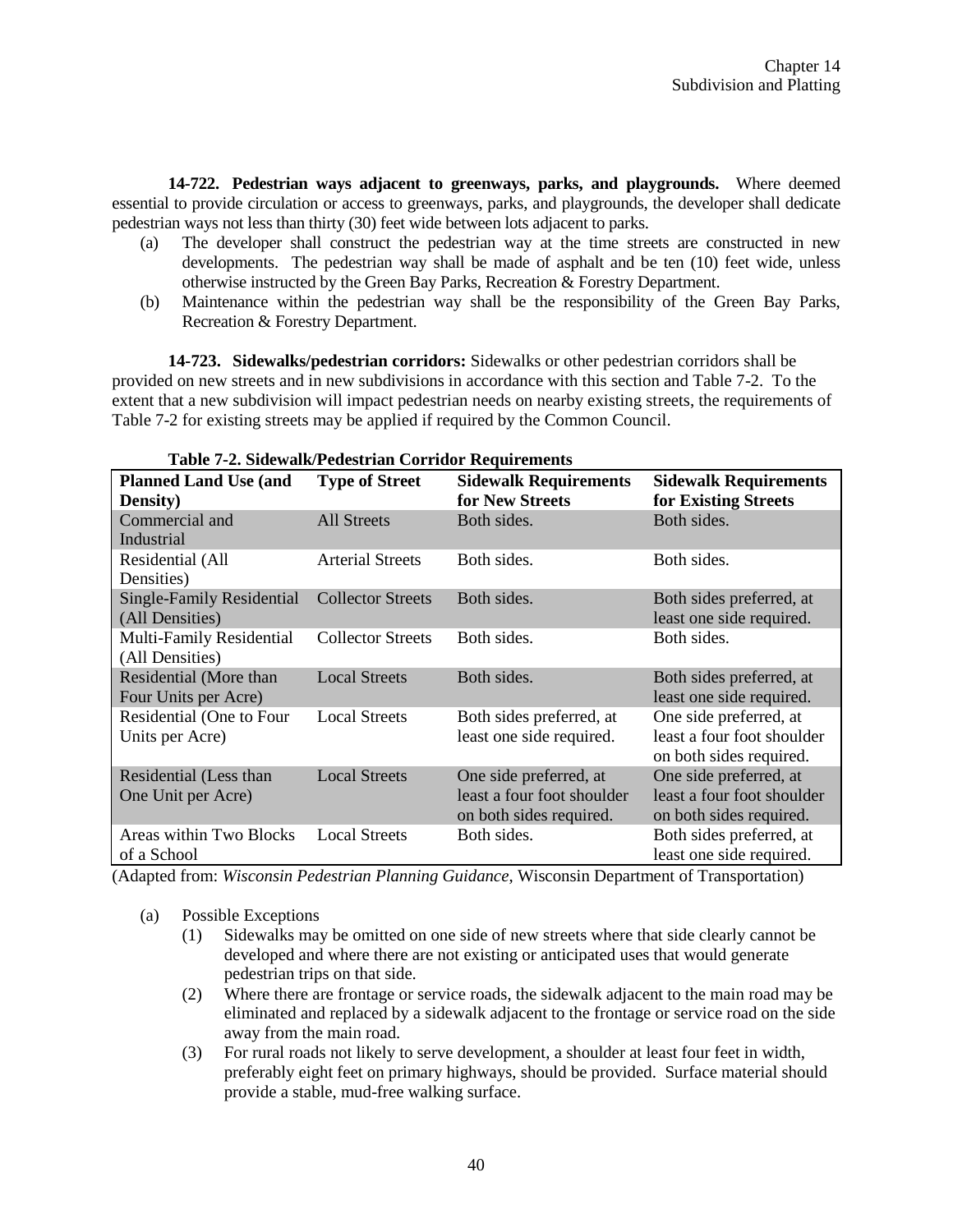- (4) A multi-use path or trail system within a subdivision, such as a conservation-by-design subdivision, may be substituted for required sidewalks if such a path is open to the public and connects at two ends to a public sidewalk or multi-use path when available.
- (b) Effort should be made to add sidewalks where they do not exist and to complete missing links. Sidewalk connections and crosswalks at major intersections should be completed in coordination with new development.
- (c) Sidewalks should be a minimum of five feet wide in residential areas and wider in commercial areas, where an eight to ten-foot walking corridor from street curb to building face may be required. Sidewalks internal to parking areas shall comply with the requirements of the Zoning Ordinance.
- (d) Sidewalk Installation. This ordinance shall supersede the "New Land Division" provisions of the "City of Green Bay Sidewalk Installation Policy."
	- (1) The cost to construct sidewalks shall be paid by the adjacent property owners and/or the subdivider. For sidewalks or pedestrian ways to be installed at the time of street construction, this cost shall be included in the required development fees (cash sum or cash equivalent) or may be addressed through the development agreement as applicable.
	- (2) Sidewalks abutting residential lots or development sites shall be installed concurrently with the construction of the abutting housing units up to the time of at least 50% buildout of the subdivision or land division. A housing unit shall not be occupied until the abutting sidewalk is installed and an occupancy permit is granted. When more than 50% of the anticipated housing units have been constructed, the City Council may order the installation of the rest of the required sidewalks.
	- (3) The Planning and Public Works Departments may require as a condition of Final Plat approval that certain sidewalks or other pedestrian ways be installed at the time of street construction, including, but not necessarily limited to:
		- a. Sidewalk radii at block corners including curb cuts and detectable warning surfaces in compliance with Department of Public Works requirements.
		- b. Multi-use paths or trails being approved as an alternative to the minimum sidewalk requirements.
		- c. Sidewalks along collector or arterials streets within the subdivision, portions of sidewalks not abutting residential lots or building sites, or other similar key pedestrian linkages.
		- d. Mid-block or park access pedestrian ways shall be installed at the time of street construction in accordance with Sections 14-721 and 14-722.
	- (4) Street frontages where sidewalks are required shall be shown on the face of the CSM or plat, and the following restrictive covenant shall also be placed on the CSM or plat.
		- a. Where the locations of sidewalks have been graphically designated on the CSM or plat, the following restrictive covenant shall be used: Concrete sidewalks shall be installed as shown on this CSM/subdivision plat. Sidewalks shall be installed in front of lots abutting the locations shown at the time the lots are developed and prior to receiving an occupancy permit or as directed by the Common Council of the City of Green Bay.
		- b. Where the locations of sidewalks have not been graphically designated on the CSM or plat, the following restrictive covenant shall be used: Concrete sidewalks shall be installed on (side of street/both) side(s) of (street) from (limit) to (limit). Sidewalks shall be installed in front of lots abutting (street) at the time the lots are developed and prior to receiving an occupancy permit or as directed by the Common Council of the City of Green Bay.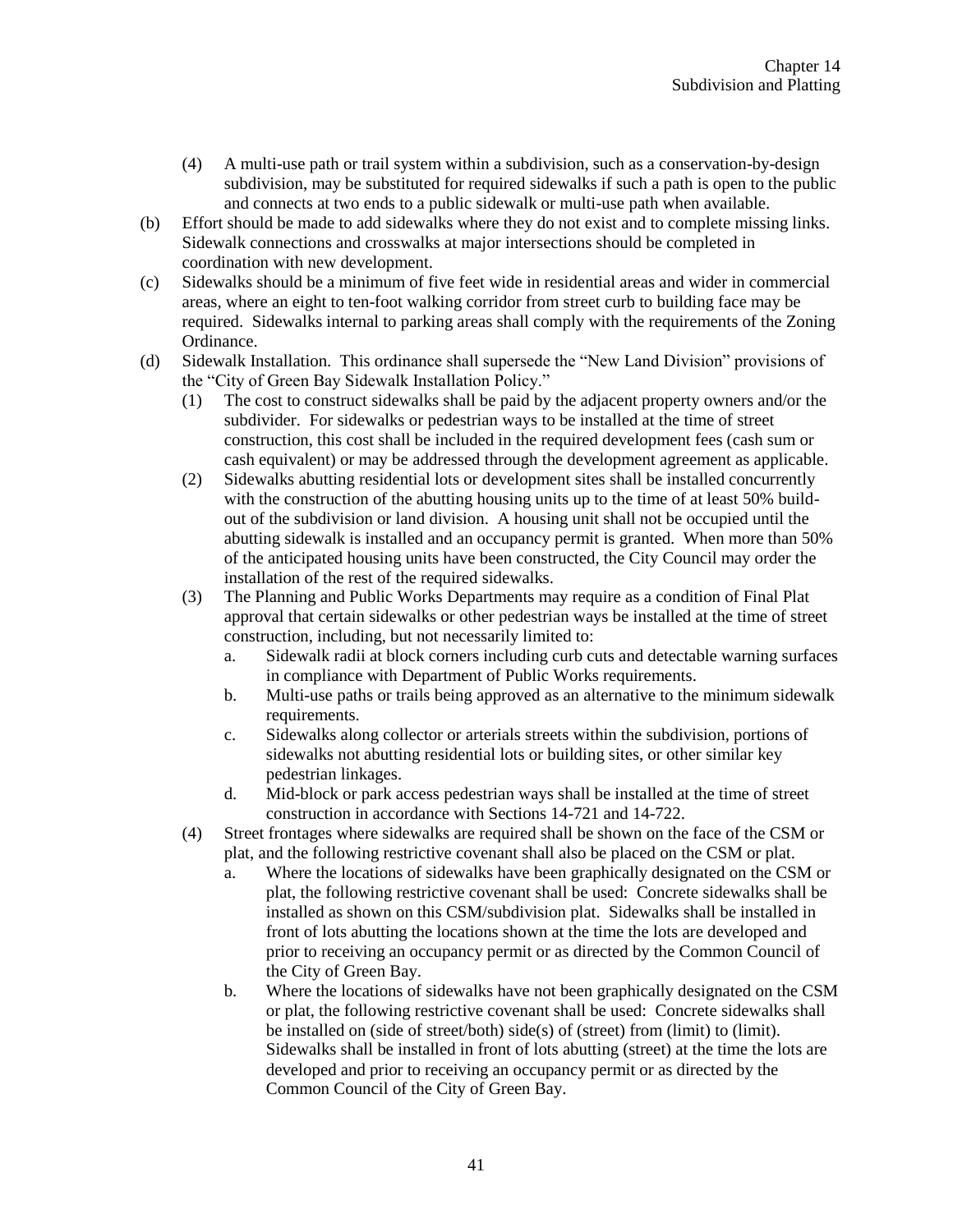**14-724. Lots.** Lot size, width, depth, shape, and orientation shall be appropriate for the location of the plat or Certified Survey Map (CSM), for the type of development and use proposed. The use of "green" or sustainable development features are encouraged such as promoting solar access with lot layout, employing infill or redevelopment, using pervious or semi-pervious paving or other appropriate alternative stormwater management features, enhancing walkability or other alternative modes of transportation, following the principles of LEED-ND (Neighborhood Design), and the like.

- (a) Minimum lot size and setbacks shall conform to the requirements of the City Zoning Ordinance in direct relationship to the zoning district for the proposed lot.
- (b) Any easement or combination of adjacent easements that are greater than twenty (20) feet wide shall not be considered in determining minimum lot area.
- (c) Any portion of a lot having a width of less than 30 feet shall not be considered in determining the minimum lot area.
- (d) Side lot lines shall be substantially at right angles or radial to the public street rights-of-way.
- (e) The depth and width of properties reserved or laid out for commercial and industrial purposes shall be adequate to provide for the off-street service and parking facilities required by the City Zoning Ordinance.
- (f) All existing lots shall be connected to public sewer and water systems before any occupancy permits are granted.
- (g) Lots of varying width shall be divided with more than 50 percent of their maximum width measured as public street frontage, excluding those divided on cul-de-sacs.
- (h) Division or re-division of existing platted lots. Existing lots located in a clearly defined block of previously platted lots may be divided or re-divided, reducing lot width and area, provided:
	- (1) They are not less than the average lot width and area of those lots located on both sides of the street within a distance of 300 feet from the corners of the proposed lots.
	- (2) Each lot has at least 50 feet in frontage and 5,000 square feet in area.

**14-725. Non-sewered lots.** (Amd. GO 39-10) Residential lots not served by public sewerage disposal facilities are limited to one single-family dwelling and one on-site sewage disposal system and shall comply with Ch. COMM 83, Wis. Admin. Code, and all other applicable state, county, and local requirements. All lots created prior to August 1, 2002, not served by public sewerage disposal facilities shall have a minimum lot area of 40,000 sq. ft. and a minimum street frontage of 100 feet measured along the right-of-way of a public street.

**14-726. Lot combination.** Pending installation of public sewers, the minimum lot area and the minimum lot width may be provided through the use of two or more lots if suitable lot combinations are designated on the recorded Final Plat or CSM. The following restrictive covenant shall be placed on the document in such cases:

(a) Lots \_\_\_ and \_\_\_ shall remain under the same ownership until such time as these lots are serviced by, and the existing homes are connected to, public sanitary sewer and water.

**14-727. Lot frontage.** All lots shall abut on a public street.

- (a) Street frontage for lots on cul-de-sac bulbs or the outer radius of a curved street shall be a minimum of 50 feet.
- (b) Street frontage for lots designed for attached or semi-detached structures shall be a minimum of 40 feet.
- (c) Street frontage for lots designed for attached or semi-detached structures on cul-de-sac bulbs or the outer radius of a curved street shall be a minimum 25 feet.
- (d) Corner lots shall have sufficient width to provide usable rear yards and to permit full building setbacks as set forth in the Zoning Ordinance and other regulations.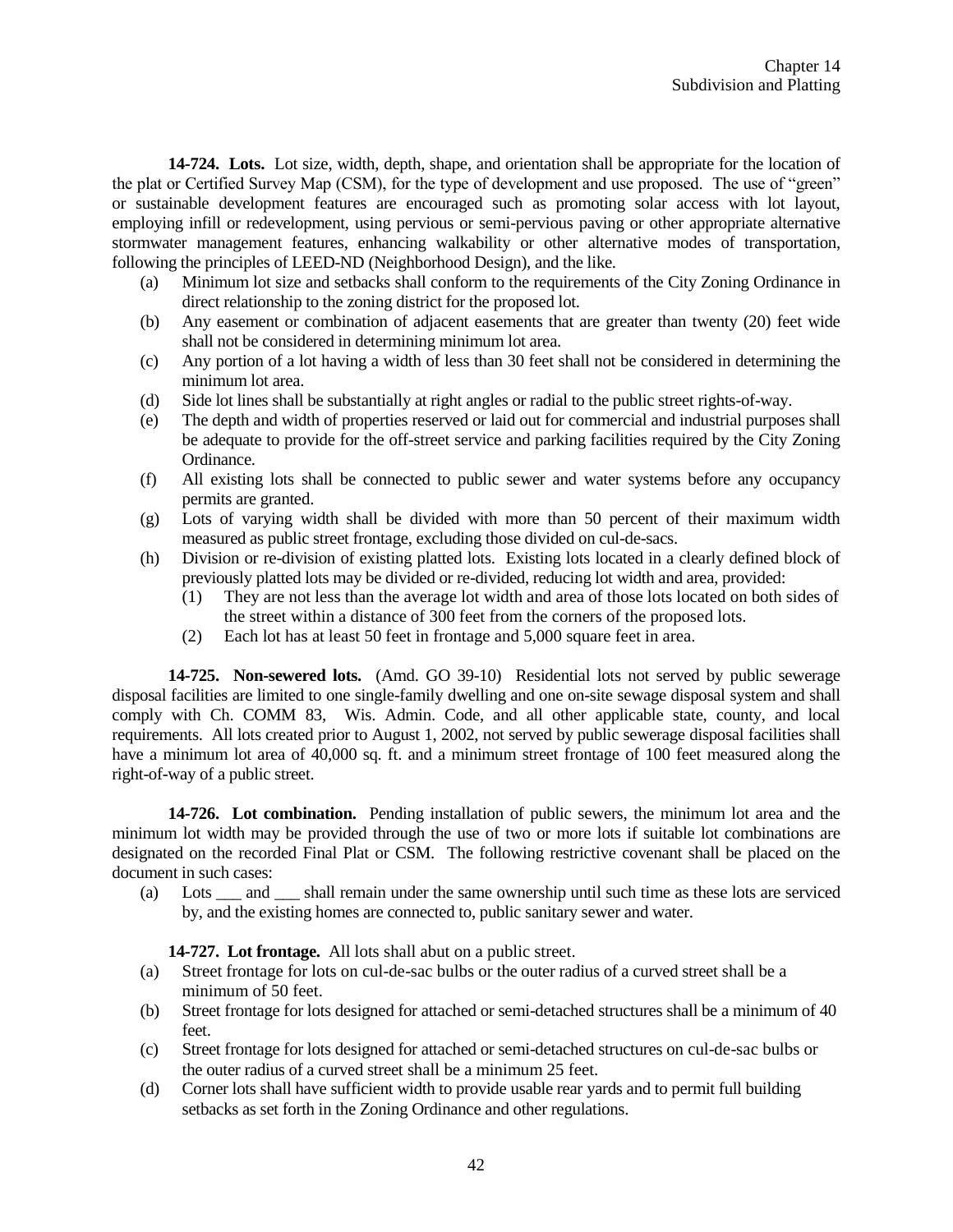**14-728. Double frontage lots.** Double frontage lots shall not be permitted, except where desirable to provide separation of residential development from traffic arterials or inharmonious uses, or to overcome disadvantages of topography or situation. Double frontage lots shall have no right of access to the abutting traffic arterial, but shall be provided access through the lesser street. A planting screen easement of at least 20 feet shall be established between the residential lots and the abutting traffic arterial or inharmonious use.

**14-729. Statement for lots designed for attached or semi-detached structures.** The following restrictive covenants shall be placed on the face of all CSMs and subdivision plats with lots designed for attached or semi-detached structures:

- (a) When lots designed for attached or semi-detached structures are created, matters of mutual concern to the adjacent property owners, due to construction, catastrophe, and maintenance, shall be guarded against by private covenants and deed restrictions and the approving authorities shall not be held responsible for same.
- (b) Building permits are limited to the development of attached or semi-detached structures on Lots \_\_\_ through \_\_\_ inclusive, unless two adjoining lots are combined and used as a single lot for the construction of a single-family dwelling unit. In this case, an odd number of lots may not be left as a series of consecutive lots.

**14-730. Attached dwelling unit utilities.** When attached dwelling units are created, the plans, specifications, and construction of such buildings shall require the installation and construction of separate sewer, water, and other utility services to each dwelling unit.

**14-731. Lots on municipal boundaries.** Lots shall always follow municipal boundaries rather than cross municipal boundaries.

**14-732. Further land divisions.** Further division of lots containing 100 feet of frontage or less, presently abutting existing improved streets, shall not be permitted.

# **SECTION 3. EASEMENTS**

**14-733. Surface water drainage easements.** The rear of each lot and the sides of each lot specified within the area shall be graded by the subdivider and maintained by the property owner to provide for the adequate drainage of surface water. The drainage statement shall be contained in the restrictive covenants. The subdivider shall have the opportunity to justify certain easements not to be so used, which shall be approved by the Council.

**14-734. Storm water easements.** Where a land division is traversed by a water course, drainage way, channel, or stream, a storm water easement or drainage right-of-way shall be provided of sufficient width and conforming substantially to the floodway line of such water course. Grading or construction adequate for such purpose may be required. Wherever possible, drainage shall be maintained by an open channel with landscaped banks and of adequate width for maximum potential volume of flow as determined by the City of Green Bay. Such improvements shall be guaranteed prior to approval of the Final Plat. If a potential flood hazard elevation has been determined by the Council, such shall be included on the Final Plat, requiring that buildings adjacent to a floodplain shall be flood-proofed to the flood protection elevation.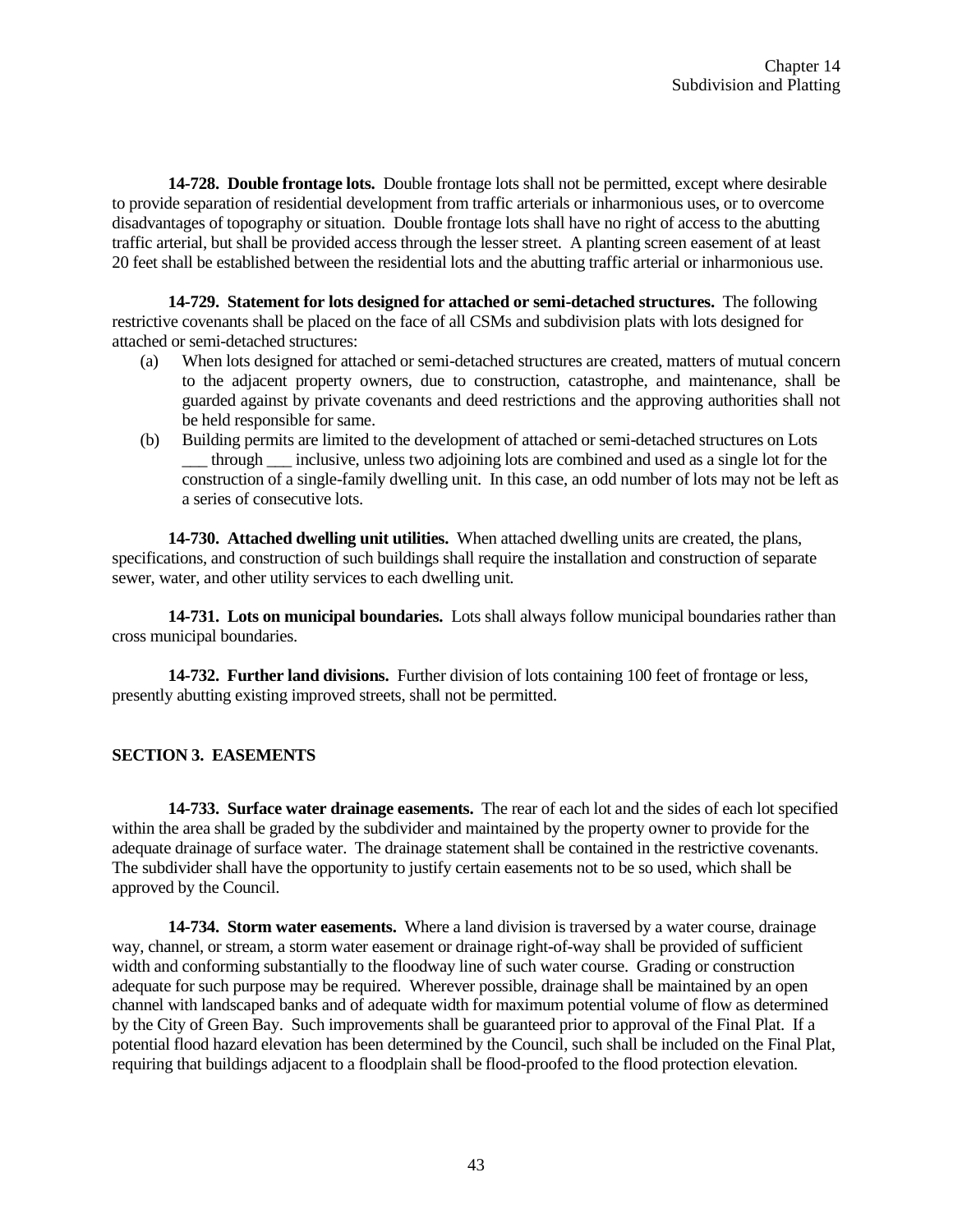**14-735. Tree-planting easements.** If deemed necessary by the Planning, Public Works, or Parks, Recreation, and Forestry Department, an eight foot tree-planting easement shall be provided on the front or side of each lot fronting or siding on a local street. This option is reserved for unusual circumstances where the dedicated right-of-way is not of adequate width or in other way not suitable to allow for planting of street trees. (Normally, space for tree planting will be provided within the street right-of-way.) A tree-planting easement shall be contained in the restrictive covenants and on the face of the plat. Where such easement is provided, no portion of the street shall be used for tree planting unless authorized by the Park Committee because such easement is deemed unsuitable.

**14-736. Planting screen easements.** A planting screen easement of at least 20 feet shall be required on double frontage lots. The easement shall have no right of access, along the lines of double frontage residential lots abutting traffic arteries or other inharmonious use. This easement may coincide with a utility easement, and in such cases, shall identify specific planting areas that do not conflict with the utilities.

**14-737. Utility easements.** Utility easements across lots or centered on rear or side lot lines shall be provided where required by the City and as requested by the utility agencies. Utility easements shall be a minimum 6 feet wide on each side of the lot line, or a total of 12 feet wide, unless otherwise specified.

**14-738. Public utility transmission easements.** Where existing prior to the submission for approval of any land division map not being part of such map, public utility transmission easements shall be labeled on the final map with the name of the holder of the easement and shall be dimensioned as to the full width or established use width as obtained from the utility involved. Those lots affected by the conditions of the easement agreement shall be listed in a special note on the face of the final map; and if the easement agreement is recorded, the volume, page, and document number shall be included in such note. In addition, where transmission easements are occupied by above-ground transmission facilities, the following information shall be indicated on the final map:

- (a) The location of all poles or towers in the easement lying within the boundary lines of the map.
- (b) The location of the first pole or tower within the easement lying outside the boundary lines of the map.

**14-739. Sewer service covenant.** A covenant shall be required on all plats and Certified Survey Maps (CSMs) to be sewered, stating that building permits shall be withheld until the State has approved the sewer extension to the lots therein.

## **SECTION 4. PRIVATE ASSOCIATIONS FOR THE COMMON OWNERSHIP OF PARKS, GREENWAYS, CONSERVANCIES, AND OPEN SPACES**

**14-740. Purpose for privately-owned park and open space.** The preservation and protection of privately-owned park and open space in conjunction with residential development supplement the availability of public park and open space benefitting residents, and provide recreational potential and use of lands which may not be suitable for building purposes.

**14-741. Applicability.** This section shall apply to residentially zoned lands intended to be used as permanent parks or open space in conjunction with approved and recorded subdivisions containing 20 or more building lots and at least 20 or more acres of land exclusive of public street dedication.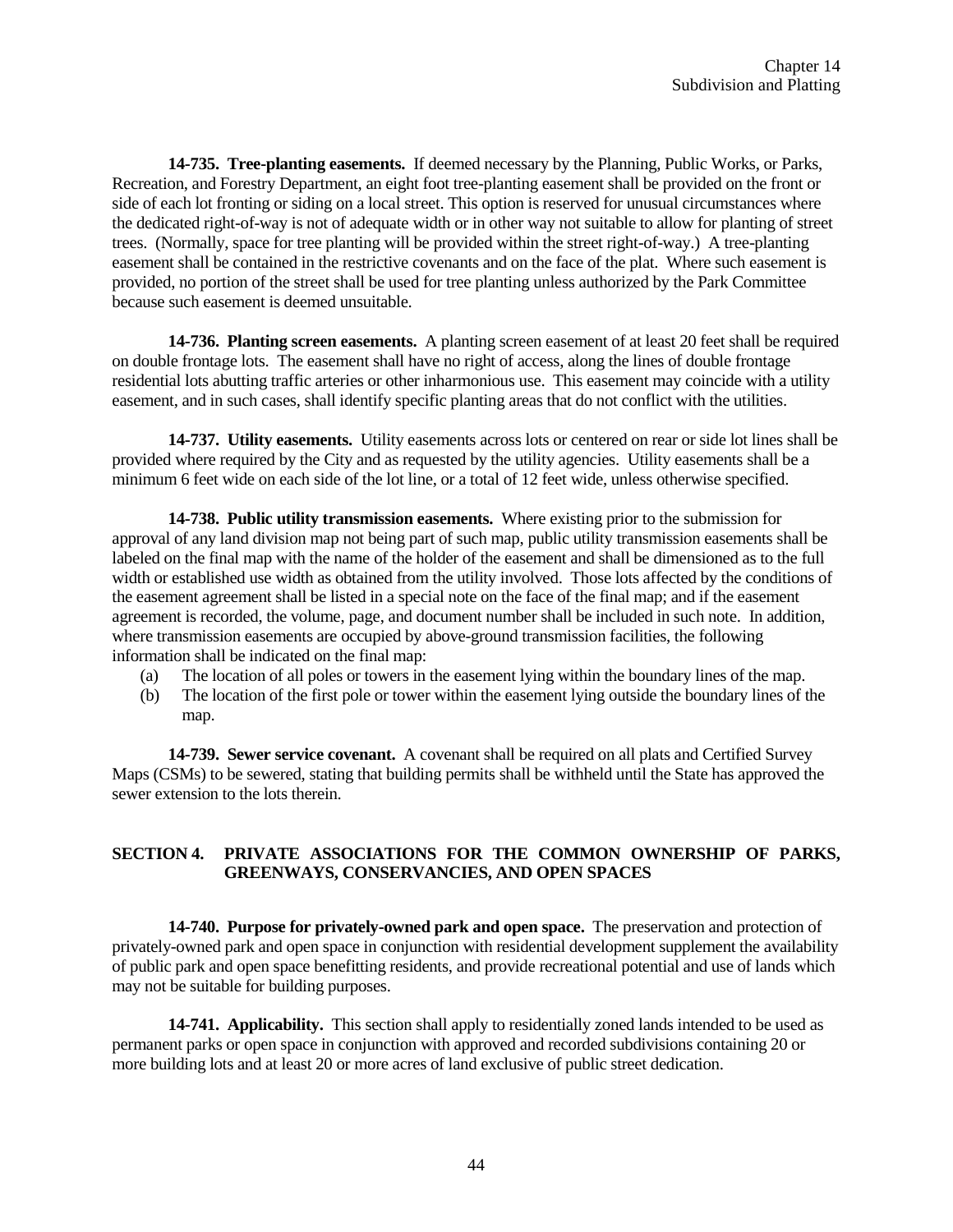**14-742. Permitted uses.** Non-residential uses of a non-profit cultural or recreational character are permitted to the extent they are intended primarily to serve the residents of the associated subdivision.

### **14-743. Standards and criteria.**

- (a) The private park or open space shall be located with regard to convenience, accessibility, and aesthetics for the residents of the development and with regard to natural features such as topography.
- (b) The private park or open space shall be of a size, location, and character suitable for its purpose, shall be acceptable to the Plan Commission and Council as a private park or open space, shall be at least one acre in area, and shall provide for municipal access for emergency or maintenance duties as necessary.

### **14-744. Responsibilities of ownership and maintenance of private park and open space areas.**

- (a) The park or open space shall be legally reserved for use by all of the residents and/or owners of the subdivision.
- (b) The park or open space shall be legally improved, maintained, and directed by an established homeowners association or equivalent acceptable to the City and shall be recorded with the plat to ensure perpetual care, responsibility, and purpose of the common open space. The legal instrument, as required, may include, but is not limited to, the following:
	- (1) Legally creating an automatic membership, nonprofit homeowners association.
	- (2) Placing title to the common property in the homeowners association or giving definite assurance that it automatically will be so placed within a reasonable and definite time.
	- (3) Appropriately limiting the uses of the common property.
	- (4) Giving each lot owner the right to the use and enjoyment of the common property.
	- (5) Placing responsibility for operation and maintenance of the common property, including responsibility for taxes and assessments incurred by the common property, in the homeowners association. If, in the opinion of the Council, the common open space is not being maintained in a satisfactory manner, the City shall reserve the right of access to the common open space and shall reserve the right to maintain the common open space. The cost of such maintenance, plus a 10 percent collection fee, shall be assessed the members of the homeowners association, and if not paid within the calendar year due, shall constitute a lien on the individual property or properties.
	- (6) Placing an association charge on each lot in a manner which will:
		- a. Assure sufficient association funds.
		- b. Provide adequate safeguards for the lot owners against undesirably high charges.
		- c. Give each lot owner voting rights in the association.

### **SECTION 5. PUBLIC SITES, PARKS, GREENWAYS, CONSERVANCIES, AND OPEN SPACES**

**14-745. Reservation of public sites and open spaces.** In order that adequate open space and sites for public uses and thoroughfares may be properly located and preserved as the community develops, the following provisions are established: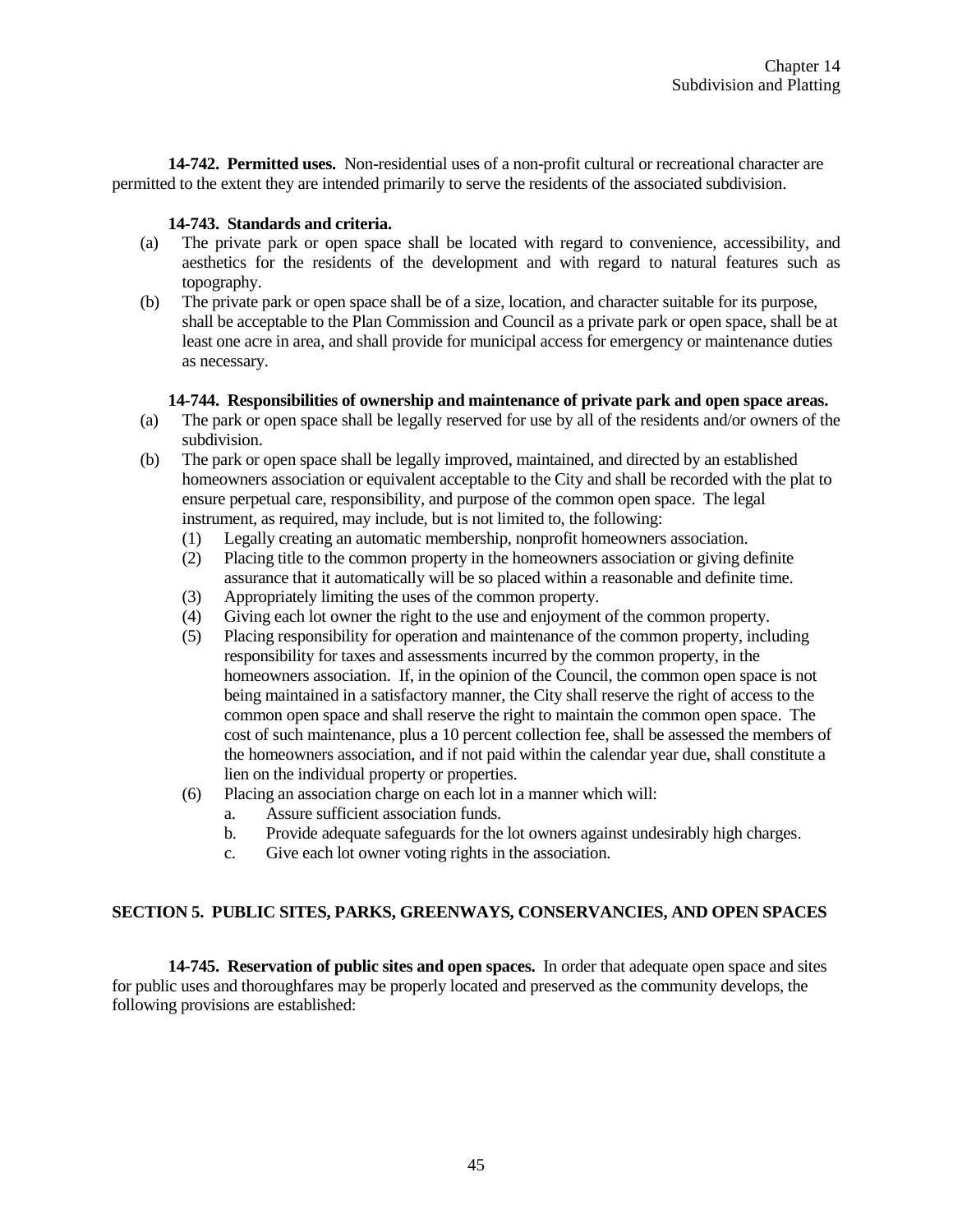- (a) Preliminary Plat to accommodate planned public spaces. Whenever a tract to be subdivided includes a proposed street, highway, drainageway, floodplain, parkway, or other public way, or a proposed site for a park, playground, school, or other public use as indicated on the Official Map or the comprehensive plan, such space shall be suitably incorporated by the developer into the subdivision plat after the proper determination of its necessity by the Council and the appropriate body or other public agency involved in the acquisition and/or use of each site.
- (b) School, park, and playground sites. Unless appropriate provision for dedication or donation of school, park, or playground sites has been made by the City of Green Bay in a previous action, as in the case of a large-scale development involving multiple land uses, any required school sites, parks, or playgrounds shall be acquired by the school district or the City of Green Bay.
- (c) Intent regarding minor revisions. The locations of planned public ways and public sites are designated on the Official Map or comprehensive plan to varying degrees of precision and accuracy based on the information and tools available at the time. The City acknowledges that as development takes place, minor adjustments to the precise locations of public ways and public sites may be necessary based on construction plans, site conditions, and change over time. Such minor changes can be approved as part of the land division review process, at the discretion of the applicable City department(s), without requiring an amendment to the Official Map or comprehensive plan. Where such changes are substantial, a revision to the Official Map and/or comprehensive plan will be required.

**14-746. Acquisition of land for public use.** Land may be acquired for public school sites, parks, playgrounds, or other public recreation areas or for other public purposes as provided by law and the following procedures:

- (a) If potential public areas are included within a plat, the Commission shall refer the plat to the public body concerned with acquisition for its consideration and report. The Commission may propose alternate areas for such acquisition and shall allow the public body concerned 30 days to reply. If affirmative, the reply of the public body shall include a map showing the boundaries and area of the parcel to be acquired and an estimate of the time required to complete the acquisition.
- (b) Upon receipt of an affirmative report, the Commission shall notify the property owner and shall designate on the Preliminary and Final Plats that area proposed to be acquired by the public body. Such area shall also be recommended for placement on the Official Map.
- (c) The acquisition of land reserved on the Preliminary or Final Plat for acquisition by a public agency shall be instituted by such public agency within 18 months of written notification from the owner of the property that the owner intends to develop it. Such a letter of intent shall be accompanied by a sketch plan of the proposed development and a tentative schedule of development. Failure of the public agency to institute acquisition within the prescribed 18 months shall result in the removal of the "reserved" designation from the property involved and in the freeing of the property for development. "Reserved" designation on the Official Map shall also be recommended to be removed if the public agency fails to institute acquisition.

### **14-747. Dedication of land for public use.**

(a) When the Final Plat of a subdivision has been approved by the appropriate public bodies, and all other required approvals are obtained and the plat is recorded, such approval shall constitute acceptance for the purpose designated on the plat of all lands shown as dedicated to the public, including street dedications, unless a development agreement specifies otherwise. Whenever a Preliminary Plat includes a proposed dedication of land to public use and the Commission and Council find that such land is not required or not suitable for public use, the Council may either refuse to approve such dedication or require the rearrangement of the proposed subdivision to provide for a more suitable dedication of land for public use.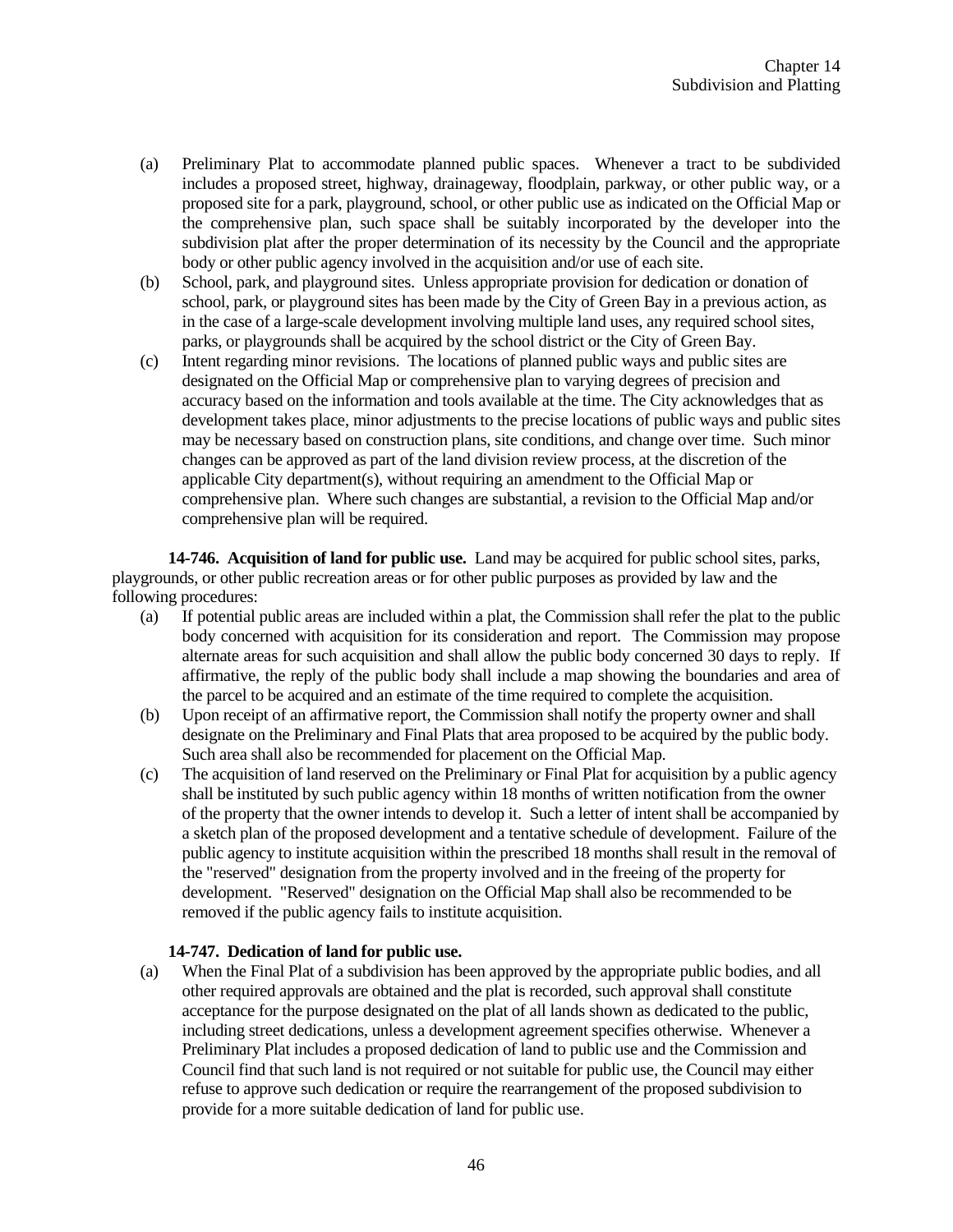(b) In the case of major thoroughfares lying within the plat, the subdivider may dedicate the right-ofway width in excess of that required to directly serve the subdivision and claim credit for the area of such land in the related parkland dedication required under this ordinance.

**14-748. Mandatory dedication of parklands or fee in lieu of dedication.** Under the authority granted by §236.45(6), Wis. Stats., and in order that adequate open space and sites for public uses may be properly located and preserved as the community develops, and in order that the cost of providing the neighborhood park, recreational sites, and open space necessary to serve the additional persons in the subdivision development may be most equitably apportioned on the basis of the additional need created by the development, the following provisions are established for divisions of land within the Urban Expansion District (or Urban Reserve District when a land division is permitted by a modification granted by the Common Council):

- (a) Applicability. The provisions of this section shall apply to all residential subdivisions and Certified Survey Maps (CSMs) of both single and multiple-family dwellings, including subsequent replatting of subdivisions and CSMs of both single and multi-family dwellings within the Urban Expansion District. The provisions shall not apply to:
	- (1) Combination or retracement CSMs.
	- (2) Subdivisions or CSMs within industrial or commercial zoning districts.
- (b) Requirement. Before a Final Plat or other land division under the applicability of this Chapter will be approved, the subdivider shall dedicate parklands or pay fees in lieu of dedication as specified below. The amount of parkland dedication or payment required shall bear a rational relationship to the need for parkland resulting from the subdivision and will be proportional to the need.
	- (1) Dedication of parklands
		- a. In exercising the parkland dedication option, the subdivider shall provide and dedicate to the public adequate land within the City limits to provide for a recreational area to meet the needs of the subdivision in a location feasible and compatible with the comprehensive plan and the Official Map.
		- b. The proposed dedication shall be reasonably adaptable for use for park and recreational purposes, taking into consideration such factors as size, shape, topography, geology, access, and location. On this basis, the City has the sole discretion to approve or deny the proposed dedication.
		- c. The Department of Parks, Recreation, and Forestry will determine the proportionate need being met by the dedication based on an accepted service standard for parklands and park facilities.
	- (2) Payment of fees in lieu of dedication (parkland development fees) shall be required where parkland dedication is not feasible or compatible with the comprehensive plan or Official Map, or where the payment of fees in lieu of dedication is preferred at the discretion of the City.
		- a. In exercising the payment of fees in lieu of dedication option, the subdivider shall provide cash payment of parkland development fees for the acquisition or initial improvement of land for public parks.
		- b. Improvement of land for public parks includes grading, landscaping, installation of utilities, construction of sidewalks, installation of playground equipment, and construction or installation of restroom facilities in accordance with §236.45(6), Wis. Stats.
		- c. Amount: The standard parkland development fee shall be set per residential dwelling unit in accordance with the current *Green Bay Park, Recreation, and Forestry Fee and Charges Schedule*.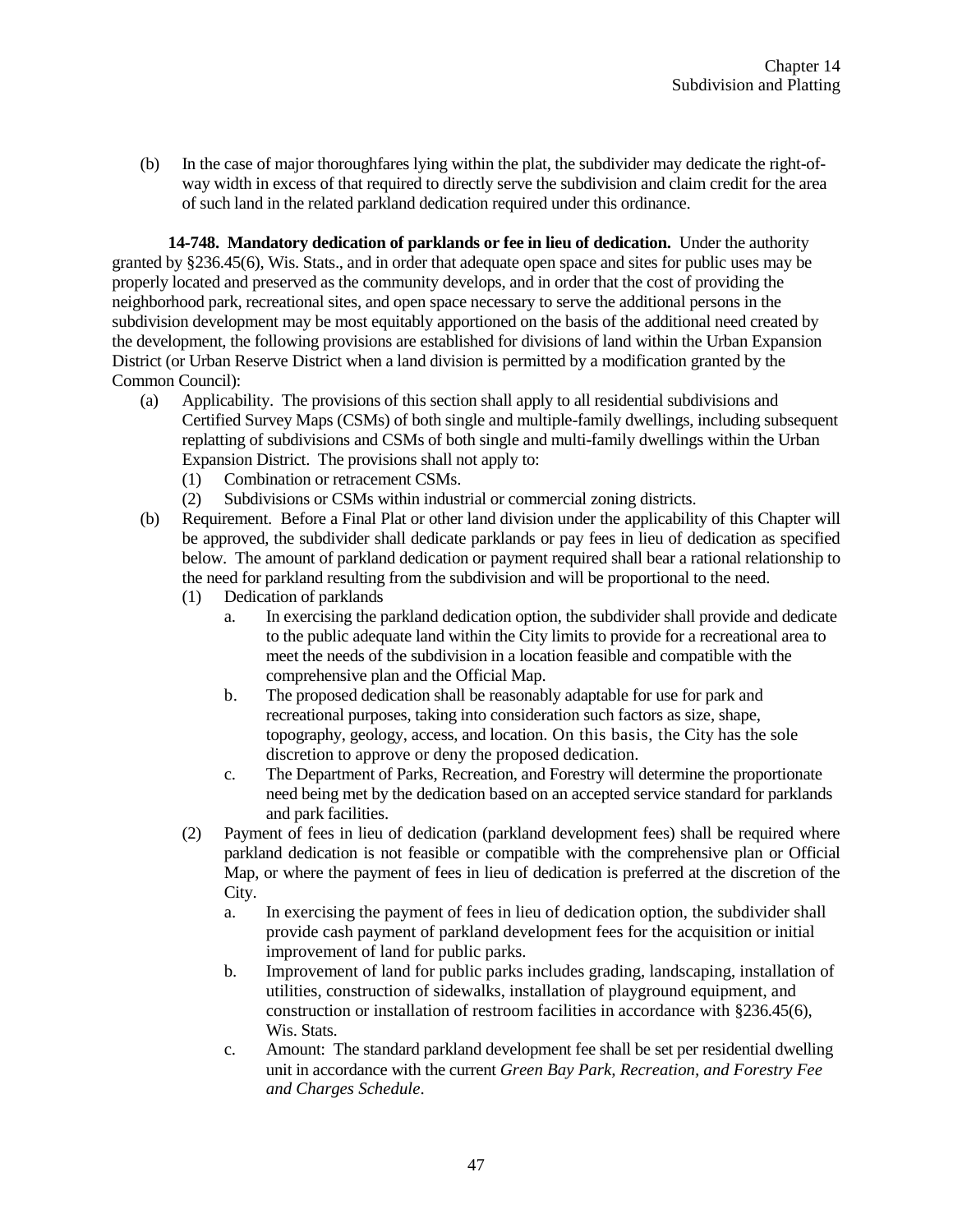- d. Review: The parkland development fee shall be reviewed by the Park Committee and the City Council at least every two years.
- e. Proceeds of such payments shall be deposited in a separate nonlapsing City account and shall be used only for acquisition or initial improvement of land for public parks with priority given to lands within one mile of the boundary of the subdivision.
- (3) Combination of dedication and payment of fees in lieu of dedication. Where approved by the Department of Parks, Recreation, and Forestry, a combination of parkland dedication and payment of fees in lieu of dedication may be used to meet the need generated by the land division for parkland acquisition and initial improvement of parklands.
- (c) Reservation of potential sites. In addition to the requirements for the dedication of parklands or the payment of fees in lieu of dedication, reservation of public sites may also be required under the provisions found in Sections 14-745 though 14-747 and may be cause for the reduction of parkland dedication requirements or parkland development fees.
- (d) Credit for private open space. When private open space for park and recreational purposes is provided in a proposed subdivision and such space is to be privately owned and maintained by the future residents of the subdivision, partial credit not to exceed 50% may be given against the requirement of land dedication or payment of fees in lieu thereof if the Common Council finds that it is in the public interest to do so, and that all the following standards are met:
	- (1) That yards, court areas, setbacks, and other open areas required to be maintained by the Zoning and Building Ordinances and regulations shall not be included in the computation of such private open space.
	- (2) That the private ownership and maintenance of the open space is adequately provided for by recorded written agreement, conveyance, or restrictions.
	- (3) That the use of the private open space is restricted for park and recreational purposes by recorded covenant which runs with the land in favor of the future owners of property and which cannot be defeated or eliminated without the consent of the City or its successors.
	- (4) That the proposed private open space is reasonably adaptable for use for park and recreational purposes, taking into consideration such factors as size, shape, topography, geology, access, and location.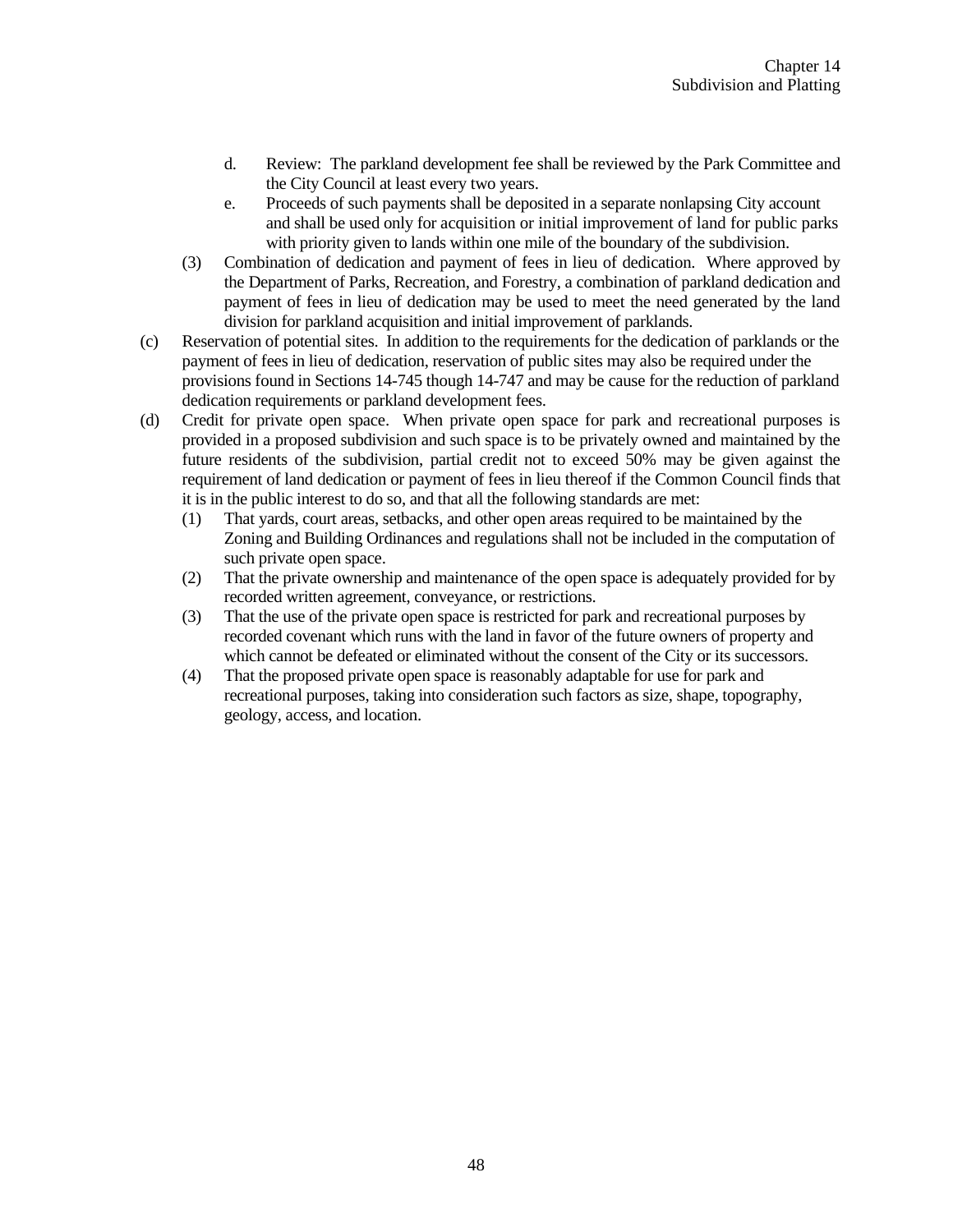# **CHAPTER 14-800 REQUIRED PUBLIC IMPROVEMENTS**

# **SECTION 1. GENERAL REQUIREMENTS**

#### **14-801. Development fees for public improvements.**

- (a) Before a Final Plat or other land division created in accordance with this ordinance shall be approved, the subdivider shall meet the following requirements with respect to the installation of the listed facilities in the designated districts. Said districts are portrayed on a map entitled, "Residential Development Districts," which is made a part of this ordinance as though fully set out herein. Said map shall be on file with the Planning Department. No request by the owner for public improvements in a subdivision or for real estate described in a plat or Certified Survey Map (CSM) shall be acted on unless the owner of such real estate has recorded such plat or CSM with the Register of Deeds for Brown County, as specified by the Director of Public Works in the year prior to installation of such public improvements. Public improvements shall include but not be necessarily limited to the following:
	- (1) Sanitary sewers.
	- (2) Storm sewers.
	- (3) Water mains.
	- (4) Streets.
	- (5) Grading and stormwater management.
	- (6) Street trees and street lights.
- (b) A subdivider or developer may request authorization to enter into a development agreement for the design and construction of infrastructure improvements.
- (c) Cash bond. For all subdivisions and land divisions created within the City of Green Bay, the subdivider shall provide a cash bond amount sufficient to ensure the City will be reimbursed for the expenses it may incur for completing the following items if they are not completed by the developer:
	- (1) Interior lot and block drainage. A cash bond, in an amount determined by the Director of Public Works, shall be filed for adequate storm facilities to provide surface water drainage for interior lot and block improvements in accordance with the final grading plan.
	- (2) Grading. A cash bond, in an amount determined by the Director of Public Works, shall be filed for grading the street right-of-way to grades established by the Director of Public Works. The cash bond may be waived if the subdivider concludes such grading prior to recording the land division.
- (d) Cash payments. For all subdivisions and land divisions created within the City of Green Bay, the subdivider shall pay, in cash, an amount sufficient to cover those expenses that would be incurred by the City in providing the following improvements:
	- (1) Street trees. A cash payment, in an amount determined by the Director of Parks, Recreation, and Forestry, shall be paid for trees of such varieties, size, number, and location as designated by the Director of Parks, Recreation, and Forestry.
	- (2) Street lights. A cash payment, in an amount determined by the Director of Public Works, shall be paid for streetlights at locations specified by the Director of Public Works.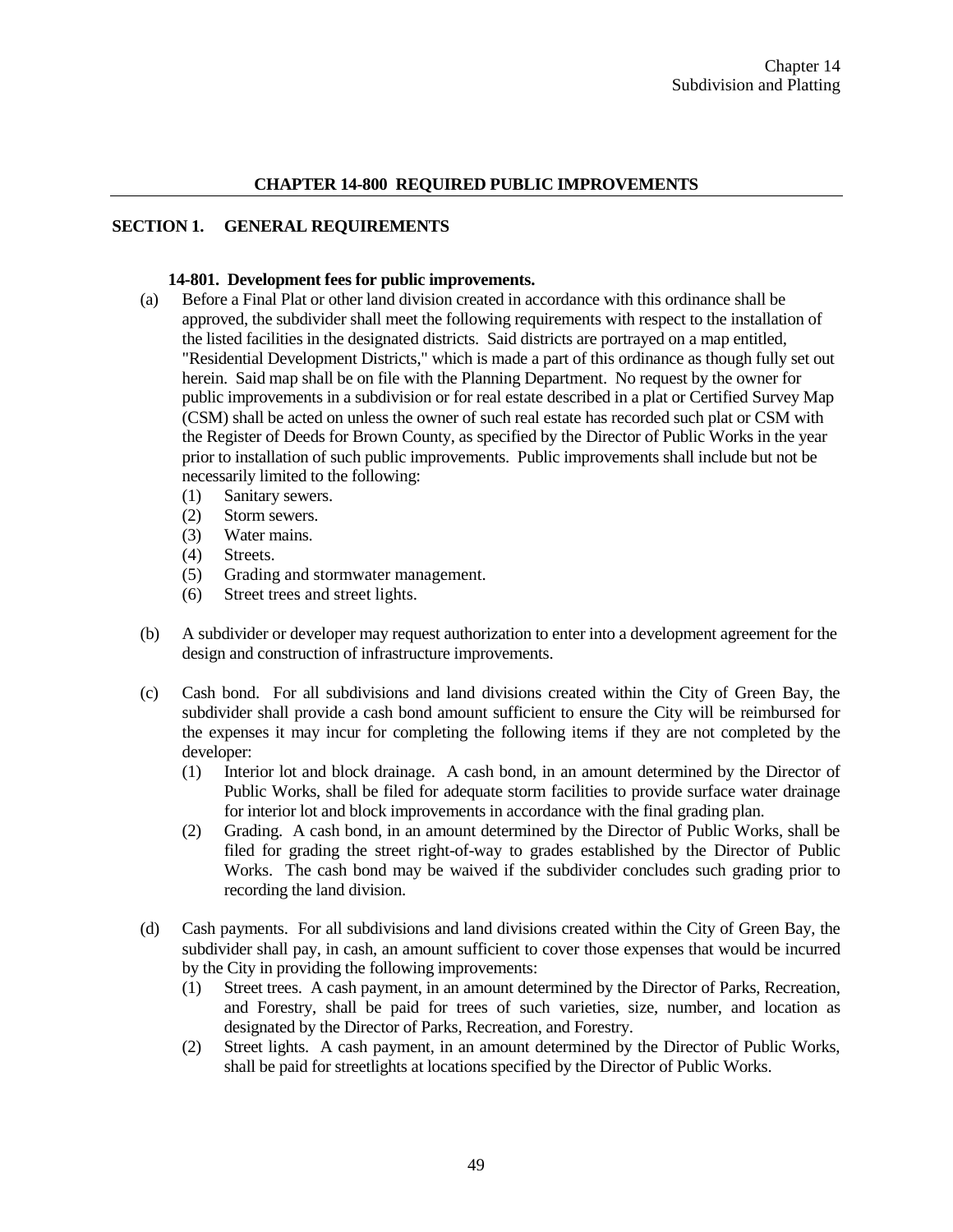- (e) Cash sum or cash equivalent. For all subdivisions and land divisions created within the City of Green Bay, the subdivider shall pay a cash sum or arrange a cash equivalent (a cash payment or alternative financing arrangement acceptable to the City Finance Director) based on the year of actual construction of the improvements in an amount sufficient to cover those expenses that would be incurred by the City in providing the following required improvements with respect to the City's development districts. These development districts are designated as identified on the most current map entitled "Green Bay Development Districts," which is made a part of this ordinance as though fully set out herein. Said map shall be on file with the Planning Department.
	- (1) Street and sewer improvements.
		- a. Urban Service District. A cash sum or cash equivalent, in an amount determined by the Director of Public Works in accordance with the special assessment ordinance, shall be paid for the street and sewer improvements adjacent to the land division. The costs shall be based on the year of actual construction of the improvements.
		- b. Urban Expansion District. A cash sum or cash equivalent, in an amount determined by the Director of Public Works, shall be paid for the total cost of all street and sewer improvements required to serve the land divisions including improvements adjacent to the land division.
	- (2) Water main improvements. The costs shall be based on the year of actual construction of the improvements.
		- a. Urban Service District. A cash sum or cash equivalent, in an amount determined by the General Manager, Water Department, in accordance with the special assessment ordinance, shall be paid for the water main improvements adjacent to the land division.
		- b. Urban Expansion District. A cash sum or cash equivalent, in an amount determined by the General Manager, Water Department, shall be paid for the total cost of all water main improvements required to serve the land division, including improvements adjacent to the land division.

# **14-802. Development fee postponement.**

- (a) Development fees for required improvements, as specified in section 14-801, may be postponed if it is determined by the Common Council that such postponement is in the best interest of the City. A notation of any such postponement shall be placed on the face of the affected plat or CSM.
- (b) The owner, heirs, or assigns of any property for which development fees for required improvements have been postponed shall be required to pay those fees at such time as these improvements are deemed necessary by the City. These postponed development fees shall be paid in accordance with the assessment rate prevalent at the time the improvements are scheduled for construction or installation.
- (c) Requests to postpone development fees for required street trees shall be reviewed by the Park Committee for a recommendation to the Common Council. Requests to postpone development fees for required street lights, street and sewer improvements, and water main improvements shall be reviewed by the Improvement and Service Committee for a recommendation to the Common Council.
- (d) Development fees for pavement, sanitary sewer, storm sewers, street lighting, and water main improvements shall not be required for the improvements that occur within the public street rightof-way of an existing street that has been open to traffic prior to March 16, 1982.